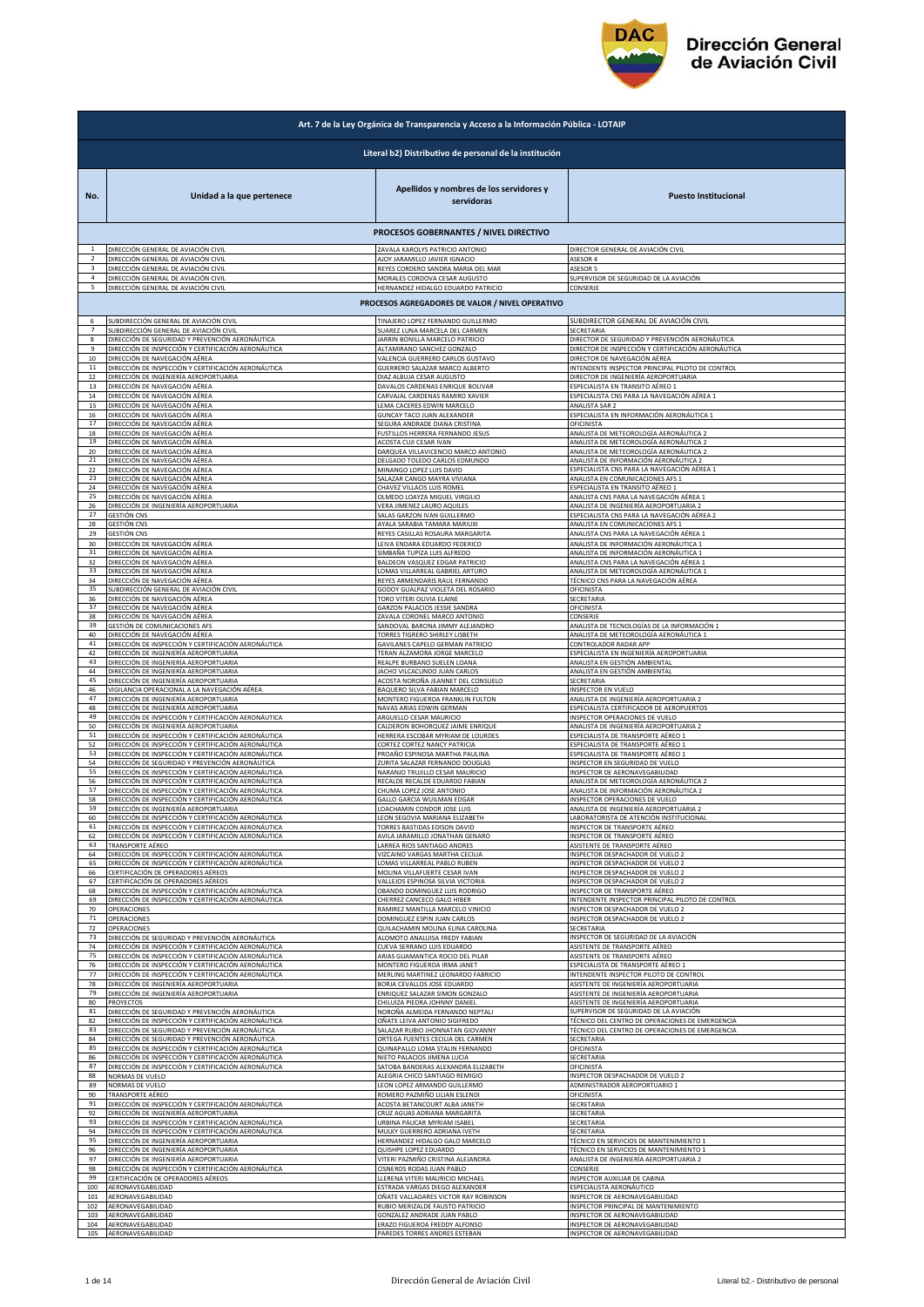

|            | Art. 7 de la Ley Orgánica de Transparencia y Acceso a la Información Pública - LOTAIP |                                                       |                                                                                   |  |
|------------|---------------------------------------------------------------------------------------|-------------------------------------------------------|-----------------------------------------------------------------------------------|--|
|            | Literal b2) Distributivo de personal de la institución                                |                                                       |                                                                                   |  |
| No.        | Unidad a la que pertenece                                                             | Apellidos y nombres de los servidores y<br>servidoras | <b>Puesto Institucional</b>                                                       |  |
| 106        | CERTIFICACIÓN DE OPERADORES AÉREOS                                                    | GUIJARRO CADENA JOSE FERNANDO                         | INSPECTOR DESPACHADOR DE VUELO 2                                                  |  |
| 107        | VIGILANCIA CONTINUA                                                                   | GALVEZ VERA SANDRA DEL CARMEN                         | INSPECTOR DESPACHADOR DE VUELO 2                                                  |  |
| 108        | VIGILANCIA CONTINUA                                                                   | MUÑOZ VALDIVIEZO NEY RAMON                            | INSPECTOR DESPACHADOR DE VUELO 2                                                  |  |
| 109        | VIGILANCIA CONTINUA                                                                   | PASQUEL ANDRADE TERESA JACQUELINE                     | INSPECTOR AUXILIAR DE CABINA                                                      |  |
| 110        | LICENCIAS AERONÁUTICAS                                                                | ROJAS VELASCO HECTOR VINICIO                          | INSPECTOR OPERACIONES DE VUELO                                                    |  |
| 111        | AERONAVEGABILIDAD                                                                     | PILLIZA CHICAIZA GERMAN GUSTAVO                       | INSPECTOR DE AERONAVEGABILIDAD                                                    |  |
| 112        | AERONAVEGABILIDAD                                                                     | ROCHA VITERI WILSON RAMIRO                            | INSPECTOR DE AERONAVEGABILIDAD                                                    |  |
| 113        | GESTIÓN DE BÚSQUEDA Y RESCATE                                                         | MEJIA ISCH HUGO ERNESTO                               | CONTROLADOR DE AERÓDROMO 2                                                        |  |
| 114        | CERTIFICACIÓN DE OPERADORES AÉREOS                                                    | ACOSTA CUJI CARLOS JULIO                              | INSPECTOR OPERACIONES DE VUELO                                                    |  |
| 115        | DIRECCIÓN DE NAVEGACIÓN AÉREA                                                         | SOTO ORTIZ JUAN FRANCISCO                             | ESPECIALISTA EN TRANSITO AÉREO 1                                                  |  |
| 116        | AERONAVEGABILIDAD                                                                     | SANTAMARIA MONTENEGRO GERARDO MANUEL                  | ESPECIALISTA AERONÁUTICO                                                          |  |
| 117        | LICENCIAS AERONÁUTICAS                                                                | CAICEDO LARA ROXANA DOLORES                           | INSPECTOR DESPACHADOR DE VUELO 2                                                  |  |
| 118        | LICENCIAS AERONÁUTICAS                                                                | HIDALGO PROAÑO OSWALDO MAURICIO                       | INSPECTOR DESPACHADOR DE VUELO 2                                                  |  |
| 119        | CERTIFICACIÓN DE OPERADORES AÉREOS                                                    | FERNANDEZ GONZALEZ JORGE EDISON                       | INSPECTOR DESPACHADOR DE VUELO 2                                                  |  |
| 120        | CERTIFICACIÓN DE OPERADORES AÉREOS                                                    | CATOTA TORRES LUIS WILKIR                             | INSPECTOR DESPACHADOR DE VUELO 2                                                  |  |
| 121        | VIGILANCIA OPERACIONAL A LA NAVEGACIÓN AÉREA                                          | VALENCIA ARMAS VICENTE FERNANDO                       | ANALISTA CNS PARA LA NAVEGACIÓN AÉREA 1                                           |  |
| 122        | VIGILANCIA OPERACIONAL A LA NAVEGACIÓN AÉREA                                          | MARCILLO DUQUE WALTER PATRICIO                        | TÉCNICO DE INSPECCIÓN EN VUELO                                                    |  |
| 123        | VIGILANCIA OPERACIONAL A LA NAVEGACIÓN AÉREA                                          | PEREZ YEPEZ VICTOR HUGO                               | TÉCNICO DE INSPECCIÓN EN VUELO                                                    |  |
| 124        | VIGILANCIA OPERACIONAL A LA NAVEGACIÓN AÉREA                                          | LEGARDA GONZALEZ WENDY PATRICIA                       | INSPECTOR DE AERÓDROMO                                                            |  |
| 125        | AERONAVEGABILIDAD                                                                     |                                                       | INSPECTOR DESPACHADOR DE VUELO 2                                                  |  |
| 126        | VIGILANCIA CONTINUA                                                                   | AVILA ZARATE EDISON JAVIER<br>MORA HERRERA JOSE DAVID | INSPECTOR OPERACIONES DE VUELO                                                    |  |
| 127        | CERTIFICACIÓN DE AEROPUERTOS                                                          | CEVALLOS ALOMIA GALO EFRAIN                           | ESPECIALISTA EN TRANSITO AÉREO 1                                                  |  |
| 128        | CERTIFICACIÓN DE AEROPUERTOS                                                          | PAREDES ZAMBRANO JOSE ANIBAL                          | ESPECIALISTA AVSEC 1                                                              |  |
| 129        | ERTIFICACIÓN DE AEROPUERTOS                                                           | CADENA ORTIZ HECTOR FERNANDO                          | ANALISTA DE GESTIÓN AMBIENTAL                                                     |  |
| 130        | CERTIFICACIÓN DE AEROPUERTOS                                                          | BAQUERO FLORES LUIS EDWIN ALEJANDRO                   | INTENDENTE INSPECTOR PRINCIPAL PILOTO DE CONTROL                                  |  |
| 131        | CERTIFICACIÓN DE AEROPUERTOS                                                          | MORAN LEYSER EDGAR RENE FELIX                         | INTENDENTE INSPECTOR PRINCIPAL PILOTO DE CONTROL                                  |  |
| 132        | GESTIÓN CNS                                                                           | SOTALIN SOTALIN HERNAN EDISON                         | ANALISTA CNS PARA LA NAVEGACIÓN AÉREA 1                                           |  |
| 133        | GESTIÓN CNS                                                                           | ZUÑIGA JIBAJA JORGE ALFREDO                           | CONTROLADOR RADAR APP                                                             |  |
| 134        | GESTIÓN DE COMUNICACIONES AFS                                                         | REYES GALLARDO JORGE ALEJANDRO                        | ANALISTA EN COMUNICACIONES AFS 1                                                  |  |
| 135        | GESTIÓN DE INFORMACIÓN AERONÁUTICA                                                    | COX RICARDO NAPOLEON                                  | CONTROLADOR RADAR APP                                                             |  |
| 136        | GESTIÓN DE TRANSITO AÉREO                                                             | VILLAVICENCIO ARMIJOS ALIS JOWANY                     | CONTROLADOR RADAR APP                                                             |  |
| 137        | GESTIÓN DE TRANSITO AÉREO                                                             | RAMOS TAPIA CHRISTIAN ALEXIS                          | CONTROLADOR RADAR APP                                                             |  |
| 138        | GESTIÓN DE TRANSITO AÉREO                                                             | VALLEJO NARVAEZ JOSE BOLIVAR                          | CONTROLADOR RADAR APP                                                             |  |
| 139        | GESTIÓN DE TRANSITO AÉREO                                                             | BORJA HIDALGO LUIS GUSTAVO                            | ESPECIALISTA EN TRANSITO AÉREO 1                                                  |  |
| 140        | SEGURIDAD DE LA AVIACIÓN                                                              | RUEDA ROSERO KARINA ESTEFANIA                         | SUPERVISOR DE SEGURIDAD DE LA AVIACIÓN                                            |  |
| 141        | SEGURIDAD DE LA AVIACIÓN                                                              | PAZ Y MIÑO ANALUISA MARCO RODRIGO                     | SUPERVISOR DE SEGURIDAD DE LA AVIACIÓN                                            |  |
| 142        | SEGURIDAD DE LA AVIACIÓN                                                              | AGUIRRE CARRERA LISSET ALEXANDRA                      | SUPERVISOR DE SEGURIDAD DE LA AVIACIÓN                                            |  |
| 143        | SEGURIDAD DE LA AVIACIÓN                                                              | MIRANDA ORELLANA BORIS DANILO                         | AGENTE DE SEGURIDAD DE LA AVIACIÓN                                                |  |
| 144        | SEGURIDAD DE LA AVIACIÓN                                                              | <b>TORRES ZAMBRANO ALFREDO NICOLAS</b>                | AGENTE DE SEGURIDAD DE LA AVIACIÓN                                                |  |
| 145        | SEGURIDAD DE LA AVIACIÓN                                                              | ZAVALA OÑA CRISTINA MAGDALENA                         | AGENTE DE SEGURIDAD DE LA AVIACIÓN                                                |  |
| 146        | SEGURIDAD DE LA AVIACIÓN                                                              | DOMINGUEZ SUAREZ JULIO DENNYS                         | AGENTE DE SEGURIDAD DE LA AVIACIÓN                                                |  |
| 147        | SEGURIDAD DE LA AVIACIÓN                                                              | PINCHA TOAPANTA JORGE ANIBAL                          | AGENTE DE SEGURIDAD DE LA AVIACIÓN                                                |  |
| 148        | SEGURIDAD DE LA AVIACIÓN                                                              | CHUSIN VILLALBA CARLOS ARTURO                         | AGENTE DE SEGURIDAD DE LA AVIACIÓN                                                |  |
| 149        | SEGURIDAD DE LA AVIACIÓN                                                              | ROMERO ROSALES CRISTIAN RODOLFO                       | SUPERVISOR DE SEGURIDAD DE LA AVIACIÓN                                            |  |
| 150        | GESTIÓN DE METEOROLOGÍA AERONÁUTICA                                                   | ORBE VELASTEGUI NIKITH ALEXANDER                      | ANALISTA DE METEOROLOGÍA AERONÁUTICA 2                                            |  |
| 151        | CERTIFICACIÓN DE OPERADORES AÉREOS                                                    | SANTOS ASTUDILLO GENOVEVA LEONOR                      | INSPECTOR OPERACIONES DE VUELO                                                    |  |
| 152        | DIRECCIÓN DE INSPECCIÓN Y CERTIFICACIÓN AERONÁUTICA                                   | FUERTES PAZMIÑO DIEGO ORLANDO                         | ANALISTA DE INGENIERÍA AEROPORTUARIA 1                                            |  |
| 153        | DIRECCIÓN DE CERTIFICACIÓN DOCUMENTACIÓN Y ARCHIVO                                    | CERON CHAFUELAN WILLIAM RONALD                        | ANALISTA DOCUMENTACIÓN Y ARCHIVO 2                                                |  |
|            |                                                                                       | PROCESOS DESCONCENTRADOS                              |                                                                                   |  |
| 154        | DIRECCIÓN REGIONAL I                                                                  | ROMO CHAVEZ EDISON VENCI                              | DIRECTOR REGIONAL                                                                 |  |
| 155        | DIRECCIÓN REGIONAL II                                                                 | MORALES LOPEZ CARLOS ALBERTO                          | DIRECTOR REGIONAL                                                                 |  |
| 156        | DIRECCIÓN REGIONAL III                                                                | ORBE VELASTEGUI JOSE TULIO                            | DIRECTOR REGIONAL                                                                 |  |
| 157        | DIRECCIÓN DE EMPRESAS                                                                 | ZAMBRANO FARIAS TITO ESTEBAN                          | DIRECTOR DE EMPRESA DGAC                                                          |  |
| 158        | DIRECCIÓN ESCUELA TÉCNICA DE AVIACIÓN CIVIL                                           | SARZOSA NAVARRO LUIS FERNANDO                         | DIRECTOR DE LA ESCUELA TÉCNICA DE AVIACIÓN CIVIL                                  |  |
| 159        | INSPECCIÓN Y CERTIFICACIÓN AERONÁUTICA RII                                            | BASTIDAS CHAMORRO RICARDO SECUNDINO                   | INTENDENTE INSPECTOR PILOTO DE CONTROL                                            |  |
| 160        | INSPECCIÓN Y CERTIFICACIÓN AERONÁUTICA RI                                             | TERAN ANGULO HUGO ANIBAL                              | INSPECTOR OPERACIONES DE VUELO                                                    |  |
| 161        | INSPECCIÓN Y CERTIFICACIÓN AERONÁUTICA RII                                            | CAMPOVERDE FARIAS LENIN AURELIO                       | INTENDENTE INSPECTOR PILOTO DE CONTROL                                            |  |
| 162        | COORDINACIÓN ADMINISTRATIVA                                                           | HERNANDEZ JACOME YASMINA GUADALUPE                    | ANALISTA FINANCIERO 2                                                             |  |
| 163        | COORDINACIÓN ADMINISTRATIVA                                                           | JIMENEZ HERNANDEZ CARLOS HUMBERTO                     | ANALISTA DE OPERACIONES DE VUELO                                                  |  |
| 164        | AEROPUERTO COCA                                                                       | TERAN ANGULO GERMAN OSWALDO                           | ANALISTA DE INFORMACIÓN AERONÁUTICA 1                                             |  |
| 165        | AEROPUERTO QUITO                                                                      | HERRERA PROAÑO CARLOS ALBERTO                         | INTENDENTE INSPECTOR PRINCIPAL PILOTO DE CONTROL                                  |  |
| 166        | <b>AEROPUERTO QUITO</b>                                                               | LEON JATIVA ELIANA BEATRIZ                            | OFICINISTA                                                                        |  |
| 167        | AEROPUERTO QUITO                                                                      | CARRION CUEVA MARIANA DE JESUS                        | SECRETARIA                                                                        |  |
| 168        | <b>AEROPUERTO QUITO</b>                                                               | HERNANDEZ JATIVA MARIA GABRIELA                       | ASISTENTE DE TRANSPORTE AÉREO                                                     |  |
| 169        | AEROPUERTO NUEVA LOJA                                                                 | TORRES RAZA WILSON STALIN                             | ADMINISTRADOR AEROPORTUARIO 2                                                     |  |
| 170        | SEGURIDAD Y PREVENCIÓN AERONÁUTICA RI                                                 | BARRIGA DE LA VEGA DARWIN FRANCISCO                   | ESPECIALISTA AVSEC 1                                                              |  |
| 171        | INSPECCIÓN Y CERTIFICACIÓN AERONÁUTICA RII                                            | VERDEZOTO VERDEZOTO JOE LUIS                          | INSPECTOR DESPACHADOR DE VUELO 2                                                  |  |
| 172        | INSPECCIÓN Y CERTIFICACIÓN AERONÁUTICA RII                                            | ARRATA ECHEVERRIA MANUEL ALFREDO                      | INTENDENTE INSPECTOR PILOTO DE CONTROL                                            |  |
| 173<br>174 | AEROPUERTO DE GUAYAQUIL<br>GESTIÓN OPERATIVA EMPRESARIAL                              | ARAMILLO VALENCIA DIEGO RODRIGO                       | CONTROLADOR RADAR APP                                                             |  |
| 175        | NAVEGACIÓN AÉREA RI                                                                   | VELASCO VELA BYRON ANIBAL<br>PAREDES SILVA JOSE LUIS  | COORDINADOR DE OPERACIONES DE EMPRESAS DGAC<br>ESPECIALISTA EN COMUNICACIONES AFS |  |
| 176        | <b>RECURSOS HUMANOS RII</b>                                                           | RADA LAURIDO JOHANNA PERPETUA                         | ANALISTA DE RECURSOS HUMANOS 1                                                    |  |
| 177        | NAVEGACIÓN AÉREA RI                                                                   | GRANDE CONDOR FRANKLIN GONZALO                        | GUARDIÁN                                                                          |  |
| 178        | NAVEGACIÓN AÉREA RI                                                                   | BOADA MONGE ANIBAL RODOLFO                            | CONTROLADOR RADAR APP                                                             |  |
| 179        | VAVEGACIÓN AÉREA RI                                                                   | <b>RUALES NEIRA JUAN CARLOS</b>                       | ANALISTA EN COMUNICACIONES AFS 2                                                  |  |
| 180        | SESTIÓN OPERATIVA EMPRESARIAL                                                         | BRIONES ALCIVAR DAVID ALBERTO                         | NSPECTOR DE AERÓDROMO                                                             |  |
| 181        | AEROPUERTO NUEVA LOJA                                                                 | <b>SUAREZ LOPEZ EDISON RAUL</b>                       | INSPECTOR DESPACHADOR DE VUELO 1                                                  |  |
| 182        | FECNOLOGÍAS DE LA INFORMACIÓN Y COMUNICACIÓN RI                                       | CAMPOS VARGAS FRANKLIN PATRICIO                       | ANALISTA EN COMUNICACIONES AFS 1                                                  |  |
| 183        | CAPACITACIÓN NACIONAL                                                                 | SALAZAR CHAVEZ VICENTE MARCELO                        | INSTRUCTOR TÉCNICO DE CAPACITACIÓN AERONÁUTICA                                    |  |
| 184        | CAPACITACIÓN INTERNACIONAL                                                            | LEIVA RAMOS JUAN CARLOS                               | INSPECTOR DE SEGURIDAD DE LA AVIACIÓN                                             |  |
| 185        | AEROPUERTO SHELL                                                                      | HARO SANCHEZ WILLIAMS GERMAN                          | AGENTE DE SEGURIDAD DE LA AVIACIÓN                                                |  |
| 186        | AEROPUERTO SHELL                                                                      | FREILE FREILE MARCO VINICIO                           | INTENDENTE INSPECTOR PILOTO DE CONTROL                                            |  |
| 187        | <b>AEROPUERTO SHELL</b>                                                               | YEDRA MACHADO MARGOTH VICTORIA                        | CONTROLADOR DE AERÓDROMO 1                                                        |  |
| 188        | CAPACITACIÓN NACIONAL                                                                 | <b>GUERRA RENGIFO JUAN FRANCISCO</b>                  | ANALISTA DE METEOROLOGÍA AERONÁUTICA 2                                            |  |
| 189        | NAVEGACIÓN AÉREA RI                                                                   | SUAREZ LEON DARWIN FRANCISCO                          | CONTROLADOR RADAR APP                                                             |  |
| 190        | AEROPUERTO CUENCA                                                                     | RIVERA PEREZ RODRIGO FERNANDO                         | ANALISTA DE METEOROLOGÍA AERONÁUTICA 1                                            |  |
| 191        | INSPECCIÓN Y CERTIFICACIÓN AERONÁUTICA RII                                            | DARQUEA ORELLANA MARIA DEL PILAR                      | SECRETARIA                                                                        |  |
| 192        | AEROPUERTO QUITO                                                                      | NUÑEZ CHACON JAVIER ALBERTO                           | ANALISTA DE METEOROLOGÍA AERONÁUTICA 1                                            |  |
| 193        | CAPACITACIÓN NACIONAL                                                                 | TULCAN ORMAZA IVAN ALFREDO                            | CONTROLADOR RADAR APP                                                             |  |
| 194        | AEROPUERTO QUITO                                                                      | <b>VEINTIMILLA CORTEZ LUIS EDUARDO</b>                | INSPECTOR DESPACHADOR DE VUELO 2                                                  |  |
| 195        | NSPECCIÓN Y CERTIFICACIÓN AERONÁUTICA RI                                              | BEDON CHACON ERNESTO ANTONIO                          | INSPECTOR DE AERONAVEGABILIDAD                                                    |  |
| 196        | NSPECCIÓN Y CERTIFICACIÓN AERONÁUTICA RI                                              | IALLOS PAZMIÑO EDGAR PATRICIO                         | <b>NSPECTOR DESPACHADOR DE VUELO 2</b>                                            |  |
| 197        | ERVICIO DE SALVAMENTO Y EXTINCIÓN DE INCENDIOS (SSEI)                                 | PEÑAFIEL ARIAS GUSTAVO DARIO                          | BOMBERO AERONÁUTICO                                                               |  |
| 198        | AEROPUERTO QUITO                                                                      | GRIJALVA NOROÑA FREDDY EDGARDO                        | ANALISTA DE INFORMACIÓN AERONÁUTICA 1                                             |  |
| 199        | AEROPUERTO TENA                                                                       | PEREZ HARO JAIME ROLANDO                              | ANALISTA DE METEOROLOGÍA AERONÁUTICA 1                                            |  |
| 200        | RECURSOS HUMANOS RII                                                                  | AVENDAÑO ARIAS ANA MERCEDES                           | ENFERMERA DE ATENCIÓN INSTITUCIONAL                                               |  |
| 201        | AEROPUERTO QUITO                                                                      | QUISHPE FUERTES MAURICIO RAFAEL                       | ANALISTA DE INFORMACIÓN AERONÁUTICA 1                                             |  |
| 202        | NAVEGACIÓN AÉREA RI                                                                   | SALAZAR CERDA JULIO EUCLIDES                          | INSPECTOR DE AERONAVEGABILIDAD                                                    |  |
| 203        | NAVEGACIÓN AÉREA RI                                                                   | VALENCIA TACO LUIS MARCELO                            | ESPECIALISTA EN TRANSITO AÉREO 1                                                  |  |
| 204        | NAVEGACIÓN AÉREA RI                                                                   | CHICA NOROÑA EDWIN RIGOBERTO                          | TÉCNICO CNS PARA LA NAVEGACIÓN AÉREA                                              |  |
| 205        | INSPECCIÓN Y CERTIFICACIÓN AERONÁUTICA RII                                            | MARCILLO DELGADO ALIDA ALEXANDRA                      | SECRETARIA                                                                        |  |
| 206        | AEROPUERTO DE GUAYAQUIL                                                               | MORA VIVAR MARIO FERNANDO                             | ANALISTA DE INFORMACIÓN AERONÁUTICA 1                                             |  |
| 207        | DIRECCIÓN ESCUELA TÉCNICA DE AVIACIÓN CIVIL                                           | BASANTES ERAZO ANITA DEL PILAR                        | PARVULARIO DE CENTRO INFANTIL                                                     |  |
| 208        | DIRECCIÓN ESCUELA TÉCNICA DE AVIACIÓN CIVIL                                           | TORO HURTADO BELGICA PIEDAD                           | PARVULARIO DE CENTRO INFANTIL                                                     |  |
| 209        | RECURSOS HUMANOS RII                                                                  | VILLAMAR ROBALINO MERCY AUXILIADORA                   | PARVULARIO DE CENTRO INFANTIL                                                     |  |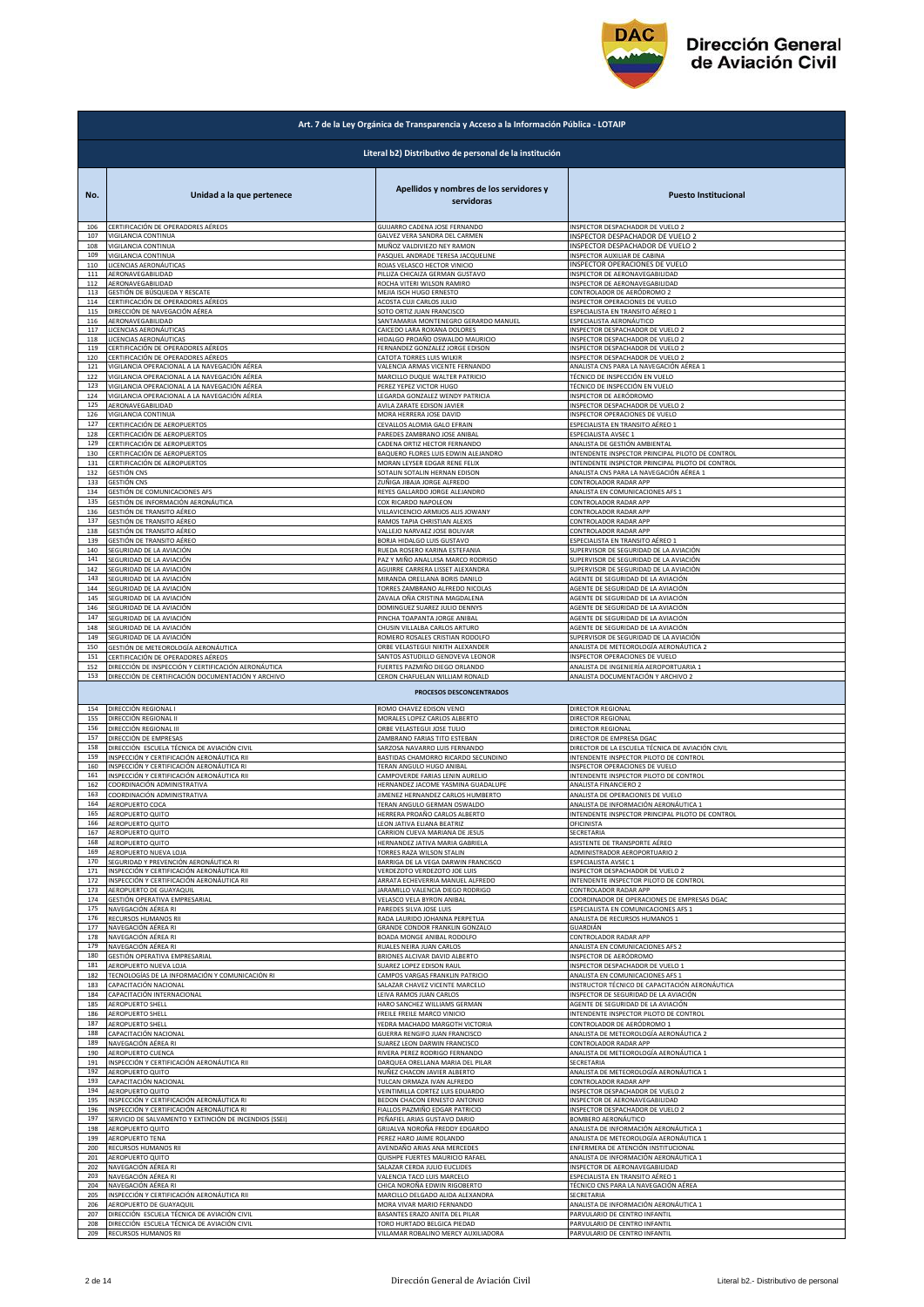

|            | Art. 7 de la Ley Orgánica de Transparencia y Acceso a la Información Pública - LOTAIP |                                                        |                                                  |  |
|------------|---------------------------------------------------------------------------------------|--------------------------------------------------------|--------------------------------------------------|--|
|            |                                                                                       | Literal b2) Distributivo de personal de la institución |                                                  |  |
| No.        | Unidad a la que pertenece                                                             | Apellidos y nombres de los servidores y<br>servidoras  | <b>Puesto Institucional</b>                      |  |
| 210        | RECURSOS HUMANOS RII                                                                  | HIDROVO ENCALADA MARIELA LINDMILA                      | PARVULARIO DE CENTRO INFANTIL                    |  |
| 211        | DIRECCIÓN ESCUELA TÉCNICA DE AVIACIÓN CIVIL                                           | VILLACIS DOMINGUEZ SUSANA ELIZABETH                    | PARVULARIO DE CENTRO INFANTIL                    |  |
| 212        | SEGURIDAD Y PREVENCIÓN AERONÁUTICA RII                                                | ROMERO IMAICELA GILBERTO MANUEL                        | CONTROLADOR RADAR APP                            |  |
| 213        | <b>FINANCIERO RI</b>                                                                  | GARCES MANCHENO PATRICIO ENRIQUE                       | ANALISTA FINANCIERO 3                            |  |
| 214        | NAVEGACIÓN AÉREA RII                                                                  | MEJILLON ENRIQUEZ ROBERT ALBERTO                       | CONTROLADOR DE AERÓDROMO 2                       |  |
| 215        | <b>ADMINISTRATIVO RII</b>                                                             | ESPARZA LOPEZ SANDRA KATHERINE                         | PARVULARIO DE CENTRO INFANTIL                    |  |
| 216        | RECURSOS HUMANOS RII                                                                  | GOMEZ ALEJANDRO CAROLINA AURORA                        | PARVULARIO DE CENTRO INFANTIL                    |  |
| 217        | COORDINACIÓN ADMINISTRATIVA                                                           | VALLE SONIA DEL CARMEN                                 | OFICINISTA                                       |  |
| 218        | ADMINISTRATIVO RII                                                                    | CONTRERAS CERVANTES NARCISA DEL CARMEN                 | <b>OFICINISTA</b>                                |  |
| 219        | AEROPUERTO DE GUAYAQUIL                                                               | ZAMBRANO MOREIRA JACOB ELIAS                           | ESPECIALISTA EN TRANSITO AÉREO 1                 |  |
| 220        | NAVEGACIÓN AÉREA RI                                                                   | TAPIA CEVALLOS JORGE ERIBERTO                          | CONTROLADOR RADAR APP                            |  |
| 221        | AEROPUERTO QUITO                                                                      | ARCOS PEREZ JONI CAMILO                                | CONTROLADOR RADAR APP                            |  |
| 222        | NAVEGACIÓN AÉREA RI                                                                   | CABRERA YEPEZ JUAN VICENTE                             | CONTROLADOR RADAR APP                            |  |
| 223        | NAVEGACIÓN AÉREA RI                                                                   | PASTOR RODAS DIEGO PATRICIO                            | CONTROLADOR RADAR APP                            |  |
| 224        | NAVEGACIÓN AÉREA RI                                                                   | ZURITA AGUILAR DANILO FABIAN                           | CONTROLADOR RADAR APP                            |  |
| 225        | NAVEGACIÓN AÉREA RII                                                                  | GORDILLO TIRADO MAX LEONARDO                           | CONTROLADOR RADAR APP                            |  |
| 226        | NAVEGACIÓN AÉREA RI                                                                   | PACHECO BELTRAN RIGOBERTO DAVID                        | CONTROLADOR RADAR APP                            |  |
| 227        | NAVEGACIÓN AÉREA RI                                                                   | SANCAN BAQUE ISACIO PABLO                              | CONTROLADOR RADAR APP                            |  |
| 228        | AEROPUERTO QUITO                                                                      | BONILLA FRAGA EDDY XAVIER                              | CONTROLADOR RADAR APP                            |  |
| 229        | <b>AEROPUERTO QUITO</b>                                                               | LOPEZ LOPEZ OSCAR PACIFICO                             | CONTROLADOR RADAR APP                            |  |
| 230<br>231 | NAVEGACIÓN AÉREA RI                                                                   | PILLAJO CAIZA GUSTAVO ALFREDO                          | CONTROLADOR RADAR APP                            |  |
| 232        | AEROPUERTO QUITO                                                                      | BERMUDEZ PAZ LUIS ALBERTO                              | CONTROLADOR RADAR APP                            |  |
|            | NAVEGACIÓN AÉREA RI                                                                   | SANGUINO SUAREZ KLEVER FERNANDO                        | CONTROLADOR RADAR APP                            |  |
| 233        | AEROPUERTO QUITO                                                                      | CARVAJAL CASTRO WASHINGTON AMILCAR                     | CONTROLADOR RADAR APP                            |  |
| 234        | <b>AEROPUERTO QUITO</b>                                                               | JARAMILLO OJEDA RICHARD IVAN                           | CONTROLADOR RADAR APP                            |  |
| 235        | NAVEGACIÓN AÉREA RI                                                                   | MENDEZ GUERRERO MARCO PATRICIO                         | CONTROLADOR RADAR APP                            |  |
| 236        | AEROPUERTO QUITO                                                                      | LANDETA MUÑOZ LENIN TITO                               | CONTROLADOR RADAR APP                            |  |
| 237        | NAVEGACIÓN AÉREA RI                                                                   | MOLINA SIMBAÑA CARLOS VINICIO                          | CONTROLADOR RADAR APP                            |  |
| 238        | AEROPUERTO MANTA                                                                      | ZAMBRANO LOPEZ ADRIANO RAFAEL                          | ADMINISTRADOR AEROPORTUARIO 3                    |  |
| 239        | AEROPUERTO DE GUAYAQUIL                                                               | BALON ANASTACIO CESAR ANTONIO                          | CONTROLADOR RADAR APP                            |  |
| 240        | AEROPUERTO DE GUAYAQUIL                                                               | TOAPANTA GARCIA LUBER FREDY                            | CONTROLADOR RADAR APP                            |  |
| 241        | AEROPUERTO DE GUAYAQUIL                                                               | REGATO CHANG FERNANDO ARTURO                           | CONTROLADOR RADAR APP                            |  |
| 242        | AEROPUERTO DE GUAYAQUIL                                                               | CORONADO MARTINEZ ALEJANDRO ANDRES                     | CONTROLADOR RADAR APP                            |  |
| 243        | AEROPUERTO DE GUAYAQUIL                                                               | ULLOA LARA EDGAR OSWALDO                               | CONTROLADOR RADAR APP                            |  |
| 244        | AEROPUERTO DE GUAYAQUIL                                                               | JURADO RIVERA SANTIAGO GIOVANNY                        | CONTROLADOR RADAR APP                            |  |
| 245        | AEROPUERTO DE GUAYAQUIL                                                               | LUZARDO REMACHE JUAN CARLOS                            | CONTROLADOR RADAR APP                            |  |
| 246        | AEROPUERTO DE GUAYAQUIL                                                               | ESPINOZA VERGARA JOHN GENARO                           | <b>CONTROLADOR RADAR APP</b>                     |  |
| 247        | AEROPUERTO DE GUAYAQUIL                                                               | FREIRE NAVAS ELMER GIOVANNI                            | CONTROLADOR RADAR APP                            |  |
| 248        | AEROPUERTO DE GUAYAQUIL                                                               | ESPINOZA MURILLO DENNY ALEX                            | CONTROLADOR RADAR APP                            |  |
| 249        | AEROPUERTO DE GUAYAQUIL                                                               | MONTES CHUNGA EDUARDO MARCELO                          | CONTROLADOR RADAR APP                            |  |
| 250        | AEROPUERTO DE GUAYAQUIL                                                               | POALASIN NARVAEZ JUAN FERNANDO                         | CONTROLADOR RADAR APP                            |  |
| 251        | AEROPUERTO DE GUAYAQUIL                                                               | ROMERO VEINTIMILLA JORGE BOLIVAR                       | CONTROLADOR RADAR APP                            |  |
| 252        | AEROPUERTO DE GUAYAQUIL                                                               | PLAZA MUÑOZ PEDRO WILLIAM                              | CONTROLADOR RADAR APP                            |  |
| 253        | AEROPUERTO MANTA                                                                      | YASELGA MANCHENO RAUL IVAN                             | CONTROLADOR RADAR APP                            |  |
| 254        | AEROPUERTO DE GUAYAQUIL                                                               | PINARGOTE VASQUEZ CLEMENTE CRISTOBAL                   | CONTROLADOR RADAR APP                            |  |
| 255        | AEROPUERTO DE GUAYAQUIL                                                               | <b>GUZMAN RUIZ LUIS ALFONSO</b>                        | CONTROLADOR RADAR APP                            |  |
| 256        | AEROPUERTO DE GUAYAQUIL                                                               | JARAMILLO NOGUERA GALO ALCIDES                         | CONTROLADOR RADAR APP                            |  |
| 257        | AEROPUERTO DE GUAYAQUIL                                                               | PORTERO IGLESIAS JUAN CARLOS                           | CONTROLADOR RADAR APP                            |  |
| 258        | AEROPUERTO DE GUAYAQUIL                                                               | LEON FRANCO LUIS CARLOS                                | CONTROLADOR RADAR APP                            |  |
| 259        | AEROPUERTO DE GUAYAQUIL                                                               | FRANCO YCAZA HARRY GABRIEL                             | CONTROLADOR RADAR APP                            |  |
| 260        | AEROPUERTO DE GUAYAQUIL                                                               | PUENTE SILVA HERNAN RICARDO                            | CONTROLADOR RADAR APP                            |  |
| 261        | AEROPUERTO DE GUAYAQUIL                                                               | ARIAS HART JOSE ANTONIO                                | CONTROLADOR RADAR APP                            |  |
| 262        | AEROPUERTO DE GUAYAQUIL                                                               | ORDOÑEZ CASTRO JORGE HUMBERTO                          | CONTROLADOR RADAR APP                            |  |
| 263        | AEROPUERTO DE GUAYAQUIL                                                               | MEJIA MARTINEZ MARCO VINICIO                           | CONTROLADOR RADAR APP                            |  |
| 264        | AEROPUERTO DE GUAYAQUIL                                                               | CORONADO MARTINEZ ANGEL ALEJANDRO                      | CONTROLADOR RADAR APP                            |  |
| 265        | AEROPUERTO DE GUAYAQUIL                                                               | RENDON MALDONADO EDUARDO ALFREDO                       | CONTROLADOR RADAR APP                            |  |
| 266        | AEROPUERTO DE GUAYAQUIL                                                               | ESPINOZA ARELLANO EUGENIO ERASMO                       | CONTROLADOR RADAR APP                            |  |
| 267        | AEROPUERTO DE GUAYAQUIL                                                               | TARIRA VELIZ LUIS CESAREO                              | CONTROLADOR RADAR APP                            |  |
| 268        | AEROPUERTO DE GUAYAQUIL                                                               | LEON VALLEJO JUAN CARLOS                               | CONTROLADOR DE APROXIMACIÓN NO RADAR             |  |
| 269        | AEROPUERTO DE GUAYAQUIL                                                               | ZHUNIO SARMIENTO MANUEL DAVID                          | ANALISTA DE METEOROLOGÍA AERONÁUTICA 1           |  |
| 270        | AEKUPUEKTU MANTA                                                                      | MBAQUINGO EKAZO MAUKICIO KAFAL                         | ONTROLADOR DE APROXIMACION NO RADA               |  |
| 271        | AEROPUERTO DE GUAYAQUIL                                                               | DAVILA VIERA EMMA MARIA                                | CONTROLADOR DE APROXIMACIÓN NO RADAR             |  |
| 272        | AEROPUERTO DE GUAYAQUIL                                                               | RECALDE BAEZ PAULO CESAR                               | CONTROLADOR DE APROXIMACIÓN NO RADAR             |  |
| 273        | AEROPUERTO DE GUAYAQUIL                                                               | RAMIREZ PEREDO NATHALIE KRISTEL                        | CONTROLADOR DE APROXIMACIÓN NO RADAR             |  |
| 274        | AEROPUERTO DE GUAYAQUIL                                                               | SANDOVAL PUGA SUSAN YOLANDA                            | CONTROLADOR DE APROXIMACIÓN NO RADAR             |  |
| 275        | AEROPUERTO TACHINA (ESMERALDAS)                                                       | GUERRERO PORRAS FELIPE SEBASTIAN                       | CONTROLADOR DE APROXIMACIÓN NO RADAR             |  |
| 276<br>277 | AEROPUERTO DE SANTA ROSA                                                              | RENDON SOLORZANO GALO ENRIQUE                          | CONTROLADOR DE APROXIMACIÓN NO RADAR             |  |
| 278        | AEROPUERTO NUEVA LOJA                                                                 | TROYA HERRERA ANGEL MAURICIO                           | CONTROLADOR DE APROXIMACIÓN NO RADAR             |  |
|            | AEROPUERTO NUEVA LOJA                                                                 | GUILCA BARRIGAS WALTER JOSELITO                        | CONTROLADOR DE APROXIMACIÓN NO RADAR             |  |
| 279        | AEROPUERTO SHELL                                                                      | PINEIDA LAZO WILLIAN SANDRO                            | CONTROLADOR DE APROXIMACIÓN NO RADAR             |  |
| 280        | AEROPUERTO SHELL                                                                      | GRANDA SARANGO ALVARO HERNAN                           | CONTROLADOR DE APROXIMACIÓN NO RADAR             |  |
| 281        | <b>AEROPUERTO SHELL</b>                                                               | SOLANO VALLEJO WENDY MAYRA                             | CONTROLADOR DE APROXIMACIÓN NO RADAR             |  |
| 282        | AEROPUERTO SHELL                                                                      | OÑATE LOPEZ LUIS BERNARDO                              | CONTROLADOR DE APROXIMACIÓN NO RADAR             |  |
| 283        | AEROPUERTO SHELL                                                                      | YANDUN AGUILAR MARLON FERNANDO                         | CONTROLADOR DE APROXIMACIÓN NO RADAR             |  |
| 284        | AEROPUERTO SHELL                                                                      | MARTINEZ RODRIGUEZ ALEXANDRA KATHERINE                 | AGENTE DE SEGURIDAD DE LA AVIACIÓN               |  |
| 285        | AEROPUERTO SAN CRISTÓBAL                                                              | RAMIREZ DUARTE FABIAN ARTURO                           | CONTROLADOR DE APROXIMACIÓN NO RADAR             |  |
| 286        | AEROPUERTO SAN CRISTÓBAL                                                              | MACIAS ROJAS JOSE LUIS                                 | CONTROLADOR DE APROXIMACIÓN NO RADAR             |  |
| 287        | AEROPUERTO BALTRA                                                                     | MURILLO ARMIJOS JUAN FRANCISCO                         | CONTROLADOR DE APROXIMACIÓN NO RADAR             |  |
| 288        | RECURSOS HUMANOS RI                                                                   | MARTINEZ TERAN FERNANDO                                | ASISTENTE DE RECURSOS HUMANOS                    |  |
| 289        | DIRECCIÓN ESCUELA TÉCNICA DE AVIACIÓN CIVIL                                           | ARTEAGA MEDRANO RAFAEL ELICEO                          | ESPECIALISTA TÉCNICO DE CAPACITACIÓN AERONÁUTICA |  |
| 290        | AEROPUERTO LATACUNGA                                                                  | VALLEJO MOSQUERA DARWIN AURELIO                        | ADMINISTRADOR AEROPORTUARIO 3                    |  |
| 291        | RECURSOS HUMANOS RII                                                                  | VALDEZ CORDOVA PIEDAD DEL CARMEN                       | ANALISTA FINANCIERO 3                            |  |
| 292        | ADMINISTRATIVO RII                                                                    | JADAN LOZANO EGMA ROSARIO                              | ANALISTA ADMINISTRATIVO 3                        |  |
| 293        | <b>FINANCIERO RI</b>                                                                  | SISALEMA MASAQUIZA MARIA TERESA                        | ANALISTA FINANCIERO 2                            |  |
| 294        | CAPACITACIÓN NACIONAL                                                                 | PONCE VELASTEGUI EDGAR ALAN                            | CONTROLADOR DE AERÓDROMO 2                       |  |
| 295        | <b>AEROPUERTO QUITO</b>                                                               | BETANCOURT CHICA EDISON ARMANDO                        | CONTROLADOR DE AERÓDROMO 2                       |  |
| 296        | AEROPUERTO QUITO                                                                      | GARZON ULLAGUARI MAYRA MIRELLA                         | CONTROLADOR DE AERÓDROMO 2                       |  |
| 297        | AEROPUERTO QUITO                                                                      | CLAVIJO VILLAVICENCIO EDWIN GONZALO                    | ANALISTA CNS PARA LA NAVEGACIÓN AÉREA 1          |  |
| 298        | DIRECCIÓN ESCUELA TÉCNICA DE AVIACIÓN CIVIL                                           | CURAY PANCHI CRISTIAN EDUARDO                          | CONTROLADOR DE AERÓDROMO 2                       |  |
| 299        | AEROPUERTO QUITO                                                                      | PASQUEL GALINDO JUAN CARLOS                            | CONTROLADOR DE AERÓDROMO 2                       |  |
| 300        | AEROPUERTO MANTA                                                                      | LLIVE TITUAÑA DANY SANTIAGO                            | CONTROLADOR DE AERÓDROMO 2                       |  |
| 301        | AEROPUERTO QUITO                                                                      | ALVAREZ LARA LILIANA PATRICIA                          | CONTROLADOR DE AERÓDROMO 2                       |  |
| 302        | AEROPUERTO DE GUAYAQUIL                                                               | POZO CORREA CARLOS DAVID                               | CONTROLADOR DE AERÓDROMO 2                       |  |
| 303        | AEROPUERTO DE GUAYAQUIL                                                               | PEREZ VERA FRANKLIN                                    | TÉCNICO CNS PARA LA NAVEGACIÓN AÉREA             |  |
| 304        | AEROPUERTO QUITO                                                                      | RUIZ CRUZ JONATHAN FERNANDO                            | CONTROLADOR DE AERÓDROMO 2                       |  |
| 305        | NAVEGACIÓN AÉREA RI                                                                   | RECALDE VIVERO ALDO MARTIN                             | CONTROLADOR DE AERÓDROMO 2                       |  |
| 306        | AEROPUERTO QUITO                                                                      | YACHIMBA OBANDO ANGEL HERMEL                           | CONTROLADOR DE AERÓDROMO 2                       |  |
| 307        | AEROPUERTO QUITO                                                                      | HERRERA ZAPATA WALTER JERRY                            | CONTROLADOR DE AERÓDROMO 2                       |  |
| 308        | AEROPUERTO QUITO                                                                      | MARCHAN CHUMAÑA JEANNETH DE LOS ANGELES                | CONTROLADOR DE AERÓDROMO 2                       |  |
| 309        | AEROPUERTO QUITO                                                                      | SALAZAR TAPIA EDISON PATRICIO                          | CONTROLADOR DE AERÓDROMO 2                       |  |
| 310        | AEROPUERTO QUITO                                                                      | ALDAS PINZON EVELYN LIZETH                             | CONTROLADOR DE AERÓDROMO 2                       |  |
| 311        | NAVEGACIÓN AÉREA RI                                                                   | CONTRERAS CORNEJO MARIA ALEXANDRA                      | ESPECIALISTA CNS PARA LA NAVEGACIÓN AÉREA 1      |  |
| 312        | NAVEGACIÓN AÉREA RI                                                                   | VALLEJO MOSQUERA RICARDO PATRICIO                      | CONTROLADOR DE AERÓDROMO 2                       |  |
| 313        | INSPECCIÓN Y CERTIFICACIÓN AERONÁUTICA RII                                            | GUZMAN KURE GIOVANNI JOSE                              | MEDICO ESPECIALISTA DE ATENCIÓN INSTITUCIONAL    |  |
| 314        | AEROPUERTO QUITO                                                                      | HERRERA BASTIDAS ANDRES FERNANDO                       | CONTROLADOR DE AERÓDROMO 2                       |  |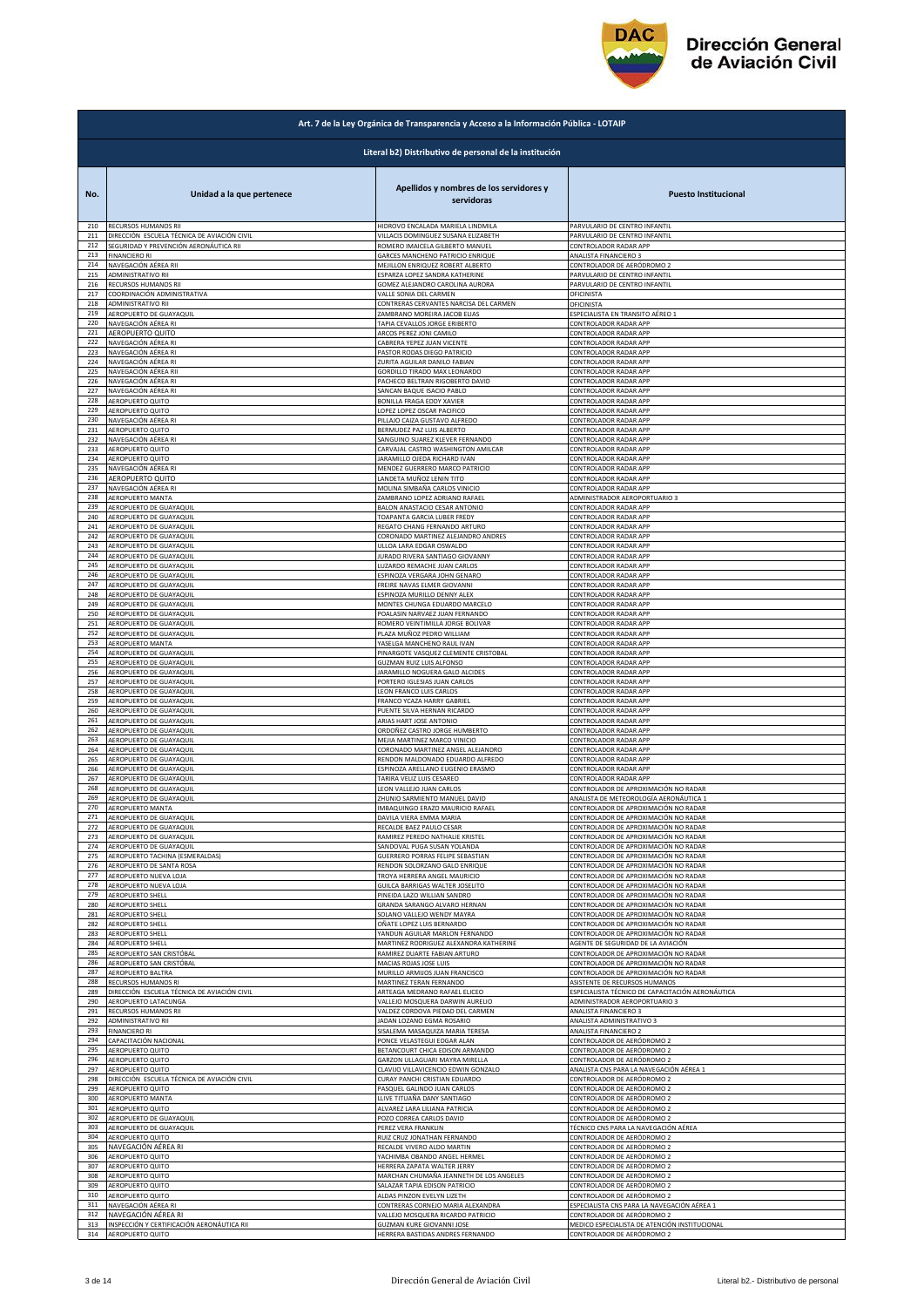

|            | Art. 7 de la Ley Orgánica de Transparencia y Acceso a la Información Pública - LOTAIP |                                                       |                                                                                   |  |
|------------|---------------------------------------------------------------------------------------|-------------------------------------------------------|-----------------------------------------------------------------------------------|--|
|            | Literal b2) Distributivo de personal de la institución                                |                                                       |                                                                                   |  |
| No.        | Unidad a la que pertenece                                                             | Apellidos y nombres de los servidores y<br>servidoras | <b>Puesto Institucional</b>                                                       |  |
| 315        | AEROPUERTO SHELL                                                                      | TAMAYO ESCOBAR MILTON FERNANDO                        | CONTROLADOR DE AERÓDROMO 2                                                        |  |
| 316        | AEROPUERTO LATACUNGA                                                                  | DEFAZ MAFLA GUIDO BOLIVAR                             | CONTROLADOR DE AERÓDROMO 2                                                        |  |
| 317        | AEROPUERTO MANTA                                                                      | GAVILANES CARREÑO WILSON FABRICIO                     | CONTROLADOR DE AERÓDROMO 2                                                        |  |
| 318        | AEROPUERTO MANTA                                                                      | LEON JATIVA MONICA CECILIA                            | CONTROLADOR DE AERÓDROMO 2                                                        |  |
| 319        | AEROPUERTO QUITO                                                                      | JACOME AGUILAR TELMO FABRICIO                         | CONTROLADOR DE AERÓDROMO 2                                                        |  |
| 320        | AEROPUERTO MANTA                                                                      | VERA GARCIA JOSE JULIAN                               | CONTROLADOR DE AERÓDROMO 2                                                        |  |
| 321        | AEROPUERTO MANTA                                                                      | MARIÑO SALAN DAVID JONATHAN                           | CONTROLADOR DE AERÓDROMO 2                                                        |  |
| 322        | AEROPUERTO DE GUAYAQUIL                                                               | MONTALVO PINARGOTE HOLGER VIVIE                       | CONTROLADOR DE AERÓDROMO 2                                                        |  |
| 323        | AEROPUERTO DE SANTA ROSA                                                              | RENDON SANCHEZ RAUL RODRIGO                           | CONTROLADOR DE APROXIMACIÓN NO RADAR                                              |  |
| 324        | AEROPUERTO DE GUAYAQUIL                                                               | BONILLA GALINDO RAMIRO DAVID                          | CONTROLADOR DE AERÓDROMO 2                                                        |  |
| 325        | INSPECCIÓN Y CERTIFICACIÓN AERONÁUTICA RII                                            | ORTEGA CAICEDO CHARLES AMADO                          | MEDICO ESPECIALISTA DE ATENCIÓN INSTITUCIONAL                                     |  |
| 326        |                                                                                       | PUENTE SILVA JAIME GUSTAVO                            | CONTROLADOR DE AERÓDROMO 2                                                        |  |
| 327        | AEROPUERTO DE GUAYAQUIL<br>AEROPUERTO DE GUAYAQUIL                                    | QUIÑONEZ MONTAÑO MELGAR EDISON                        | CONTROLADOR DE AERÓDROMO 2                                                        |  |
| 328        | AEROPUERTO DE GUAYAQUIL                                                               | LOPEZ VERA INGRID PAOLA                               | CONTROLADOR DE AERÓDROMO 2                                                        |  |
| 329        | AEROPUERTO DE GUAYAQUIL                                                               | ORTEGA CRUZ DANIEL ANDRES                             | CONTROLADOR DE AERÓDROMO 2                                                        |  |
| 330        | AEROPUERTO DE GUAYAQUIL                                                               | <b>IDROVO BAQUERIZO JOHN LUIS ENRIQUE</b>             | MEDICO ESPECIALISTA DE ATENCIÓN INSTITUCIONAL                                     |  |
| 331        | NAVEGACIÓN AÉREA RII                                                                  | TAPIA INSUASTI ANGEL FERNANDO                         | CONTROLADOR DE AERÓDROMO 2                                                        |  |
| 332        | NAVEGACIÓN AÉREA RII                                                                  | NEIRA ALEJANDRO JOHNNY WINSTON                        | CONTROLADOR DE AERÓDROMO 2                                                        |  |
| 333        | AEROPUERTO DE GUAYAQUIL                                                               | MENDEZ ARIAS KARLA MIRELLA                            | CONTROLADOR DE AERÓDROMO 2                                                        |  |
| 334        | AEROPUERTO DE GUAYAQUIL                                                               | SANTANA HUNGRIA ANGELICA GABRIELA                     | CONTROLADOR DE AERÓDROMO 2                                                        |  |
| 335        | AEROPUERTO DE GUAYAQUIL                                                               | TORAL LUA ARELIS VICTORIA                             | CONTROLADOR DE AERÓDROMO 2                                                        |  |
| 336        | AEROPUERTO DE GUAYAQUIL                                                               | SAMANIEGO DELGADO VICTOR ISRAEL                       | CONTROLADOR DE AERÓDROMO 2                                                        |  |
| 337        | AEROPUERTO DE GUAYAQUIL                                                               | CEVALLOS LOPEZ HERNAN XAVIER                          | CONTROLADOR DE AERÓDROMO 2                                                        |  |
| 338        | INSPECCIÓN Y CERTIFICACIÓN AERONÁUTICA RII                                            | PATIÑO LOPEZ EDUARDO ARTURO                           | MEDICO ESPECIALISTA DE ATENCIÓN INSTITUCIONAL                                     |  |
| 339        | INSPECCIÓN Y CERTIFICACIÓN AERONÁUTICA RII                                            | NAVARRETE CARPIO FAUSTO WASHINGTON                    | MEDICO ESPECIALISTA DE ATENCIÓN INSTITUCIONAL                                     |  |
| 340        | AEROPUERTO DE GUAYAQUIL                                                               | AGUIRRE FREIRE JESSICA GABRIELA                       | CONTROLADOR DE AERÓDROMO 2                                                        |  |
| 341        | AEROPUERTO QUITO                                                                      | CRUZ DIAZ LEONARDO FERNANDO                           | CONTROLADOR DE AERÓDROMO 2                                                        |  |
| 342        | <b>AEROPUERTO SHELL</b>                                                               | LEON SORIA DIEGO ALEJANDRO                            | CONTROLADOR DE AERÓDROMO 2                                                        |  |
| 343        | <b>FINANCIERO RI</b>                                                                  | PAREDES ROSERO ADELA DEL CARMEN                       | ANALISTA FINANCIERO 2                                                             |  |
| 344        | INSPECCIÓN Y CERTIFICACIÓN AERONÁUTICA RI                                             | SEGURA VILLALBA CARLOS ENRIQUE                        | INSPECTOR EN SEGURIDAD DE VUELO                                                   |  |
| 345        | AEROPUERTO QUITO                                                                      | CHAVEZ COLOMA PACO ERNESTO                            | INSPECTOR DE AERONAVEGABILIDAD                                                    |  |
| 346        | TECNOLOGÍAS DE LA INFORMACIÓN Y COMUNICACION RI                                       | RODAS VALLADARES ROBERTO PATRICIO                     | ANALISTA DE TECNOLOGÍAS DE LA INFORMACIÓN 2                                       |  |
| 347        | AEROPUERTO QUITO                                                                      | CEVALLOS ARCOS FERNANDO ANIBAL                        | INSPECTOR DE AERONAVEGABILIDAD                                                    |  |
| 348        | DIRECCIÓN ESCUELA TÉCNICA DE AVIACIÓN CIVIL                                           | VILLACRES CARRILLO HUGO EDUARDO                       | <b>ANALISTA FINANCIERO 2</b>                                                      |  |
| 349        | CERTIFICACIÓN ACADÉMICA                                                               | ALVAREZ HERRERA JUAN CARLOS                           | ESPECIALISTA DE LICENCIAS AERONÁUTICAS                                            |  |
| 350        | INGENIERÍA AEROPORTUARIA RI                                                           | MAITA CASTILLO ORLANDO WILSON                         | ANALISTA DE INGENIERÍA AEROPORTUARIA 2                                            |  |
| 351        | INSPECCIÓN Y CERTIFICACIÓN AERONÁUTICA RII                                            | SANCHEZ CARTAGENA ROBERTO EDWIN                       | INSPECTOR DE AERONAVEGABILIDAD                                                    |  |
| 352        | AEROPUERTO DE MACARA                                                                  | TORRES ORDOÑEZ MARLON ANTONIO                         | ADMINISTRADOR AEROPORTUARIO 1                                                     |  |
| 353        | AEROPUERTO RIOBAMBA                                                                   | ALMACHE TUBON MARIO ENRIQUE                           | ADMINISTRADOR AEROPORTUARIO 1                                                     |  |
| 354        | INSPECCIÓN Y CERTIFICACIÓN AERONÁUTICA RII                                            | PACHECO SANCHEZ NESTOR ALFREDO                        | PSICÓLOGO CLÍNICO DE ATENCIÓN INSTITUCIONAL                                       |  |
| 355        | AEROPUERTO DE GUAYAQUIL                                                               | GUZMAN RUIZ FRANCISCO JAVIER                          | ESPECIALISTA EN INFORMACIÓN AERONÁUTICA 1                                         |  |
| 356        | <b>FINANCIERO RII</b>                                                                 | MANTILLA COELLO PATRICIA GIOCONDA                     | ANALISTA FINANCIERO 2                                                             |  |
| 357        | RECURSOS HUMANOS RII                                                                  | ASTUDILLO ACOSTA LUCETTY ALEXANDRA                    | PERIODISTA 2                                                                      |  |
| 358        | SEGURIDAD Y PREVENCIÓN AERONÁUTICA RII                                                | YAGER ALMEIDA STANLEY ALBERTO                         | INSPECTOR EN SEGURIDAD DE VUELO                                                   |  |
| 359        | TECNOLOGÍAS DE LA INFORMACIÓN Y COMUNICACIÓN RII                                      | LOPEZ CHIQUITO MARIA CELIA                            | ANALISTA DE TECNOLOGÍAS DE LA INFORMACIÓN 2                                       |  |
| 360        | <b>FINANCIERO RII</b>                                                                 | HERRERA CASTILLO WILSON SEBASTIAN                     | ANALISTA FINANCIERO 2                                                             |  |
| 361        | SEGURIDAD Y PREVENCIÓN AERONÁUTICA RII                                                | <b>LORES MONTENEGRO EDISON FERNANDO</b>               | INSPECTOR EN SEGURIDAD DE VUELO                                                   |  |
| 362        | ADMINISTRATIVO FINANCIERO                                                             | MACIAS PILLIGUA EVELIN CYNTHIA                        | ANALISTA FINANCIERO 2                                                             |  |
| 363        | AEROPUERTO DE GUAYAQUIL                                                               | ORTIZ PALACIOS MARCO VINICIO                          | ESPECIALISTA EN METEOROLOGÍA AERONÁUTICA 1                                        |  |
| 364        | INSPECCIÓN Y CERTIFICACIÓN AERONÁUTICA RII                                            | CHAVES BALSECA PACO RAMIRO                            | INSPECTOR OPERACIONES DE VUELO                                                    |  |
| 365        | AEROPUERTO DE GUAYAQUIL                                                               | DEFAZ MAFLA EDISON GUILLERMO                          | INSPECTOR DE AERONAVEGABILIDAD                                                    |  |
| 366        | INSPECCIÓN Y CERTIFICACIÓN AERONÁUTICA RII                                            | RUALES NEIRA MARCO FRANCISCO                          | INSPECTOR DE AERONAVEGABILIDAD                                                    |  |
| 367        | SEGURIDAD Y PREVENCIÓN AERONÁUTICA RII                                                | BORJA ERAZO PAUL ALFONSO                              | INSPECTOR EN SEGURIDAD DE VUELO                                                   |  |
| 368        | INSPECCIÓN Y CERTIFICACIÓN AERONÁUTICA RII                                            | BAEZ ARMAS SEGUNDO NOLASCO                            | INSPECTOR DE AERONAVEGABILIDAD                                                    |  |
| 369        | AEROPUERTO QUITO                                                                      | CARVAJAL CAJAS EDUARDO EPSILON                        | ANALISTA DE METEOROLOGÍA AERONÁUTICA 2                                            |  |
| 370        | CAPACITACIÓN NACIONAL                                                                 | MARIÑO FIGUEROA MERY PIEDAD                           | ESPECIALISTA AVSEC 1                                                              |  |
| 371        | AEROPUERTO QUITO                                                                      | VARGAS PAZMIÑO WASHINGTON WILFRIDO ROQUE              | ANALISTA DE METEOROLOGÍA AERONÁUTICA 2                                            |  |
| 372        | AEROPUERTO QUITO                                                                      | ANGUETA RAMIREZ JUAN CARLOS                           | ANALISTA DE METEOROLOGÍA AERONÁUTICA 2                                            |  |
| 373        | AEROPUERTO QUITO                                                                      | GUEVARA ZARATE BYRON EFRAIN                           | ANALISTA DE METEOROLOGÍA AERONÁUTICA 2                                            |  |
| 374        | NAVEGACIÓN AÉREA RI                                                                   | CASTRO BARBA DIEGO ANDRES                             | ANALISTA SAR 1                                                                    |  |
| 375        | NAVEGACIÓN AÉREA R                                                                    | FLORES YUGSI JAIME VINICIO                            | ANALISTA SAR                                                                      |  |
| 376        | NAVEGACIÓN AÉREA RI                                                                   | CAZA TITUAÑA GONZALO ADONIS                           | ANALISTA DE METEOROLOGÍA AERONÁUTICA 2                                            |  |
| 377        | INSPECCIÓN Y CERTIFICACIÓN AERONÁUTICA RI                                             | GONZALEZ MOYA VINICIO GUILLERMO                       | ESPECIALISTA TÉCNICO DE CAPACITACIÓN AERONÁUTICA                                  |  |
| 378        | AEROPUERTO QUITO                                                                      | PAGUAY MEJIA JORGE RODRIGO                            | ANALISTA DE METEOROLOGÍA AERONÁUTICA 2                                            |  |
| 379        | AEROPUERTO QUITO                                                                      | <b>AGOS VARGAS EDISON</b>                             | ANALISTA DE METEOROLOGÍA AERONÁUTICA 2                                            |  |
| 380        | AEROPUERTO TACHINA (ESMERALDAS)                                                       | GAVELA MORA MARCOS ANTONIO                            | ADMINISTRADOR AEROPORTUARIO 2                                                     |  |
| 381        | AEROPUERTO QUITO                                                                      | AMORES JACOME HECTOR CRISTOBAL                        | ANALISTA DE METEOROLOGÍA AERONÁUTICA 2                                            |  |
| 382<br>383 | NAVEGACIÓN AÉREA RI                                                                   | ENRIQUEZ SEGOVIA EDWIN HUMBERTO                       | ANALISTA DE METEOROLOGÍA AERONÁUTICA 2                                            |  |
| 384        | AEROPUERTO QUITO                                                                      | RUALES QUELAL ELVIS HUMBERTO                          | ANALISTA DE INFORMACIÓN AERONÁUTICA 2                                             |  |
|            | AEROPUERTO QUITO                                                                      | MONCAYO DIAZ FAUSTO BENIGNO                           | INTENDENTE INSPECTOR PRINCIPAL PILOTO DE CONTROL                                  |  |
| 385        | AEROPUERTO QUITO                                                                      | DALGO LARREA JOSE LUIS                                | SUPERVISOR DE SEGURIDAD DE LA AVIACIÓN                                            |  |
| 386        | DIRECCIÓN ESCUELA TÉCNICA DE AVIACIÓN CIVII                                           | ZAMBRANO CISNEROS LUIS ALEJANDRO                      | INSTRUCTOR TÉCNICO DE CAPACITACIÓN AERONÁUTICA                                    |  |
| 387        | NAVEGACIÓN AÉREA RI                                                                   | VINUEZA GUTIERREZ ALBERTO PATRICIO                    | ANALISTA DE METEOROLOGÍA AERONÁUTICA 2                                            |  |
| 388        | AEROPUERTO QUITO                                                                      | ENRIQUEZ RUIZ LUIS IVAN                               | ANALISTA DE METEOROLOGÍA AERONÁUTICA 2                                            |  |
| 389        | AEROPUERTO QUITO                                                                      | TORRES BASTIDAS BYRON ORLANDO                         | ESPECIALISTA EN OPERACIONES DE CERTIFICACIÓN                                      |  |
| 390        | AEROPUERTO DE GUAYAQUIL                                                               | GRIJALVA JOHNSON HECTOR FERNANDO                      | INSPECTOR DE AERÓDROMO                                                            |  |
| 391        | INGENIERÍA AEROPORTUARIA RII                                                          | DELGADO VITERI JOSE LUIS                              | ESPECIALISTA EN INGENIERÍA AEROPORTUARIA                                          |  |
| 392        | AEROPUERTO DE GUAYAQUIL                                                               | CUENCA CALDERON GODWIN MAGNO                          | ANALISTA CNS PARA LA NAVEGACIÓN AÉREA 2                                           |  |
| 393        | INSPECCIÓN Y CERTIFICACIÓN AERONÁUTICA RII                                            | LAINEZ ARAUZ SOFIA MIRELLA                            | ODONTÓLOGO DE ATENCIÓN INSTITUCIONAL                                              |  |
| 394        | AEROPUERTO DE GUAYAQUIL                                                               | VALENZUELA DOMINGUEZ FREDDY OSWALDO                   | INSPECTOR DE AERÓDROMO                                                            |  |
| 395        | AEROPUERTO DE GUAYAQUIL                                                               | SANTI REINOSO EDGAR RAMIRO                            | INSPECTOR DE SEGURIDAD DE LA AVIACIÓN                                             |  |
| 396        | AEROPUERTO DE GUAYAQUIL                                                               | COOL ANCHUNDIA IGNACIO JESUS                          | INSPECTOR DE AERÓDROMO                                                            |  |
| 397        | AEROPUERTO DE GUAYAQUIL                                                               | TORRES MOREIRA DOMINGO NATIVO                         | ANALISTA DE METEOROLOGÍA AERONÁUTICA 2                                            |  |
| 398        | AEROPUERTO DE GUAYAQUIL                                                               | SEVILLA CALDERON SANTIAGO MAURICIO                    | ANALISTA DE METEOROLOGÍA AERONÁUTICA 2                                            |  |
| 399        | AEROPUERTO DE GUAYAQUIL                                                               | JARAMILLO VALENCIA MARIA ALEXANDRA                    | ASISTENTE DE TRANSPORTE AÉREO                                                     |  |
| 400        | INSPECCIÓN Y CERTIFICACIÓN AERONÁUTICA RII                                            | GONZALEZ MORALES CHARLES EMIGDIO                      | INTENDENTE INSPECTOR PILOTO DE CONTROL                                            |  |
| 401        | AEROPUERTO SALINAS                                                                    | RUGEL CORDOVA ARNOLDO DAVID                           | ANALISTA CNS PARA LA NAVEGACIÓN AÉREA 2                                           |  |
| 402        | NAVEGACIÓN AÉREA RI                                                                   | PAREDES RIVERA VICENTE CELIANO                        |                                                                                   |  |
| 403<br>404 | NAVEGACIÓN AÉREA RI                                                                   | VACA GUAICHA FRANKLIN EUCLIDES                        | ANALISTA DE METEOROLOGÍA AERONÁUTICA 1<br>ANALISTA CNS PARA LA NAVEGACIÓN AÉREA 1 |  |
| 405        | NAVEGACIÓN AÉREA RI                                                                   | RAMIREZ ALVARO JUAN ELIAS                             | ANALISTA DE METEOROLOGÍA AERONÁUTICA 1                                            |  |
|            | AEROPUERTO QUITO                                                                      | HIDALGO ORTIZ IVAN ALEXANDER                          | ANALISTA DE METEOROLOGÍA AERONÁUTICA 1                                            |  |
| 406        | NAVEGACIÓN AÉREA RI                                                                   | DE LA TORRE ESPINOSA ALIS YALILE                      | ANALISTA CNS PARA LA NAVEGACIÓN AÉREA 1                                           |  |
| 407        | AEROPUERTO QUITO                                                                      | SIMBAÑA CONDOR CESAR EFRAIN                           | ANALISTA DE METEOROLOGÍA AERONÁUTICA 1                                            |  |
| 408        | AEROPUERTO QUITO                                                                      | ORBE CARDENAS WILMER PATRICIO                         | ANALISTA DE INFORMACIÓN AERONÁUTICA 1                                             |  |
| 409        | AEROPUERTO QUITO                                                                      | FLORES TAMAYO JORGE FERNANDO                          | ANALISTA DE INFORMACIÓN AERONÁUTICA 1                                             |  |
| 410        | AEROPUERTO QUITO                                                                      | LLIVE TITUAÑA LORENA SOLEDAD                          | ANALISTA DE INFORMACIÓN AERONÁUTICA 1                                             |  |
| 411        | AEROPUERTO DE GUAYAQUIL                                                               | HOLGUIN ROMERO ELVIS JUNIOR                           | ANALISTA CNS PARA LA NAVEGACIÓN AÉREA 1                                           |  |
| 412        | NAVEGACIÓN AÉREA RI                                                                   | NICOLALDE CIFUENTES GONZALO EDUARDO                   | ANALISTA CNS PARA LA NAVEGACIÓN AÉREA 1                                           |  |
| 413        | AEROPUERTO DE GUAYAQUIL                                                               | LOAIZA BERMEO CRISTIAN FERNANDO                       | CONTROLADOR DE AERÓDROMO 1                                                        |  |
| 414        | AEROPUERTO QUITO                                                                      | LARA GALLARDO DANIEL EDUARDO                          | CONTROLADOR DE AERÓDROMO 1                                                        |  |
| 415        | NAVEGACIÓN AÉREA RI                                                                   | REVELO CEVALLOS MARCELO EDUARDO                       | ANALISTA EN COMUNICACIONES AFS 1                                                  |  |
| 416        | AEROPUERTO QUITO                                                                      | CHAVEZ SIERRA MARCELO CLIMACO                         | ANALISTA EN COMUNICACIONES AFS 1                                                  |  |
| 417        | NAVEGACIÓN AÉREA RI                                                                   | GUEVARA SUASNAVAS FREDDY HERNAN                       | ANALISTA CNS PARA LA NAVEGACIÓN AÉREA 1                                           |  |
| 418        | CAPACITACIÓN NACIONAL                                                                 | CLAVIJO MONTEROS MARCO FERNANDO                       | ANALISTA CNS PARA LA NAVEGACIÓN AÉREA 1                                           |  |
| 419        | AEROPUERTO QUITO                                                                      | SANTACRUZ ANDRADE RUBEN MARCELO                       | ANALISTA CNS PARA LA NAVEGACIÓN AÉREA 1                                           |  |
|            |                                                                                       |                                                       |                                                                                   |  |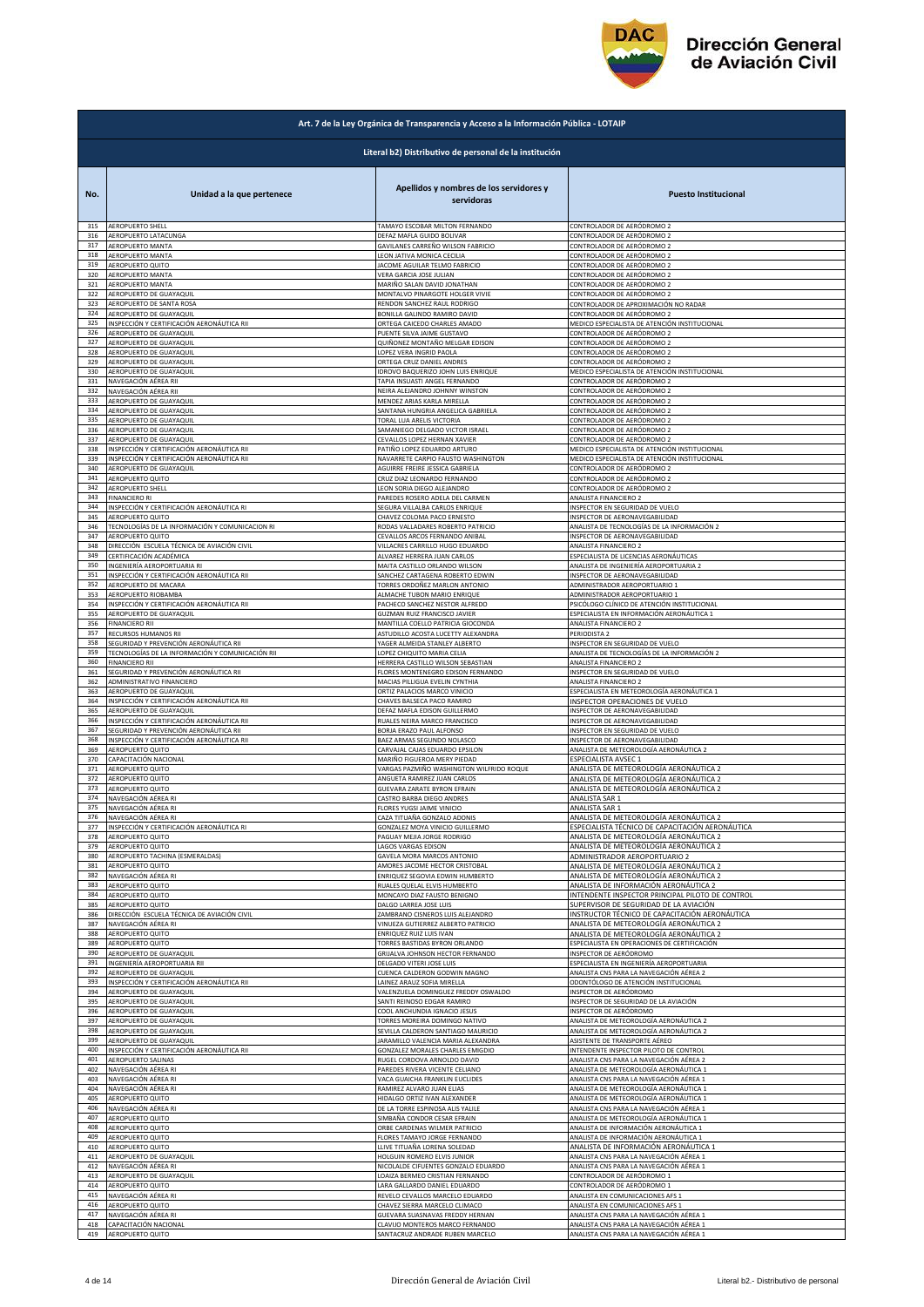

|                   | Art. 7 de la Ley Orgánica de Transparencia y Acceso a la Información Pública - LOTAIP |                                                                                                   |                                                                                                                          |  |
|-------------------|---------------------------------------------------------------------------------------|---------------------------------------------------------------------------------------------------|--------------------------------------------------------------------------------------------------------------------------|--|
|                   | Literal b2) Distributivo de personal de la institución                                |                                                                                                   |                                                                                                                          |  |
| No.               | Unidad a la que pertenece                                                             | Apellidos y nombres de los servidores y<br>servidoras                                             | <b>Puesto Institucional</b>                                                                                              |  |
| 420               | NAVEGACIÓN AÉREA RI                                                                   | TORRES MORALES ERNESTO ROLANDO                                                                    | ANALISTA EN COMUNICACIONES AFS 1                                                                                         |  |
| 421               | INSPECCIÓN Y CERTIFICACIÓN AERONÁUTICA RI                                             | CEVALLOS RUBIO SANTIAGO PAUL                                                                      | ANALISTA EN COMUNICACIONES AFS 1                                                                                         |  |
| 422               | AEROPUERTO SAN CRISTÓBAL                                                              | ECHEVERRIA MARTINEZ WLADIMIR ABDON                                                                | ANALISTA DE METEOROLOGÍA AERONÁUTICA 1                                                                                   |  |
| 423               | AEROPUERTO QUITO                                                                      | SALAZAR CANGO CARMEN ALEJANDRA                                                                    | ANALISTA DE INFORMACIÓN AERONÁUTICA 1                                                                                    |  |
| 424               | AEROPUERTO CUENCA                                                                     | RODAS MANCHENO CESAR ALEJANDRO                                                                    | CONTROLADOR DE APROXIMACIÓN NO RADAR                                                                                     |  |
| 425               | AEROPUERTO CUENCA                                                                     | LEON BERNAL MILTON AUGUSTO                                                                        | ANALISTA CNS PARA LA NAVEGACIÓN AÉREA 1                                                                                  |  |
| 426               | NAVEGACIÓN AÉREA RI                                                                   | GALVEZ CHAMORRO CARLOS ALBERTO                                                                    | ANALISTA EN COMUNICACIONES AFS 1                                                                                         |  |
| 427               | NAVEGACIÓN AÉREA RI                                                                   | CARRERA RODRIGUEZ GALO EDISON                                                                     | ANALISTA DE METEOROLOGÍA AERONÁUTICA 1                                                                                   |  |
| 428               | NAVEGACIÓN AÉREA RI                                                                   | PALLO DE LA CUEVA HERNAN MAURICIO                                                                 | ANALISTA DE METEOROLOGÍA AERONÁUTICA 1                                                                                   |  |
| 429               | AEROPUERTO QUITO                                                                      | FREIRE ROSERO JUAN RAMIRO                                                                         | ANALISTA DE METEOROLOGÍA AERONÁUTICA 1                                                                                   |  |
| 430               | AEROPUERTO QUITO                                                                      | ERAZO VINUEZA CARLOS CIVILINO                                                                     | ANALISTA DE METEOROLOGÍA AERONÁUTICA 1                                                                                   |  |
| 431               | AEROPUERTO LATACUNGA                                                                  | JACHO CAYO WILMA PIEDAD                                                                           | ANALISTA DE INFORMACIÓN AERONÁUTICA 1                                                                                    |  |
| 432               | NAVEGACIÓN AÉREA RI                                                                   | RUBIO HIDALGO JORGE VINICIO                                                                       | ANALISTA EN COMUNICACIONES AFS 1                                                                                         |  |
| 433               | AEROPUERTO QUITO                                                                      | MORALES CALVOPIÑA SANDY FERNANDA                                                                  | ANALISTA DE INFORMACIÓN AERONÁUTICA 1                                                                                    |  |
| 434               | NAVEGACIÓN AÉREA RI                                                                   | CIFUENTES PINTO ALBA CECILIA                                                                      | ANALISTA CNS PARA LA NAVEGACIÓN AÉREA 1                                                                                  |  |
| 435               | AEROPUERTO LATACUNGA                                                                  | OLIVO SARABIA EDGAR LEONARDO                                                                      | ANALISTA CNS PARA LA NAVEGACIÓN AÉREA 1                                                                                  |  |
| 436               | NAVEGACIÓN AÉREA RI                                                                   | YAZBEK SARMIENTO DARWIN MANOLO                                                                    | ANALISTA EN COMUNICACIONES AFS 1                                                                                         |  |
| 437               | NAVEGACIÓN AÉREA RI                                                                   | OCAÑA DAVALOS MILTON GIOVANNY                                                                     | ANALISTA EN COMUNICACIONES AFS 1                                                                                         |  |
| 438<br>439        | GESTIÓN CNS<br>NAVEGACIÓN AÉREA RI<br>AEROPUERTO QUITO                                | OCAÑA ESPIN GERARDO ALEJANDRO<br>NIETO TOAPANTA NESTOR ROGELIO<br>MARTINEZ PULLES PIEDAD AIDA     | ANALISTA CNS PARA LA NAVEGACIÓN AÉREA 1<br>ANALISTA CNS PARA LA NAVEGACIÓN AÉREA 1                                       |  |
| 440<br>441        | AEROPUERTO LATACUNGA                                                                  | CULQUI PANCHI SIMON EDUARDO                                                                       | ANALISTA CNS PARA LA NAVEGACIÓN AÉREA 1<br>ANALISTA CNS PARA LA NAVEGACIÓN AÉREA 1                                       |  |
| 442               | NAVEGACIÓN AÉREA RI                                                                   | JARAMILLO BONE XAVIER GUSTAVO                                                                     | ANALISTA DE INFORMACIÓN AERONÁUTICA 1                                                                                    |  |
| 443               | AEROPUERTO QUITO                                                                      | BAZANTES CHICO DANILO EDUARDO                                                                     | ANALISTA DE INFORMACIÓN AERONÁUTICA 1                                                                                    |  |
| 444<br>445        | AEROPUERTO QUITO<br><b>AEROPUERTO CUENCA</b><br>NAVEGACIÓN AÉREA RI                   | JACOME ENRIQUEZ GUSTAVO ALFONSO<br>CARRILLO CRESPO LORENA MARIUXI                                 | <b>NSPECTOR DESPACHADOR DE VUELO 2</b><br>CONTROLADOR DE AERÓDROMO 1                                                     |  |
| 446               | <b>AEROPUERTO QUITO</b>                                                               | PIEDRA RAMIREZ EDWIN MAURICIO                                                                     | ANALISTA CNS PARA LA NAVEGACIÓN AÉREA 1                                                                                  |  |
| 447               |                                                                                       | FLORES LLANOS ZOILA ELOIZA                                                                        | ANALISTA CNS PARA LA NAVEGACIÓN AÉREA 1                                                                                  |  |
| 448               | AEROPUERTO QUITO                                                                      | SAENZ REVELO ANGELA BELEN                                                                         | ANALISTA DE INFORMACIÓN AERONÁUTICA 1                                                                                    |  |
| 449               | AEROPUERTO QUITO                                                                      | VARELA VILLALBA NELSON HUMBERTO FRANCISCO                                                         | ANALISTA CNS PARA LA NAVEGACIÓN AÉREA 1                                                                                  |  |
| 450               | AEROPUERTO QUITO                                                                      | TOAPANTA BANDA BAYRON ALEXANDER                                                                   | ANALISTA CNS PARA LA NAVEGACIÓN AÉREA 1                                                                                  |  |
| 451               | AEROPUERTO QUITO                                                                      | PACHECO GONZALEZ ANDRES ENRIQUE                                                                   | ANALISTA CNS PARA LA NAVEGACIÓN AÉREA 1                                                                                  |  |
| 452               | AEROPUERTO QUITO                                                                      | HERRERA FERNANDEZ JORGE PATRICIO                                                                  | ESPECIALISTA AVSEC 2                                                                                                     |  |
| 453               | GESTIÓN OPERATIVA EMPRESARIAL                                                         | MEJIA PEÑAHERRERA EDGAR ROBERTO                                                                   | SUPERVISOR DE OPERACIONES DE COMBUSTIBLE DE AVIACIÓN                                                                     |  |
| 454               | INSPECCIÓN Y CERTIFICACIÓN AERONÁUTICA RI                                             | VALLE TORO MONICA MARLENE                                                                         | ABORATORISTA DE ATENCIÓN INSTITUCIONAL                                                                                   |  |
| 455               | AEROPUERTO QUITO                                                                      | HERRERA ZAPATA OLGER MARCELO                                                                      | ANALISTA DE INFORMACIÓN AERONÁUTICA 1                                                                                    |  |
| 456               | AEROPUERTO QUITO                                                                      | SANTAMARIA CASTILLO MARIA BELEN                                                                   | ANALISTA CNS PARA LA NAVEGACIÓN AÉREA 1                                                                                  |  |
| 457               | NAVEGACIÓN AÉREA RI                                                                   | YEPEZ SOTO VICTOR HUGO                                                                            | ANALISTA CNS PARA LA NAVEGACIÓN AÉREA 1                                                                                  |  |
| 458               | INSPECCIÓN Y CERTIFICACIÓN AERONÁUTICA RII                                            | TAPIA RIVERA ROMULO SALVADOR                                                                      | NSPECTOR DESPACHADOR DE VUELO 2                                                                                          |  |
| 459               | AEROPUERTO QUITO                                                                      | GANCHALA OBANDO BYRON ARTURO                                                                      | NSPECTOR DE TRANSPORTE AÉREO                                                                                             |  |
| 460               | NAVEGACIÓN AÉREA RI                                                                   | DAVALOS ALBUJA WINSOR JUNIOR                                                                      | ANALISTA EN COMUNICACIONES AFS 1                                                                                         |  |
| 461               | NAVEGACIÓN AÉREA RI                                                                   | PAZOS DUQUE LOTARIO ERNESTO                                                                       | ANALISTA EN COMUNICACIONES AFS 1                                                                                         |  |
| 462               | NAVEGACIÓN AÉREA RI                                                                   | MORALES RIVAS GERARDO GABRIEL                                                                     | ANALISTA CNS PARA LA NAVEGACIÓN AÉREA 1                                                                                  |  |
| 463               | NAVEGACIÓN AÉREA RI                                                                   | PAEZ CHANGOTASIG MARTHA ISABEI                                                                    | ANALISTA CNS PARA LA NAVEGACIÓN AÉREA 1                                                                                  |  |
| 464               | AEROPUERTO QUITO                                                                      | SUAREZ JARAMILLO HECTOR FERNANDO                                                                  | ANALISTA DE INFORMACIÓN AERONÁUTICA 1                                                                                    |  |
| 465               | NAVEGACIÓN AÉREA RI                                                                   | GALLARDO GALLARDO LAURO FRANCISCO                                                                 | ANALISTA CNS PARA LA NAVEGACIÓN AÉREA 1                                                                                  |  |
| 466               | AEROPUERTO COCA                                                                       | BAEZ SANTIANA DIEGO FERNANDO                                                                      | CONTROLADOR DE AERÓDROMO 1                                                                                               |  |
| 467               | AEROPUERTO SAN CRISTÓBAL                                                              | ZAMBRANO LOPEZ VICTOR LUIS ANIBAL                                                                 | ANALISTA DE METEOROLOGÍA AERONÁUTICA 1                                                                                   |  |
| 468               | AEROPUERTO LA TOMA (LOJA)                                                             | JARAMILLO VALAREZO GILVER EUCLIDES                                                                | CONTROLADOR DE AERÓDROMO 1                                                                                               |  |
| 469               | AEROPUERTO LA TOMA (LOJA)                                                             | ALTAMIRANO ACURIO RAUL MAURICIO                                                                   | CONTROLADOR DE AERÓDROMO 1                                                                                               |  |
| 470               | VAVEGACIÓN AÉREA RI                                                                   | CHACHA NORIEGA HECTOR FELIPE                                                                      | ANALISTA DE METEOROLOGÍA AERONÁUTICA 1                                                                                   |  |
| 471               | AEROPUERTO LA TOMA (LOJA)                                                             | RIVAS MORA TERESA DE JESUS                                                                        | ANALISTA DE METEOROLOGÍA AERONÁUTICA 1                                                                                   |  |
| 472               | AEROPUERTO LA TOMA (LOJA)                                                             | ROMERO IBARRA SANTIAGO VINICIO                                                                    | ANALISTA CNS PARA LA NAVEGACIÓN AÉREA 1                                                                                  |  |
| 473               | AEROPUERTO LA TOMA (LOJA)                                                             | CORREA GUAMAN JUAN OSWALDO                                                                        | NSPECTOR DESPACHADOR DE VUELO 2                                                                                          |  |
| 474               | AEROPUERTO LA TOMA (LOJA)                                                             | VERDESOTO LEMA MARCO ANTONIO                                                                      | ANALISTA DE METEOROLOGÍA AERONÁUTICA 1                                                                                   |  |
| 475               | AEROPUERTO LA TOMA (LOJA)                                                             | ROMERO IBARRA DELFOS REMIGIO                                                                      | <b>NSPECTOR DESPACHADOR DE VUELO 2</b>                                                                                   |  |
| 476<br>477<br>478 | AEROPUERTO DE GUAYAQUIL<br>AEROPUERTO DE GUAYAQUIL                                    | LOYOLA ALAMA SILVIA ALEXANDRA<br>RIVADENEIRA LAGOS NATHALY HAYMETH                                | CONTROLADOR DE AERÓDROMO 1<br>SECRETARIA                                                                                 |  |
| 479               | AEROPUERTO DE GUAYAQUIL                                                               | MOROCHO TINOCO JHONNY FRANCISCO                                                                   | TÉCNICO CNS PARA LA NAVEGACIÓN AÉREA                                                                                     |  |
|                   | AEROPUERTO CUENCA                                                                     | CAMPOVERDE PATIÑO JUAN CARLOS                                                                     | CONTROLADOR DE AERÓDROMO 1                                                                                               |  |
| 481               | AEROPUERTO CUENC<br>AEROPUERTO RIOBAMBA<br>AEROPUERTO DE GUAYAQUIL                    | NIVICELA PULLA MAYRA PATRICIA<br>CISNEROS INCA LILIANA PATRICIA                                   | NSPECTOR DE AERÓDROMO<br>ANALISTA DE METEOROLOGÍA AERONÁUTICA 1<br><b>CONTROLADOR DE AERÓDROMO 1</b>                     |  |
| 482<br>483<br>484 | AEROPUERTO LATACUNGA                                                                  | MEJIA ZAMBRANO JEAN PAUL<br>ULLOA LARA LUIS RODRIGO                                               | ANALISTA DE METEOROLOGÍA AERONÁUTICA 1                                                                                   |  |
| 485<br>486        | AEROPUERTO LATACUNGA<br>AEROPUERTO LATACUNGA<br>AEROPUERTO QUITO                      | VARGAS PAZMIÑO JOSE ABELARDO<br>TOBAR BERRAZUETA PAULINA FRANCISCA<br>QUISHPE OÑA CARLOS ALBERTO  | ANALISTA DE METEOROLOGÍA AERONÁUTICA 1<br>ANALISTA DE INFORMACIÓN AERONÁUTICA 1<br>ANALISTA DE INFORMACIÓN AERONÁUTICA 1 |  |
| 487               | AEROPUERTO LATACUNGA                                                                  | PASOCHOA NUÑEZ TEOFILO EDUARDO                                                                    | ANALISTA DE INFORMACIÓN AERONÁUTICA 1                                                                                    |  |
| 488               | AEROPUERTO LATACUNGA                                                                  | JIMENEZ GARCIA BYRON RODRIGO                                                                      | CONTROLADOR DE AERÓDROMO 2                                                                                               |  |
| 489               | AEROPUERTO LATACUNGA                                                                  | MARTINEZ SEGOVIA MYRIAM ELENA                                                                     | ANALISTA DE INFORMACIÓN AERONÁUTICA 1                                                                                    |  |
| 490               | AEROPUERTO LATACUNGA                                                                  | PAREDES CASTILLO CONSUELO DEL PILAR                                                               | ANALISTA FINANCIERO 1                                                                                                    |  |
| 491               | AEROPUERTO LATACUNGA                                                                  | MARTINEZ SEGOVIA ALBA JEANETTE                                                                    | NSPECTOR DESPACHADOR DE VUELO 2                                                                                          |  |
| 492               | AEROPUERTO LATACUNGA                                                                  | CUNALATA CORDOVA CARLOS DAVID                                                                     | NSPECTOR DESPACHADOR DE VUELO 2                                                                                          |  |
| 493               | <b>AEROPUERTO SHELL</b>                                                               | VILLACIS GUERRON LENIN ANIBAL                                                                     | ANALISTA DE INFORMACIÓN AERONÁUTICA 1                                                                                    |  |
| 494               | AEROPUERTO LATACUNGA                                                                  | BUENAÑO GONZALEZ GLORIA IRENE                                                                     | ANALISTA DE INFORMACIÓN AERONÁUTICA 1                                                                                    |  |
| 495               | <b>AEROPUERTO SHELL</b>                                                               | RIOS TORO MARIA GABRIELA                                                                          | NSPECTOR DESPACHADOR DE VUELO 2                                                                                          |  |
| 496               | AEROPUERTO LATACUNGA                                                                  | MIRANDA GUEVARA RICHARD PAUL                                                                      | ANALISTA CNS PARA LA NAVEGACIÓN AÉREA 1                                                                                  |  |
| 497               | GESTIÓN OPERATIVA EMPRESARIAL                                                         | FLORES SARZOSA EDWIN REMBERTO                                                                     | OPERADOR DE DESPACHO DE COMBUSTIBLES                                                                                     |  |
| 498               | GESTIÓN OPERATIVA EMPRESARIAL                                                         | ANDRADE GAVINO JONATHAN JAVIER                                                                    | SUPERVISOR DE OPERACIONES DE COMBUSTIBLE DE AVIACIÓN                                                                     |  |
| 499               | AEROPUERTO TULCÁN                                                                     | ROSERO VILLARREAL JEFFERSON OMAR                                                                  | ANALISTA DE METEOROLOGÍA AERONÁUTICA 1                                                                                   |  |
| 500               | AEROPUERTO TULCÁN                                                                     | VILLARREAL MEDINA SEGUNDO MANUEL                                                                  | NSPECTOR DESPACHADOR DE VUELO 2                                                                                          |  |
| 501               | AEROPUERTO TULCÁN                                                                     | FIERRO MONTENEGRO JULIO EDIBERTO                                                                  | ANALISTA DE METEOROLOGÍA AERONÁUTICA 1                                                                                   |  |
| 502               | AEROPUERTO TULCÁN                                                                     | BOLAÑOS JACOME SIXTO BAYARDO                                                                      | CONTROLADOR DE AERÓDROMO 1                                                                                               |  |
| 503               | AEROPUERTO CUENCA                                                                     | CARRANCO PIEDRA JAIME VICENTE                                                                     | ANALISTA CNS PARA LA NAVEGACIÓN AÉREA 1                                                                                  |  |
| 504               | <b>AEROPUERTO CUENCA</b>                                                              | ENCALADA BRAVO PABLO DAVID                                                                        | ANALISTA CNS PARA LA NAVEGACIÓN AÉREA 1                                                                                  |  |
| 505<br>506        | AEROPUERTO CUENCA                                                                     | MENDEZ GOMEZ ANA ELIZABETH                                                                        | CONTROLADOR DE AERÓDROMO 1                                                                                               |  |
| 507<br>508        | AEROPUERTO MANTA<br><b>AEROPUERTO MANTA</b><br>AEROPUERTO MANTA                       | INTRIAGO ALCIVAR JORGE LUIS<br>ZAPATA PARRAGA MARIANO DARIO<br>ZAMBRANO PARRALES JOHANNA LISSETTE | CONTROLADOR DE AERÓDROMO 1<br>ONTROLADOR DE AERÓDROMO 1<br>CONTROLADOR DE AERÓDROMO 2                                    |  |
| 509               | AEROPUERTO MANTA                                                                      | LASCANO CALDERON KARINA ISABEL                                                                    | ANALISTA DE INFORMACIÓN AERONÁUTICA 1                                                                                    |  |
| 510               | AEROPUERTO MANTA                                                                      | OCAMPO INTRIAGO JOSE OLIVER                                                                       | ANALISTA DE METEOROLOGÍA AERONÁUTICA 1                                                                                   |  |
| 511               | AEROPUERTO MANTA                                                                      | BRITO DILLON EDUARDO VINICIO                                                                      | ANALISTA DE METEOROLOGÍA AERONÁUTICA 1                                                                                   |  |
| 512               | AEROPUERTO MANTA                                                                      | ORTEGA ZAMBRANO LUIS LEONARDO                                                                     | ANALISTA DE METEOROLOGÍA AERONÁUTICA 1                                                                                   |  |
| 513               | AEROPUERTO MANTA                                                                      | ALMEIDA ALBUJA WILSON GERARDO                                                                     | ANALISTA DE METEOROLOGÍA AERONÁUTICA 1                                                                                   |  |
| 514               | AEROPUERTO CUENCA                                                                     | ORDOÑEZ SANCHEZ CARLOS ALBERTO                                                                    | CONTROLADOR DE AERÓDROMO 1                                                                                               |  |
| 515               | AEROPUERTO MANTA                                                                      | ZAPATA MENESES FRANKLIN GEOVANNY                                                                  | ANALISTA DE METEOROLOGÍA AERONÁUTICA 1                                                                                   |  |
| 516               | AEROPUERTO MANTA                                                                      | LOPEZ MUÑOZ DAVID FABRICIO                                                                        | CONTROLADOR DE AERÓDROMO 1                                                                                               |  |
| 517               | AEROPUERTO MANTA                                                                      | PAZOS HEREDIA JAVIER DARIO                                                                        | INSPECTOR DESPACHADOR DE VUELO 2                                                                                         |  |
| 518               | AEROPUERTO MANTA                                                                      | BONILLA SUAREZ JORGE JAVIER                                                                       | ANALISTA DE METEOROLOGÍA AERONÁUTICA 1                                                                                   |  |
| 519               | AEROPUERTO MANTA                                                                      | CHANCAY PACHECO ROBERTH ANTONIO                                                                   | ANALISTA DE INFORMACIÓN AERONÁUTICA 1                                                                                    |  |
| 520               | AEROPUERTO MANTA                                                                      | CAIZA GUACHAMIN LUIS RIGOBERTO                                                                    | ANALISTA DE INFORMACIÓN AERONÁUTICA 1                                                                                    |  |
| 521               | AEROPUERTO MANTA                                                                      | ALMEIDA ALBUJA BYRON GUSTAVO                                                                      | ANALISTA CNS PARA LA NAVEGACIÓN AÉREA 1                                                                                  |  |
| 522               | AEROPUERTO MANTA                                                                      | MOLINA CAICEDO FRANCISCO JAVIER                                                                   | CONTROLADOR DE AERÓDROMO 1                                                                                               |  |
| 523               | AEROPUERTO MANTA                                                                      | SOLORZANO PLAZA MAURO JULIO                                                                       | <b>NSPECTOR DESPACHADOR DE VUELO 2</b>                                                                                   |  |
| 524               | AEROPUERTO SAN VICENTE                                                                | ARAY VERA CARLOS ALBERTO                                                                          | ANALISTA DE METEOROLOGÍA AERONÁUTICA 1                                                                                   |  |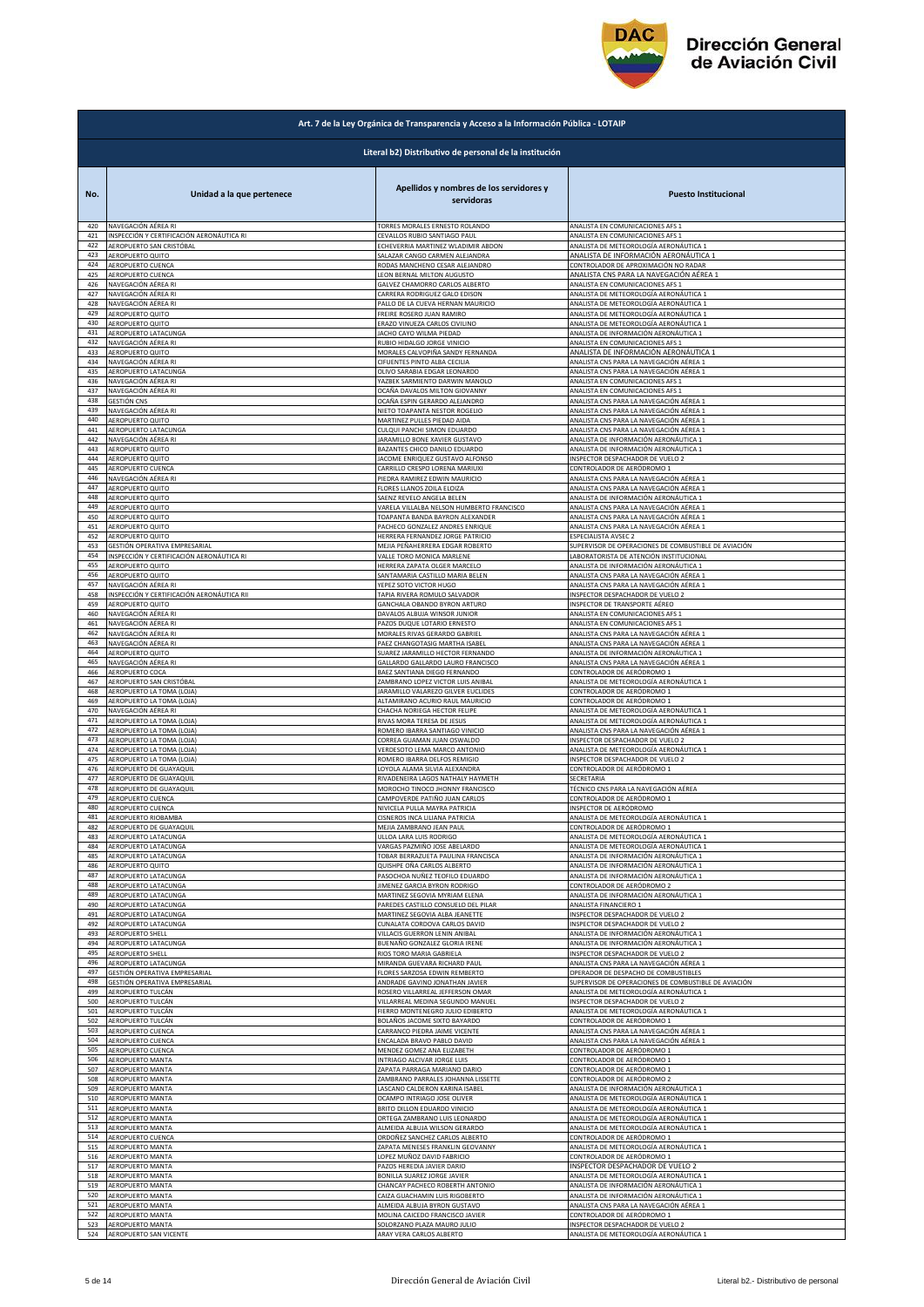

|            | Art. 7 de la Ley Orgánica de Transparencia y Acceso a la Información Pública - LOTAIP |                                                                  |                                                                      |  |
|------------|---------------------------------------------------------------------------------------|------------------------------------------------------------------|----------------------------------------------------------------------|--|
|            |                                                                                       | Literal b2) Distributivo de personal de la institución           |                                                                      |  |
| No.        | Unidad a la que pertenece                                                             | Apellidos y nombres de los servidores y<br>servidoras            | <b>Puesto Institucional</b>                                          |  |
| 525        | AEROPUERTO DE GUAYAQUIL                                                               | MAZON MARTILLO MARIO FERNANDO                                    | ANALISTA DE INFORMACIÓN AERONÁUTICA 1                                |  |
| 526        | INSPECCIÓN Y CERTIFICACIÓN AERONÁUTICA RII                                            | ESPARZA ESTEVEZ EDWIN LENIN                                      | <b>NSPECTOR OPERACIONES DE VUELO</b>                                 |  |
| 527        | INSPECCIÓN Y CERTIFICACIÓN AERONÁUTICA RII                                            | MERA PEÑA MAYLIN DEL PILAR                                       | INSPECTOR DESPACHADOR DE VUELO 2                                     |  |
| 528        | <b>FINANCIERO RII</b>                                                                 | PAUCAR RAMOS VENTURA TRINIDAD                                    | ANALISTA FINANCIERO 1                                                |  |
| 529        | AEROPUERTO DE GUAYAQUIL                                                               | LADD MORANTE EDUARDO ALFREDO                                     | ANALISTA DE INFORMACIÓN AERONÁUTICA 1                                |  |
| 530        | INSPECCIÓN Y CERTIFICACIÓN AERONÁUTICA RII                                            | CAICEDO JIMENEZ CRISTIAN MAURICIO                                | INSPECTOR DESPACHADOR DE VUELO 2                                     |  |
| 531<br>532 | INSPECCIÓN Y CERTIFICACIÓN AERONÁUTICA RII                                            | CASTRO ESPINOZA GINA GLENDA                                      | FISIOTERAPISTA DE ATENCIÓN INSTITUCIONAL                             |  |
| 533        | AEROPUERTO DE GUAYAQUIL                                                               | POLIT CHACON FERNANDO GUILLERMO                                  | ANALISTA DE INFORMACIÓN AERONÁUTICA 1                                |  |
|            | AEROPUERTO DE GUAYAQUIL                                                               | QUINDE MUÑOZ WASHINGTON WILFRIDO                                 | ANALISTA CNS PARA LA NAVEGACIÓN AÉREA 1                              |  |
| 534        | AEROPUERTO DE GUAYAQUIL                                                               | GAVILANEZ SECAIRA JAVIER ENRIQUE                                 | ANALISTA CNS PARA LA NAVEGACIÓN AÉREA 1                              |  |
| 535        | AEROPUERTO DE GUAYAQUIL                                                               | TAPIA YAGUAL NANCY KARINA                                        | ANALISTA CNS PARA LA NAVEGACIÓN AÉREA 1                              |  |
| 536        | AEROPUERTO DE GUAYAQUIL                                                               | ULLOA PEREZ SEGUNDO NEPTALI                                      | ANALISTA EN COMUNICACIONES AFS 1                                     |  |
| 537        | INSPECCIÓN Y CERTIFICACIÓN AERONÁUTICA RII                                            | SOTO VERA LAURA PATRICIA                                         | NSPECTOR DESPACHADOR DE VUELO 2                                      |  |
| 538        | AEROPUERTO DE GUAYAQUIL                                                               | ESPINOZA ROSADO MARIA DE FATIMA                                  | INALISTA CNS PARA LA NAVEGACIÓN AÉREA 1                              |  |
| 539        | AEROPUERTO DE GUAYAQUIL                                                               | CASTILLO DEL PEZO EFREN ANTONIO                                  | ANALISTA CNS PARA LA NAVEGACIÓN AÉREA 1                              |  |
| 540<br>541 | GESTIÓN OPERATIVA EMPRESARIAL                                                         | DAVALOS BERNIS FREDDY RENATO                                     | SUPERVISOR DE OPERACIONES DE COMBUSTIBLE DE AVIACIÓN                 |  |
| 542        | <b>FINANCIERO RII</b>                                                                 | ZAVALA PEÑA NORMA PATRICIA                                       | ANALISTA FINANCIERO 1                                                |  |
|            | AEROPUERTO DE GUAYAQUIL                                                               | TEJENA CASTILLO OSCAR OSWALDO                                    | ANALISTA CNS PARA LA NAVEGACIÓN AÉREA 1                              |  |
| 543        | AEROPUERTO DE GUAYAQUIL                                                               | BERMEO MINCHALA EDGAR PATRICIO                                   | ANALISTA CNS PARA LA NAVEGACIÓN AÉREA 1                              |  |
| 544        | AEROPUERTO DE GUAYAQUIL                                                               | UVIDIA ANDRADE VERONICA ROSARIO                                  | ANALISTA CNS PARA LA NAVEGACIÓN AÉREA 1                              |  |
| 545        | AEROPUERTO DE GUAYAQUIL                                                               | RAMOS LEON JHON ISMAEL                                           | ANALISTA DE INFORMACIÓN AERONÁUTICA 1                                |  |
| 546        | AEROPUERTO DE GUAYAQUIL                                                               | ROMAN BARRAGAN GABRIELA VERONICA                                 | ANALISTA DE METEOROLOGÍA AERONÁUTICA 1                               |  |
| 547        | AEROPUERTO DE GUAYAQUIL                                                               | SOLORZANO ROMERO DIEGO MAURICIO                                  | ANALISTA DE METEOROLOGÍA AERONÁUTICA 2                               |  |
| 548        | AEROPUERTO DE GUAYAQUIL                                                               | POZO TATES FRANKLIN RODRIGO                                      | ANALISTA DE INFORMACIÓN AERONÁUTICA 1                                |  |
| 549<br>550 | AEROPUERTO DE GUAYAQUIL                                                               | CASTILLO RIVERA JULIANA MAGALY                                   | ANALISTA DE METEOROLOGÍA AERONÁUTICA 1<br>CONTROLADOR DE AERÓDROMO 1 |  |
| 551        | AEROPUERTO DE GUAYAQUIL<br>AEROPUERTO DE GUAYAQUIL                                    | LOZA GAVILANES IVAN ANDRES<br>PUENTE SILVA JHON ANTONIO          | ANALISTA DE INFORMACIÓN AERONÁUTICA 1                                |  |
| 552        | AEROPUERTO DE GUAYAQUIL                                                               | MORAN SUAREZ JORGE ORLANDO                                       | ANALISTA DE INFORMACIÓN AERONÁUTICA 1                                |  |
| 553        | AEROPUERTO DE GUAYAQUIL                                                               | VELASTEGUI ALVARADO MARIA ALEXANDRA                              | CONTROLADOR DE AERÓDROMO 1                                           |  |
| 554        | AEROPUERTO DE GUAYAQUIL                                                               | BARCHI RODRIGUEZ ALVARO RODRIGO                                  | CONTROLADOR DE AERÓDROMO 1                                           |  |
| 555        | AEROPUERTO DE GUAYAQUIL                                                               | MOSQUERA MORQUECHO PATRICIO ARTURO                               | ANALISTA CNS PARA LA NAVEGACIÓN AÉREA 1                              |  |
| 556        | AEROPUERTO DE GUAYAQUIL                                                               | NARVAEZ MIGUEL VICENTE                                           | ESPECIALISTA EN TRANSITO AÉREO 1                                     |  |
| 557        | AEROPUERTO DE GUAYAQUIL                                                               | PINOS CHANCAY JOSE ANTONIO                                       | ANALISTA DE INFORMACIÓN AERONÁUTICA 1                                |  |
| 558        | ADMINISTRATIVO FINANCIERO                                                             | SALAS COLOMA ISABEL ANGELA                                       | ANALISTA FINANCIERO 1                                                |  |
| 559        | AEROPUERTO DE GUAYAQUIL                                                               | MARTINEZ MARTINEZ CELSO FABIAN                                   | ANALISTA DE INFORMACIÓN AERONÁUTICA 1                                |  |
| 560        | NAVEGACIÓN AÉREA RII                                                                  | PEREZ VELEZ JESSICA PETITA                                       | ANALISTA EN COMUNICACIONES AFS 1                                     |  |
| 561        | AEROPUERTO DE GUAYAQUIL                                                               | SOLIS ANDRADE JUAN ESTEBAN                                       | INSPECTOR DE SEGURIDAD DE LA AVIACIÓN                                |  |
| 562        | AEROPUERTO DE GUAYAQUIL                                                               | PEÑA SAN LUCAS JUAN CARLOS                                       | INSPECTOR DE SEGURIDAD DE LA AVIACIÓN                                |  |
| 563        | AEROPUERTO DE GUAYAQUIL                                                               | ALOMOTO CATOTA EDUARDO XAVIER                                    | ANALISTA DE METEOROLOGÍA AERONÁUTICA 1                               |  |
| 564        | AEROPUERTO DE GUAYAQUIL                                                               | BAYAS FERNANDEZ CESAR JAVIER                                     | ANALISTA DE INFORMACIÓN AERONÁUTICA 1                                |  |
| 565        | AEROPUERTO DE GUAYAQUIL                                                               | RAMIREZ GUEVARA NELSON RAUL                                      | ANALISTA DE INFORMACIÓN AERONÁUTICA 1                                |  |
| 566        | AEROPUERTO DE GUAYAQUIL                                                               | MIRANDA GUEVARA MIGUEL ANGEL                                     | ANALISTA CNS PARA LA NAVEGACIÓN AÉREA 1                              |  |
| 567        | AEROPUERTO DE GUAYAQUIL                                                               | RECALDE SANCHEZ JOSE VICENTE                                     | ANALISTA DE INFORMACIÓN AERONÁUTICA 1                                |  |
| 568        | INSPECCIÓN Y CERTIFICACIÓN AERONÁUTICA RII                                            | MURRIETA OQUENDO SOLANGE CATHERINE                               | INSPECTOR DESPACHADOR DE VUELO 2                                     |  |
| 569<br>570 | INSPECCIÓN Y CERTIFICACIÓN AERONÁUTICA RII                                            | MALDONADO VIVANCO CESAR LENIN                                    | ESPECIALISTA CNS PARA LA NAVEGACIÓN AÉREA 1                          |  |
| 571        | AEROPUERTO DE GUAYAQUIL                                                               | ARIAS JURADO LUIS ALBERTO                                        | ANALISTA DE INFORMACIÓN AERONÁUTICA 1                                |  |
|            | AEROPUERTO DE GUAYAQUIL                                                               | ARGUDO GUZMAN BORIS JOSE                                         | ANALISTA DE INFORMACIÓN AERONÁUTICA 1                                |  |
| 572        | AEROPUERTO DE GUAYAQUIL                                                               | TORRES MOREIRA LUIS ABRAHAM                                      | ANALISTA DE METEOROLOGÍA AERONÁUTICA 1                               |  |
| 573        | AEROPUERTO DE GUAYAQUIL                                                               | VITERI MACIAS STEVEN RONALD                                      | ANALISTA DE INFORMACIÓN AERONÁUTICA 1                                |  |
| 574        | AEROPUERTO DE GUAYAQUIL                                                               | ROSERO MEJIA ANDREA NATHALY                                      | CONTROLADOR DE AERÓDROMO 1                                           |  |
| 575        | AEROPUERTO DE GUAYAQUIL                                                               | ARTEAGA MONTENEGRO JORGE LUIS                                    | CONTROLADOR DE AERÓDROMO 1                                           |  |
| 576        | AEROPUERTO DE GUAYAQUIL                                                               | GRANDA ENCALADA ANTONIO FIDEL                                    | NSPECTOR DESPACHADOR DE VUELO 2                                      |  |
| 577        | ADMINISTRATIVO FINANCIERO                                                             | ENDARA VELEZ BLANCA ISABEL                                       | ANALISTA FINANCIERO 1                                                |  |
| 578        | ADMINISTRATIVO FINANCIERO                                                             | PLAZA GUEVARA VERONICA LISSETTE                                  | ANALISTA FINANCIERO 1                                                |  |
| 579        | AEROPUERTO DE GUAYAQUIL                                                               | JIMENEZ CONRADO GUSTAVO EFRAIN                                   | ANALISTA CNS PARA LA NAVEGACIÓN AÉREA 1                              |  |
| 580        | AEROPUERTO DE GUAYAQUIL                                                               | APOLO CAICEDO VICTOR HUGO                                        | ANALISTA DE INFORMACIÓN AERONÁUTICA 1                                |  |
| 581        | INSPECCIÓN Y CERTIFICACIÓN AERONÁUTICA RII                                            | VALVERDE YEPEZ MYRIAM JEANNET                                    | ANALISTA DE SEGUROS AERONÁUTICOS 1                                   |  |
| 582        | NAVEGACIÓN AÉREA RII                                                                  | FRANCO FERRUZOLA GABRIEL FERNANDO                                | CONTROLADOR DE AERÓDROMO 1                                           |  |
| 583        | AEROPUERTO DE GUAYAQUIL                                                               | CEDEÑO OVIEDO JORGE ADRIAN                                       | ANALISTA DE INFORMACIÓN AERONÁUTICA 1                                |  |
| 584        | AEROPUERTO DE GUAYAQUIL                                                               | MORENO DELGADO MARCO GUILLERMO                                   | ANALISTA CNS PARA LA NAVEGACIÓN AÉREA 1                              |  |
| 585        | AEROPUERTO DE GUAYAQUII                                                               |                                                                  | ANALISTA CNS PARA LA NAVEGACIÓN AÉREA                                |  |
| 586        | AEROPUERTO DE GUAYAQUIL                                                               | DUCHI SILVA WALTER EGIDIC<br>JARAMILLO HEREDIA CHRISTIAN EDUARDO | ANALISTA DE INFORMACIÓN AERONÁUTICA 1                                |  |
| 587        | AEROPUERTO DE GUAYAQUIL                                                               | VILLACRES VALAREZO ALISON ANDREA                                 | CONTROLADOR DE AERÓDROMO 1                                           |  |
| 588        | AEROPUERTO DE GUAYAQUIL                                                               | ORTIZ CONTRERAS WILSON DANIEL                                    | CONTROLADOR DE AERÓDROMO 1                                           |  |
| 589        | AEROPUERTO MANTA                                                                      | CORONADO MARTINEZ MARIA FERNANDA                                 | CONTROLADOR DE AERÓDROMO 1                                           |  |
| 590        | AEROPUERTO TACHINA (ESMERALDAS)                                                       | QUIÑONEZ CHANCAY CRISTIAN RENAN                                  | ANALISTA DE METEOROLOGÍA AERONÁUTICA 1                               |  |
| 591        | AEROPUERTO TACHINA (ESMERALDAS)                                                       | EGAS GARCIA EDGAR EDUARDO                                        | ANALISTA DE METEOROLOGÍA AERONÁUTICA 1                               |  |
| 592        | AEROPUERTO TULCÁN                                                                     | VENEGAS RECALDE EDWIN ULISES                                     | CONTROLADOR DE AERÓDROMO 1                                           |  |
| 593        | AEROPUERTO DE SANTA ROSA                                                              | JIMENEZ ORTIZ EDISON JOWAR                                       | INSPECTOR DESPACHADOR DE VUELO 2                                     |  |
| 594        | AEROPUERTO DE SANTA ROSA                                                              | ALMEIDA GUDIÑO CHRISTIAN GUSTAVO                                 | ANALISTA DE METEOROLOGÍA AERONÁUTICA 1                               |  |
| 595        | AEROPUERTO DE SANTA ROSA                                                              | ALARCON FAJARDO ROBERTO CARLOS                                   | ANALISTA DE METEOROLOGÍA AERONÁUTICA 1                               |  |
| 596        | AEROPUERTO DE GUAYAQUIL                                                               | MEJIA RICAURTE GABRIELA CAROLINA                                 | CONTROLADOR DE AERÓDROMO 1                                           |  |
| 597        | NAVEGACIÓN AÉREA RI                                                                   | CONDOR SIMBAÑA EDGAR RAMIRO                                      | ANALISTA DE INFORMACIÓN AERONÁUTICA 1                                |  |
| 598        | NAVEGACIÓN AÉREA RI                                                                   | GAVILANES JIMENEZ TANIA LISBET                                   | CONTROLADOR DE AERÓDROMO 1                                           |  |
| 599        | NAVEGACIÓN AÉREA RI                                                                   | GONZALEZ BRUNO JONATHAN MIGUEL                                   | CONTROLADOR DE AERÓDROMO 1                                           |  |
| 600        | AEROPUERTO COCA                                                                       | GUALOTUÑA GUEVARA FREDDY ALBERTO                                 | ANALISTA DE METEOROLOGÍA AERONÁUTICA 1                               |  |
| 601        | NAVEGACIÓN AÉREA RI                                                                   | RIOS TORO OSCAR GABRIEL                                          | CONTROLADOR DE AERÓDROMO 1                                           |  |
| 602        | NAVEGACIÓN AÉREA RII                                                                  | CHAMORRO ORTEGA MARCELO OLIVEROS                                 | ANALISTA DE METEOROLOGÍA AERONÁUTICA 1                               |  |
| 603        | AEROPUERTO SHELL                                                                      | MASABANDA GUANCHA ALEXANDRA ELIZABETH                            | CONTROLADOR DE AERÓDROMO 1                                           |  |
| 604        | AEROPUERTO COCA                                                                       | PACHECO JARAMILLO OSCAR ALEXANDER                                | ANALISTA DE INFORMACIÓN AERONÁUTICA 1                                |  |
| 605        | AEROPUERTO NUEVA LOJA                                                                 | CHUGA ENRIQUEZ MARCO ANTONIO                                     | ANALISTA DE METEOROLOGÍA AERONÁUTICA 1                               |  |
| 606        | NAVEGACIÓN AÉREA RIII                                                                 | GALVEZ NICOLALDE DANIEL MAURICIO                                 | ANALISTA DE METEOROLOGÍA AERONÁUTICA 1                               |  |
| 607        | AEROPUERTO NUEVA LOJA                                                                 | PEREZ YEPEZ JOHNNY SILVERIO                                      | INSPECTOR DESPACHADOR DE VUELO 2                                     |  |
| 608        | AEROPUERTO SHELL                                                                      | CUNALATA CORDOVA EDWIN SANTIAGO                                  | CONTROLADOR DE AERÓDROMO 1                                           |  |
| 609        | AEROPUERTO SHELL                                                                      | FLORES RODRIGUEZ NELSON IVAN                                     | CONTROLADOR DE AERÓDROMO 1                                           |  |
| 610        | AEROPUERTO SHELL                                                                      | SALAN TORRES PAUL ISRAEL                                         | CONTROLADOR DE AERÓDROMO 1                                           |  |
| 611        | AEROPUERTO SHELL                                                                      | SOLORZANO SOLORZANO MARIO GONZALO                                | ANALISTA DE METEOROLOGÍA AERONÁUTICA 1                               |  |
| 612        | AEROPUERTO SHELL                                                                      | GAVIDIA ROBALINO LUIS POLIDORO                                   | ANALISTA DE METEOROLOGÍA AERONÁUTICA 1                               |  |
| 613        | AEROPUERTO SHELL                                                                      | CABRERA VIVANCO FREDY BOLIVAR                                    | ANALISTA DE INFORMACIÓN AERONÁUTICA 1                                |  |
| 614        | AEROPUERTO SHELL                                                                      | CISNEROS FONSECA MIGUEL ANGEL                                    | ANALISTA CNS PARA LA NAVEGACIÓN AÉREA 1                              |  |
| 615        | AEROPUERTO SHELL                                                                      | ANDINO GAVIDIA JOHNNY FABRICIO                                   | INSPECTOR DESPACHADOR DE VUELO 2                                     |  |
| 616        | AEROPUERTO SHELL                                                                      | ANDRADE TORRES ROBERTO ALFREDO                                   | INSPECTOR DESPACHADOR DE VUELO 2                                     |  |
| 617        | AEROPUERTO SHELL                                                                      | RAMOS NAVEDA EDISON GIOVANNY                                     | ANALISTA DE INFORMACIÓN AERONÁUTICA 1                                |  |
| 618        | <b>AEROPUERTO SHELL</b>                                                               | VEGA AGUILAR EVELYN PATRICIA                                     | CONTROLADOR DE AERÓDROMO 1                                           |  |
| 619        | AEROPUERTO SHELL                                                                      | TAMAYO ESCOBAR MAYRA ALEJANDRA                                   | CONTROLADOR DE AERÓDROMO 1                                           |  |
| 620        | AEROPUERTO SHELL                                                                      | ANDINO GAVIDIA PAOLA ODERAY                                      | ANALISTA DE INFORMACIÓN AERONÁUTICA 1                                |  |
| 621        | AEROPUERTO SHELL                                                                      | ORTIZ JARA LENIN GUALBERTO                                       | ANALISTA DE METEOROLOGÍA AERONÁUTICA 1                               |  |
| 622        | <b>AEROPUERTO SHELL</b>                                                               | MONTENEGRO CAJAMARCA PATRICIO RAMIRO                             | CONTROLADOR DE AERÓDROMO 1                                           |  |
| 623        | AEROPUERTO SHELL                                                                      | PACHECO ESPIN DANIELA FERNANDA                                   | ANALISTA DE METEOROLOGÍA AERONÁUTICA 1                               |  |
| 624        | AEROPUERTO SHELL                                                                      | NARANJO CABRERA JAIME PATRICIO                                   | BOMBERO AERONÁUTICO                                                  |  |
| 625        | <b>FINANCIERO RIII</b>                                                                | VALLADOLID NOA NANCY JAQUELINE                                   | <b>NALISTA FINANCIERO 1</b>                                          |  |
| 626        | AEROPUERTO SHELL                                                                      | OCAÑA CHUGA JOHANA PAOLA                                         | CONTROLADOR DE AERÓDROMO 1                                           |  |
| 627        | AEROPUERTO TENA                                                                       | QUIÑONEZ CEDILLO JAIME ANTONIO                                   | ANALISTA DE METEOROLOGÍA AERONÁUTICA 1                               |  |
| 628        | AEROPUERTO TENA                                                                       | GOMEZ VALLEJO JONATHAN ANDRES                                    | ANALISTA FINANCIERO 1                                                |  |
| 629        | <b>AEROPUERTO SHELL</b>                                                               | QUISHPI ZISA JAIME FERNANDO                                      | BOMBERO AERONÁUTICO                                                  |  |
|            |                                                                                       |                                                                  |                                                                      |  |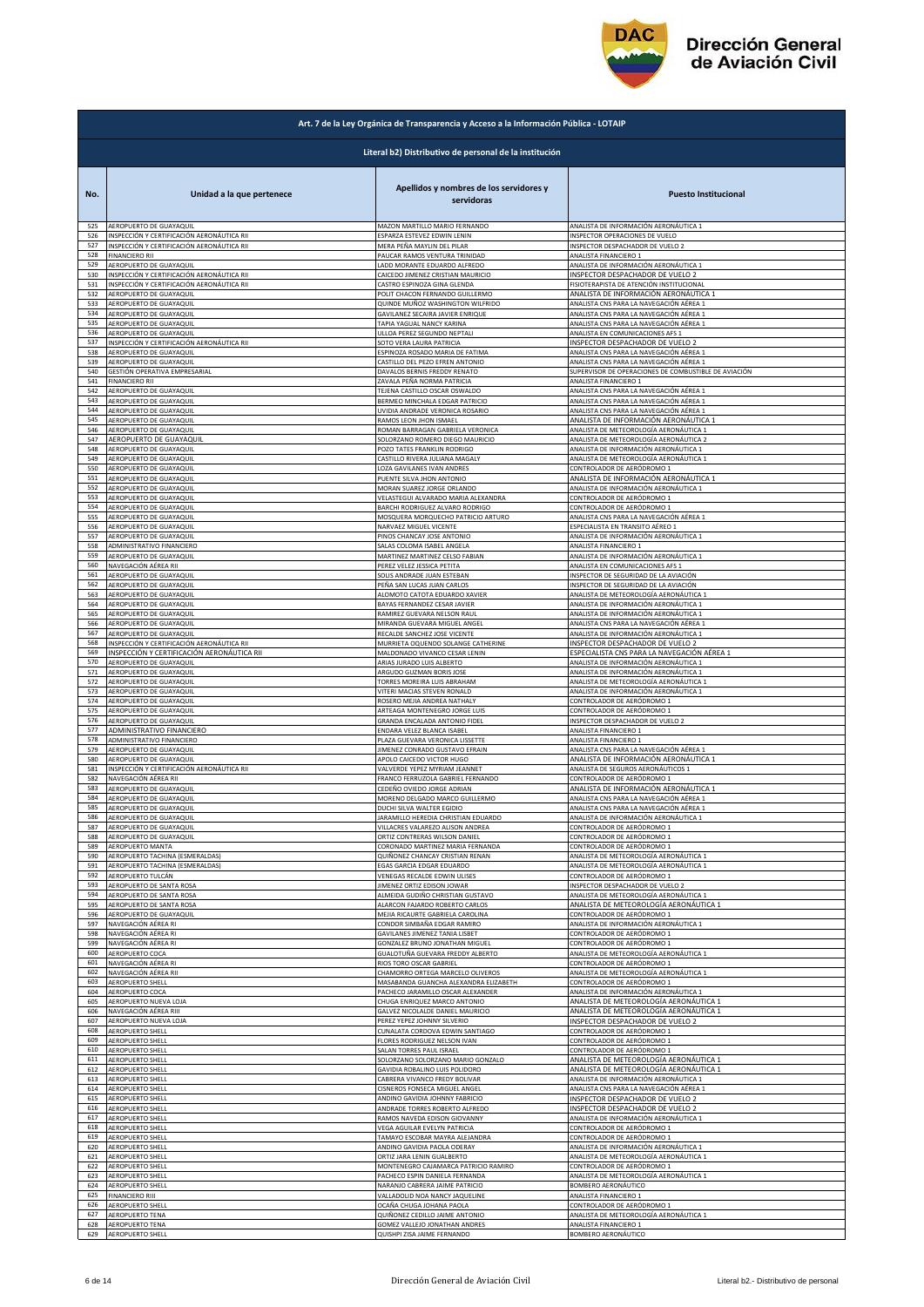

|     | Art. 7 de la Ley Orgánica de Transparencia y Acceso a la Información Pública - LOTAIP |                                                        |                                             |  |
|-----|---------------------------------------------------------------------------------------|--------------------------------------------------------|---------------------------------------------|--|
|     |                                                                                       | Literal b2) Distributivo de personal de la institución |                                             |  |
| No. | Unidad a la que pertenece                                                             | Apellidos y nombres de los servidores y<br>servidoras  | <b>Puesto Institucional</b>                 |  |
| 630 | <b>FINANCIERO RIII</b>                                                                | QUICHIMBO VINTIMILLA JOSE DIEGO                        | ANALISTA FINANCIERO 1                       |  |
| 631 | AEROPUERTO TENA                                                                       | VARGAS COELLO HENRY JULIER                             | CONTROLADOR DE AERÓDROMO 1                  |  |
| 632 | AEROPUERTO MACAS                                                                      | DELGADO ROMERO MARCO VINICIO                           | INSPECTOR DESPACHADOR DE VUELO 2            |  |
| 633 | AEROPUERTO LATACUNGA                                                                  | GUERRERO NARANJO PABLO ALEX                            | ANALISTA DE METEOROLOGÍA AERONÁUTICA 1      |  |
| 634 | AEROPUERTO SHELL                                                                      | BATALLAS ESCOBAR LORENA DEL PILAR                      | CONTROLADOR DE AERÓDROMO 1                  |  |
| 635 | AEROPUERTO MACAS                                                                      | REVELO CESAR WLADIMIR                                  | INSPECTOR DESPACHADOR DE VUELO 2            |  |
| 636 | AEROPUERTO MACAS                                                                      | NETO REINOSO RODRIGO GERARDO                           | ANALISTA DE METEOROLOGÍA AERONÁUTICA 1      |  |
| 637 | AEROPUERTO SHELL                                                                      | CISNEROS GUZMAN FREDY ARMANDO                          | CONTROLADOR DE AERÓDROMO 1                  |  |
| 638 | <b>AEROPUERTO MACAS</b>                                                               | MONTENEGRO MEJIA CARLOS EDUARDO                        | ANALISTA DE METEOROLOGÍA AERONÁUTICA 1      |  |
| 639 | AEROPUERTO SHELL                                                                      | PAREDES CASTRO RAUL ISRAEL                             | CONTROLADOR DE AERÓDROMO 1                  |  |
| 640 | <b>AEROPUERTO TAISHA</b>                                                              | PAVON JARAMILLO AIDA ELIZABETH                         | CONTROLADOR DE AERÓDROMO 1                  |  |
| 641 | <b>AEROPUERTO TAISHA</b>                                                              | ARCOS TUITZA JUAN RAFAEL                               | CONTROLADOR DE AERÓDROMO 1                  |  |
| 642 | AEROPUERTO SAN CRISTÓBAL                                                              | VALENCIA VEGA TANIA LORENA                             | CONTROLADOR DE AERÓDROMO 1                  |  |
| 643 | AEROPUERTO SAN CRISTÓBAL                                                              | OCHOA BUSTOS CHARLIE JAVIER                            | CONTROLADOR DE AERÓDROMO 1                  |  |
| 644 | AEROPUERTO SAN CRISTÓBAL                                                              | RAMIREZ VALLE JOSE ANGEL                               | ANALISTA DE METEOROLOGÍA AERONÁUTICA 1      |  |
| 645 | AEROPUERTO DE GUAYAQUIL                                                               | ROMERO IBARRA FELIPE PATRICIO                          | CONTROLADOR RADAR APP                       |  |
| 646 | AEROPUERTO DE ISABELA                                                                 | JACOME CRUZ RAUL VICENTE                               | <b>INSPECTOR DESPACHADOR DE VUELO 2</b>     |  |
| 647 | AEROPUERTO BALTRA                                                                     | CHANGO ALGUIAR ELSA MARINA                             | ANALISTA DE INFORMACIÓN AERONÁUTICA 1       |  |
| 648 | AEROPUERTO BALTRA                                                                     | GUERRERO CULQUICONDOR AMPARITO ELIZABETH               | ANALISTA DE INFORMACIÓN AERONÁUTICA 1       |  |
| 649 | AEROPUERTO BALTRA                                                                     | AYALA ANDRADE CARLOS ANDRES                            | CONTROLADOR DE AERÓDROMO 1                  |  |
| 650 | AEROPUERTO BALTRA                                                                     | SALAZAR NEIRA ANDRES GABRIEL                           | CONTROLADOR DE AERÓDROMO 1                  |  |
| 651 | AEROPUERTO QUITO                                                                      | ABRIL MAYORGA HERNAN PATRICIO                          | TÉCNICO CNS PARA LA NAVEGACIÓN AÉREA        |  |
| 652 | AEROPUERTO QUITO                                                                      | VASQUEZ NAUPARI HECTOR ENRIQUE                         | TÉCNICO CNS PARA LA NAVEGACIÓN AÉREA        |  |
| 653 | RECURSOS HUMANOS RII                                                                  | RAMBAY VARGAS MARIA ANTONIETA                          | ANALISTA DE RECURSOS HUMANOS 1              |  |
| 654 | INSPECCIÓN Y CERTIFICACIÓN AERONÁUTICA RI                                             | MAITA BARRERA AIDA PAULINA                             | ENFERMERA DE ATENCIÓN INSTITUCIONAL         |  |
| 655 | AEROPUERTO LA TOMA (LOJA)                                                             | RIOS MAGALI GIENITT                                    | SUPERVISOR DE SEGURIDAD DE LA AVIACIÓN      |  |
| 656 | AEROPUERTO TULCÁN                                                                     | VIVAS BOLAÑOS EDWIN ALIRIO                             | AGENTE DE SEGURIDAD DE LA AVIACIÓN          |  |
| 657 | AEROPUERTO MANTA                                                                      | HOLGUIN BRIONES GONZALO PACATO                         | SUPERVISOR DE SEGURIDAD DE LA AVIACIÓN      |  |
| 658 | AEROPUERTO DE GUAYAQUIL                                                               | HUERTA PINARGOTE ASTER GUSTAVO ENRIQUE                 | TÉCNICO CNS PARA LA NAVEGACIÓN AÉREA        |  |
| 659 | AEROPUERTO DE GUAYAQUIL                                                               | APOLO GARBOA SANDRA KATUSKA                            | SUPERVISOR DE SEGURIDAD DE LA AVIACIÓN      |  |
| 660 | AEROPUERTO DE GUAYAQUIL                                                               | BURGOS LOPEZ MAURICIO DAVID                            | <u>TÉCNICO CNS PARA LA NAVEGACIÓN AÉREA</u> |  |
| 661 | INSPECCIÓN Y CERTIFICACIÓN AERONÁUTICA RII                                            | SALTOS DOMINGUEZ VILMA NARCISA                         | ENFERMERA DE ATENCIÓN INSTITUCIONAL         |  |
| 662 | AEROPUERTO TACHINA (ESMERALDAS)                                                       | ANDRADE CUESTA ANTONIO JOSE                            | SUPERVISOR DE SEGURIDAD DE LA AVIACIÓN      |  |
| 663 | AEROPUERTO DE SANTA ROSA                                                              | TENESACA ROMERO LIONEL ORLANDO                         | SUPERVISOR DE SEGURIDAD DE LA AVIACIÓN      |  |
| 664 | AEROPUERTO DE SANTA ROSA                                                              | RIVERA ORDOÑEZ JUNIOR IVAN                             | TÉCNICO CNS PARA LA NAVEGACIÓN AÉREA        |  |
| 665 | AEROPUERTO COCA                                                                       | SALAZAR CANDO HOLGUER VINICIO                          | SUPERVISOR DE SEGURIDAD DE LA AVIACIÓN      |  |
| 666 | AEROPUERTO SHELL                                                                      | VITERI NORIEGA MARIO FROILAN                           | TÉCNICO CNS PARA LA NAVEGACIÓN AÉREA        |  |
| 667 | AEROPUERTO MACAS                                                                      | ALARCON JARAMILLO MANUEL FACUNDO                       | SUPERVISOR DE SEGURIDAD DE LA AVIACIÓN      |  |
| 668 | <b>FINANCIERO RI</b>                                                                  | INUCA CHICAIZA SANDRA PATRICIA                         | ASISTENTE FINANCIERO                        |  |
| 669 | FINANCIERO RI                                                                         | JUMBO CUMBICOS MARIA FERNANDA                          | ASISTENTE FINANCIERO                        |  |
| 670 | SEGURIDAD Y PREVENCIÓN AERONÁUTICA RII                                                | ROLDAN FARFAN GENNY JASMIN                             | AGENTE DE SEGURIDAD DE LA AVIACIÓN          |  |
| 671 | <b>FINANCIERO RI</b>                                                                  | CORONEL ROMO FANNY CECILIA                             | ANALISTA FINANCIERO 2                       |  |
| 672 | DIRECCIÓN ESCUELA TÉCNICA DE AVIACIÓN CIVIL                                           | CABEZAS MENA AMPARITO DEL ROCIO                        | ANALISTA FINANCIERO 1                       |  |
| 673 | AEROPUERTO QUITO                                                                      | TORRES SUAREZ PIEDAD SILVANA                           | ASISTENTE DE TRANSPORTE AÉREO               |  |
| 674 | AEROPUERTO QUITO                                                                      | ABARCA ROSILLO MARIA PAULINA                           | ASISTENTE DE TRANSPORTE AÉREO               |  |
| 675 | AEROPUERTO QUITO                                                                      | CORAL POLIT YESSENIA GABRIELA                          | ASISTENTE DE TRANSPORTE AÉREO               |  |
| 676 | AEROPUERTO QUITO                                                                      | AMORES CASTRO HECTOR LEONARDO                          | ANALISTA DE INFORMACIÓN AERONÁUTICA 1       |  |
| 677 | COMERCIALIZACIÓN ESPACIOS AEROPORTUARIOS E INMUEBLES RI                               | AGUIRRE MARTINEZ DIANA ELIZABETH                       | ANALISTA DE COMERCIALIZACIÓN :              |  |
| 678 | AEROPUERTO DE GUAYAQUIL                                                               | ESTRELLA OCHOA KARLINA TATIANA                         | ASISTENTE DE TRANSPORTE AÉREO               |  |
| 679 | <b>FINANCIERO RI</b>                                                                  | LARREA NAVARRETE ERIKA GERMANIA                        | ASISTENTE FINANCIERO                        |  |
| 680 | <b>FINANCIERO RI</b>                                                                  | VILLALVA MARTINEZ LAURA DE LAS MERCEDES                | ANALISTA FINANCIERO 1                       |  |
| 681 | FINANCIERO RI                                                                         | CORREA ORTIZ MARIA ELIZABETH                           | ASISTENTE FINANCIERO                        |  |
| 682 | COORDINACIÓN ADMINISTRATIVA                                                           | ARIAS PEREZ HUGO HIPOLITO                              | CHOFER                                      |  |
| 683 | COORDINACIÓN ADMINISTRATIVA                                                           | MANJARRES NUÑEZ FAUSTO ALFONSO                         | ASISTENTE DE TECNOLOGÍAS DE LA INFORMACIÓN  |  |
| 684 | <b>FINANCIERO RI</b>                                                                  | ULLOA RAMOS PAUL ANIBAL                                | ASISTENTE FINANCIERO                        |  |
| 685 | DIRECCIÓN ESCUELA TÉCNICA DE AVIACIÓN CIVIL                                           | TERAN CEVALLOS MARCOS DAVID                            | ASISTENTE DE TECNOLOGÍAS DE LA INFORMACIÓN  |  |
| 686 | AEROPUERTO QUITO                                                                      | ROSAS VALENCIA ZAIDA JACQUELINE                        | ASISTENTE DE TRANSPORTE AÉREO               |  |
| 687 | AEROPUERTO QUITO                                                                      | ERAZO CUASAPAZ MARISOL TAMARA                          | ASISTENTE DE TRANSPORTE AÉREO               |  |
| 688 | AEROPUERTO DE GUAYAQUIL                                                               | CAZARES CEVALLOS JOSE DARIO                            | AGENTE DE SEGURIDAD DE LA AVIACIÓN          |  |
| 689 | AEROPUERTO QUITO                                                                      | SANTANA RODRIGUEZ JORGE ANIBAL                         | ASISTENTE DE TRANSPORTE AÉREO               |  |
|     | <b>FINANCIFRO RI</b>                                                                  | SUZMAN SALAZAR MIGUEL ANGEL                            | <b>ASISTENTE FINANCIERO</b>                 |  |
| 691 | AEROPUERTO MACAS                                                                      | CHUQUI MERINO RICARDO MARIO                            | AGENTE DE SEGURIDAD DE LA AVIACIÓN          |  |
| 692 | AEROPUERTO NUEVA LOJA                                                                 | MIHALACHE GUAITA CARLA                                 | AGENTE DE SEGURIDAD DE LA AVIACIÓN          |  |
| 693 | AEROPUERTO LA TOMA (LOJA)                                                             | <b>IIMENEZ MOTOCHE MARIA EUGENIA</b>                   | AGENTE DE SEGURIDAD DE LA AVIACIÓN          |  |
| 694 | AEROPUERTO LA TOMA (LOJA)                                                             | CORREA PARDO OSCAR GEOVANY                             | AGENTE DE SEGURIDAD DE LA AVIACIÓN          |  |
| 695 | AEROPUERTO LATACUNGA                                                                  | VARGAS CARRERA JOSE BAYRON                             | AGENTE DE SEGURIDAD DE LA AVIACIÓN          |  |
| 696 | AEROPUERTO LATACUNGA                                                                  | SAMPEDRO VASQUEZ KARINA SOLEDAD                        | AGENTE DE SEGURIDAD DE LA AVIACIÓN          |  |
| 697 | AEROPUERTO SHELL                                                                      | BALSECA TORRES DARWIN MEDARDO                          | AGENTE DE SEGURIDAD DE LA AVIACIÓN          |  |
| 698 | AEROPUERTO TULCÁN                                                                     | <b>GUERRON GUERRON PATRICIA</b>                        | AGENTE DE SEGURIDAD DE LA AVIACIÓN          |  |
| 699 | AEROPUERTO TULCÁN                                                                     | PALACIOS GUERRON FELIX OSWALDO                         | AGENTE DE SEGURIDAD DE LA AVIACIÓN          |  |
| 700 | AEROPUERTO CUENCA                                                                     | ALVARES LAZO ANA SOLEDAD                               | ASISTENTE DE TRANSPORTE AÉREO               |  |
| 701 | AEROPUERTO CUENCA                                                                     | TELLO CEDILLO MARIA JOSE                               | ASISTENTE DE TRANSPORTE AÉREO               |  |
| 702 | AEROPUERTO CUENCA                                                                     | BRITO VASQUEZ ALVARO MODESTO                           | INSPECTOR DESPACHADOR DE VUELO 1            |  |
| 703 | AEROPUERTO MANTA                                                                      | GAVILANEZ GRANIZO FAUSTO ALEXANDER                     | AGENTE DE SEGURIDAD DE LA AVIACIÓN          |  |
| 704 | AEROPUERTO MANTA                                                                      | CORONEL CORONEL JULIO ALEJANDRO                        | INSPECTOR DESPACHADOR DE VUELO 1            |  |
| 705 | AEROPUERTO MANTA                                                                      | ALVEAR LOZANO VICTOR IVAN                              | AGENTE DE SEGURIDAD DE LA AVIACIÓN          |  |
| 706 | AEROPUERTO MANTA                                                                      | MOREIRA MACIAS MARIA REBECA                            | AGENTE DE SEGURIDAD DE LA AVIACIÓN          |  |
| 707 | AEROPUERTO MANTA                                                                      | BARCIA ALAVA JOSELO NOEL                               | AGENTE DE SEGURIDAD DE LA AVIACIÓN          |  |
| 708 | AEROPUERTO MANTA                                                                      | BONILLA ESCUDERO RAQUEL ANTONIETA                      | ASISTENTE DE TRANSPORTE AÉREO               |  |
| 709 | AEROPUERTO MANTA                                                                      | BARCIA LEON ANGEL ENRIQUE                              | AGENTE DE SEGURIDAD DE LA AVIACIÓN          |  |
| 710 | AEROPUERTO SAN VICENTE                                                                | MUÑOZ RODRIGUEZ MARIA DEL ROCIO                        | AGENTE DE SEGURIDAD DE LA AVIACIÓN          |  |
| 711 | ADMINISTRATIVO FINANCIERO                                                             | ANDRADE BARBA HOMERO ANTONIO                           | ASISTENTE DE RECURSOS HUMANOS               |  |
| 712 | AEROPUERTO DE GUAYAQUIL                                                               | ECHEVERRIA CONTRERAS DIGNA AMALIA                      | ASISTENTE DE TRANSPORTE AÉREO               |  |
| 713 | <b>FINANCIERO RII</b>                                                                 | NAVAS NIEVES GLADYS LUISA                              | ASISTENTE FINANCIERO                        |  |
| 714 | ADMINISTRATIVO FINANCIERO                                                             | PESANTES MOREIRA NARCISA ALEGRIA                       | ASISTENTE FINANCIERO                        |  |
| 715 | AEROPUERTO DE GUAYAQUIL                                                               | CEDEÑO PROAÑO LILIAN DEL ROCIO                         | ASISTENTE DE TRANSPORTE AÉREO               |  |
| 716 | RECURSOS HUMANOS RII                                                                  | NUÑEZ VACA MARLIN VANESA                               | OFICINISTA                                  |  |
| 717 | <b>FINANCIERO RII</b>                                                                 | QUIMIS QUIMIS ROBERT FELIPE                            | ASISTENTE FINANCIERO                        |  |
| 718 | ADMINISTRATIVO FINANCIERO                                                             | MEJIA GARCIA MARCOS ALFREDO                            | ASISTENTE FINANCIERO                        |  |
| 719 | ADMINISTRATIVO FINANCIERO                                                             | CRUZ ALVEAR JUAN RAMON                                 | ASISTENTE FINANCIERO                        |  |
| 720 | <b>FINANCIERO RII</b>                                                                 | SANTAMARIA ZAVALA ALEXANDRA ELIZABETH                  | ASISTENTE FINANCIERO                        |  |
| 721 | AEROPUERTO DE GUAYAQUIL                                                               | FIGUEROA QUIMI MILTON CAYETANO                         | ASISTENTE DE TRANSPORTE AÉREO               |  |
| 722 | AEROPUERTO DE GUAYAQUIL                                                               | VELIZ ROSADO MAGNO GUSTAVO                             | ASISTENTE DE TRANSPORTE AÉREO               |  |
| 723 | TECNOLOGÍAS DE LA INFORMACIÓN Y COMUNICACIÓN RII                                      | SCHLOBOHM EGAS HANS DIETER                             | ANALISTA DE TECNOLOGÍAS DE LA INFORMACIÓN 1 |  |
| 724 | TECNOLOGÍAS DE LA INFORMACIÓN Y COMUNICACIÓN                                          | CHIRIBOGA ANDRADE JORGE GONZALO                        | ANALISTA DE TECNOLOGÍAS DE LA INFORMACIÓN 1 |  |
| 725 | TECNOLOGÍAS DE LA INFORMACIÓN Y COMUNICACIÓN RII                                      | INTRIAGO HENRIQUEZ DARWIN ERWIN                        | ASISTENTE DE TECNOLOGÍAS DE LA INFORMACIÓN  |  |
| 726 | AEROPUERTO DE GUAYAQUIL                                                               | CARRILLO GUAMANQUISPE CLEVER MAURICIO                  | ASISTENTE DE TRANSPORTE AÉREO               |  |
| 727 | AEROPUERTO DE GUAYAQUIL                                                               | MORALES ARAUJO DENICE ANABELLE                         | ASISTENTE DE TRANSPORTE AÉREO               |  |
| 728 | <b>FINANCIERO RII</b>                                                                 | COBA ESPINOZA KATTY DEL ROCIO                          | ASISTENTE FINANCIERO                        |  |
| 729 | AEROPUERTO DE GUAYAQUIL                                                               | CARRERA MOLINA GEOVANNY HUMBERTO                       | ASISTENTE DE TRANSPORTE AÉREO               |  |
| 730 | AEROPUERTO DE GUAYAQUIL                                                               | MURILLO VELASQUEZ MELBA ROXANA                         | ASISTENTE DE TRANSPORTE AÉREO               |  |
| 731 | AEROPUERTO TACHINA (ESMERALDAS)                                                       | RIVERA PAREDES JOSE ALBERTO                            | TÉCNICO EN SERVICIOS AERONÁUTICOS           |  |
| 732 | AEROPUERTO TACHINA (ESMERALDAS)                                                       | EGAS VILLACRES GIOVANNA DE LOS ANGELES                 | AGENTE DE SEGURIDAD DE LA AVIACIÓN          |  |
| 733 | AEROPUERTO TACHINA (ESMERALDAS)                                                       | RODRIGUEZ TOZCANO ROYER JESUS                          | AGENTE DE SEGURIDAD DE LA AVIACIÓN          |  |
| 734 | AEROPUERTO TACHINA (ESMERALDAS)                                                       | BONE BOLAÑOS DIGNA MERCEDES                            | AGENTE DE SEGURIDAD DE LA AVIACIÓN          |  |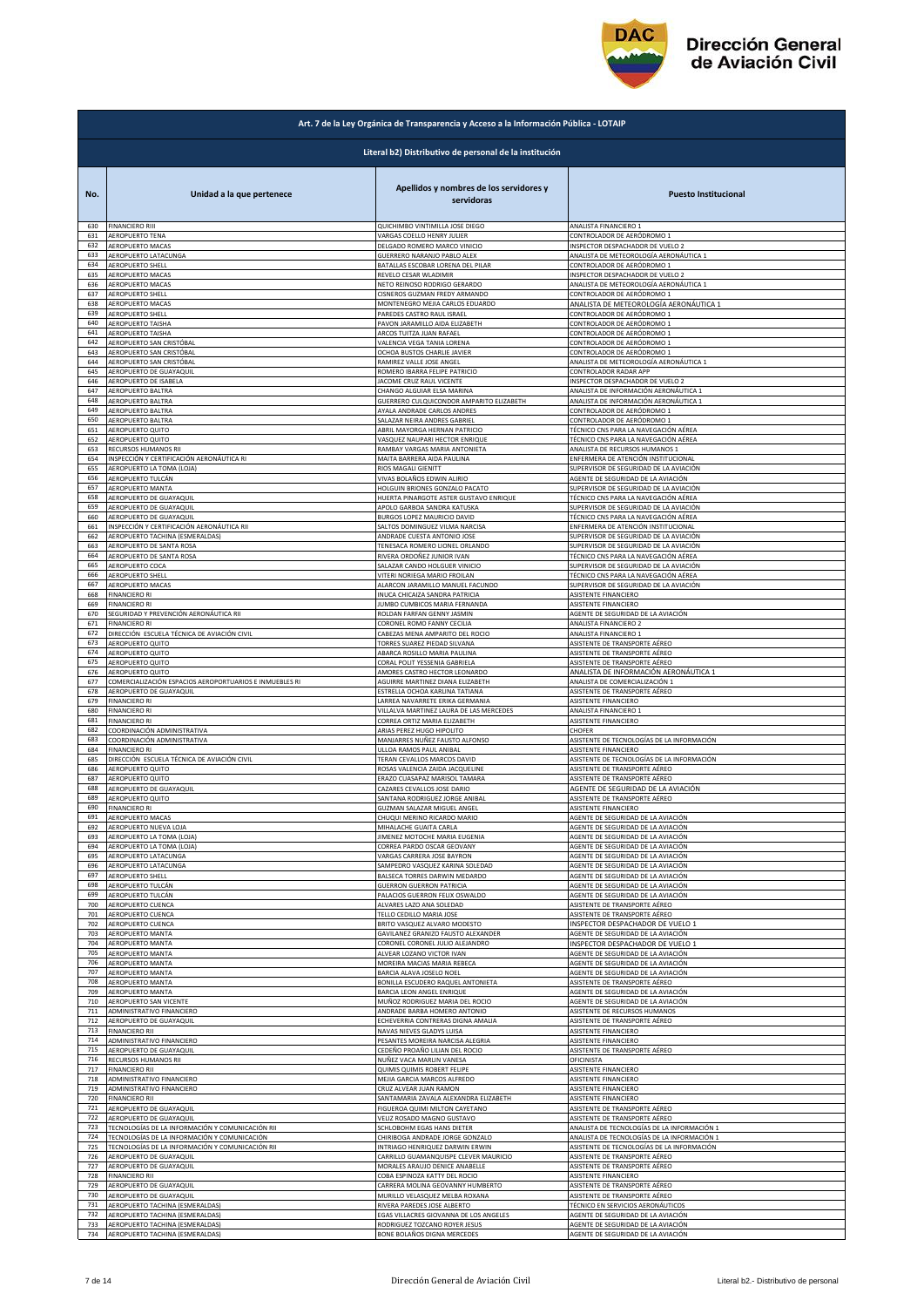

|            | Art. 7 de la Ley Orgánica de Transparencia y Acceso a la Información Pública - LOTAIP |                                                                          |                                                         |  |
|------------|---------------------------------------------------------------------------------------|--------------------------------------------------------------------------|---------------------------------------------------------|--|
|            | Literal b2) Distributivo de personal de la institución                                |                                                                          |                                                         |  |
| No.        | Unidad a la que pertenece                                                             | Apellidos y nombres de los servidores y<br>servidoras                    | <b>Puesto Institucional</b>                             |  |
| 735        | AEROPUERTO TACHINA (ESMERALDAS)                                                       | MOREIRA MOREIRA VICENTE SOCRATE                                          | AGENTE DE SEGURIDAD DE LA AVIACIÓN                      |  |
| 736        | AEROPUERTO TACHINA (ESMERALDAS)                                                       | HURTADO ANGULO RAMON GENARO                                              | AGENTE DE SEGURIDAD DE LA AVIACIÓN                      |  |
| 737        | AEROPUERTO DE SANTA ROSA                                                              | CARVAJAL CEVALLOS JHONNY FABRICIO                                        | AGENTE DE SEGURIDAD DE LA AVIACIÓN                      |  |
| 738        | AEROPUERTO DE SANTA ROSA                                                              | SERRANO MOSCOSO TANIA KARINA                                             | AGENTE DE SEGURIDAD DE LA AVIACIÓN                      |  |
| 739        | AEROPUERTO DE SANTA ROSA                                                              | RODAS ORELLANA KLEBER JOSE                                               | AGENTE DE SEGURIDAD DE LA AVIACIÓN                      |  |
| 740        | AEROPUERTO DE SANTA ROSA                                                              | LASSO ALBAN MARIA DEL CARMEN                                             | AGENTE DE SEGURIDAD DE LA AVIACIÓN                      |  |
| 741<br>742 | AEROPUERTO COCA                                                                       | SUAREZ RODRIGUEZ KARLA JANINA                                            | AGENTE DE SEGURIDAD DE LA AVIACIÓN                      |  |
| 743        | AEROPUERTO COCA                                                                       | MOREIRA CHAUCA ANGEL EFREN                                               | AGENTE DE SEGURIDAD DE LA AVIACIÓN                      |  |
|            | AEROPUERTO COCA                                                                       | ESPIN CAICEDO FLAVIO VICENTE OSWALDO                                     | INSPECTOR DESPACHADOR DE VUELO 1                        |  |
| 744        | AEROPUERTO COCA                                                                       | LLORI LLORI OFELIA SILVIA                                                | AGENTE DE SEGURIDAD DE LA AVIACIÓN                      |  |
| 745        | AEROPUERTO NUEVA LOJA                                                                 | BALSECA TORRES DARIO JAVIER                                              | AGENTE DE SEGURIDAD DE LA AVIACIÓN                      |  |
| 746        | AEROPUERTO SHELL                                                                      | BAEZ BAEZ LUIS FERNANDO                                                  | AGENTE DE SEGURIDAD DE LA AVIACIÓN                      |  |
| 747        | AEROPUERTO SHELL                                                                      | CAICEDO SORIA SILVIO FRANCISCO                                           | AGENTE DE SEGURIDAD DE LA AVIACIÓN                      |  |
| 748        | AEROPUERTO TENA                                                                       | <b>IIMBO GALLARDO JUAN GABRIEL</b>                                       | AGENTE DE SEGURIDAD DE LA AVIACIÓN                      |  |
| 749        | AEROPUERTO MACAS                                                                      | MANOSALVAS SANGURIMA ALFREDA REBECA                                      | AGENTE DE SEGURIDAD DE LA AVIACIÓN                      |  |
| 750        | AEROPUERTO QUITO                                                                      | ROJAS LOZA ANDRES ALBERTO                                                | INSPECTOR DESPACHADOR DE VUELO 2                        |  |
| 751        | AEROPUERTO NUEVA LOJA                                                                 | PAREDES DURAN PATRICIO RODRIGO                                           | AGENTE DE SEGURIDAD DE LA AVIACIÓN                      |  |
| 752        | AEROPUERTO SAN CRISTÓBAL                                                              | LLERENA MARTILLO NATALY JOHANA                                           | AGENTE DE SEGURIDAD DE LA AVIACIÓN                      |  |
| 753        | AEROPUERTO SAN CRISTÓBAL                                                              | CEVALLOS BAQUE NADIA ANDREA                                              | AGENTE DE SEGURIDAD DE LA AVIACIÓN                      |  |
| 754        | AEROPUERTO SAN CRISTÓBAL                                                              | MALIZA ILLICACHI MARIO JAVIER                                            | AGENTE DE SEGURIDAD DE LA AVIACIÓN                      |  |
| 755        | AEROPUERTO BALTRA                                                                     | HIDALGO ARMIJOS JAVIER ALEJANDRO                                         | AGENTE DE SEGURIDAD DE LA AVIACIÓN                      |  |
| 756        | AEROPUERTO BALTRA                                                                     | MARGRABER CULQUICONDOR ERIK DAVID                                        | AGENTE DE SEGURIDAD DE LA AVIACIÓN                      |  |
| 757<br>758 | ADMINISTRATIVO RII<br>ADMINISTRATIVO R1                                               | LOZA BENITEZ HECTOR OSWALDO                                              | ASISTENTE DE ACTIVOS FIJOS                              |  |
| 759        | INGENIERÍA AEROPORTUARIA RI                                                           | RAMOS LOPEZ MENTOR RODOLFO<br>LEON NARVAEZ MARCO VINICIO                 | GUARDALMACÉN 1<br>ASISTENTE DE INGENIERÍA AEROPORTUARIA |  |
| 760        | ADMINISTRATIVO R1                                                                     | TIPAN CAILLAGUA MARIA MERCEDES                                           | ASISTENTE DE PROVEEDURÍA                                |  |
| 761        | ADMINISTRATIVO R1                                                                     | BONE RUMBEA TEODORO RODOLFO                                              | ASISTENTE DE ACTIVOS FIJOS                              |  |
| 762        | NAVEGACIÓN AÉREA RIII                                                                 | VELASTEGUI PARRA MAURICIO JAVIER                                         | ANALISTA CNS PARA LA NAVEGACIÓN AÉREA 1                 |  |
| 763        | INGENIERÍA AEROPORTUARIA RI                                                           | ROSALES VASQUEZ GALO FERNANDO                                            | ASISTENTE DE INGENIERÍA AEROPORTUARIA                   |  |
| 764        | AEROPUERTO DE GUAYAQUIL                                                               | VELEZ GONZALEZ RUBEN LEOPOLDO                                            | ASISTENTE DE ACTIVOS FIJOS                              |  |
| 765        | INSPECCIÓN Y CERTIFICACIÓN AERONÁUTICA RII                                            | SORROSA PINTO CARLOS ALBERTO                                             | TÉCNICO EN ELECTROENCEFALOGRAMA/CARDIOGRAMA             |  |
| 766        | INSPECCIÓN Y CERTIFICACIÓN AERONÁUTICA RI                                             | TAPIA MIGUEL ANGEL                                                       | INTENDENTE INSPECTOR PILOTO DE CONTROL                  |  |
| 767        | ADMINISTRATIVO FINANCIERO                                                             | AGURTO CHANGO OSCAR ENRIQUE                                              | ASISTENTE FINANCIERO                                    |  |
| 768        | ADMINISTRATIVO RII                                                                    | LUNA JIMENEZ JAIME CARLOS                                                | ASISTENTE DE PROVEEDURÍA                                |  |
| 769        | AEROPUERTO DE GUAYAQUIL                                                               | CARRASCO LARA EDUARDO                                                    | GUARDALMACÉN 1                                          |  |
| 770        | COORDINACIÓN ADMINISTRATIVA                                                           | SORIA VALENCIA PATRICIA VERONICA                                         | TÉCNICO DEL CENTRO DE OPERACIONES DE EMERGENCIA         |  |
| 771        | INSPECCIÓN Y CERTIFICACIÓN AERONÁUTICA RI                                             | BENITEZ ESPINOSA FAUSTO RODRIGO                                          | TÉCNICO DEL CENTRO DE OPERACIONES DE EMERGENCIA         |  |
| 772        | AEROPUERTO LA TOMA (LOJA)                                                             | PALADINES LARGO CONSUELO ESPERANZA                                       | ASISTENTE DE ENFERMERÍA DE ATENCIÓN INSTITUCIONAL       |  |
| 773        | AEROPUERTO DE GUAYAQUIL                                                               | CELI PARADA NANCY ALEXANDRA                                              | ASISTENTE DE ENFERMERÍA DE ATENCIÓN INSTITUCIONAL       |  |
| 774        | INSPECCIÓN Y CERTIFICACIÓN AERONÁUTICA RII                                            | DOMINGUEZ MESIAS ANGELA DE LA CRUZ                                       | ASISTENTE DE ENFERMERÍA DE ATENCIÓN INSTITUCIONAL       |  |
| 775        | ASESORÍA JURÍDICA RII                                                                 | VILLAVICENCIO GARCIA FLOR DE MARIA                                       | ABOGADO 1                                               |  |
| 776        | <b>ADMINISTRATIVO R1</b>                                                              | PAZOS MOREJON ELSA MARCELA                                               | SECRETARIA                                              |  |
| 777        | DIRECCIÓN ESCUELA TÉCNICA DE AVIACIÓN CIVIL                                           | ANDRADE DIAZ MARIA VICTORIA                                              | SECRETARIA EJECUTIVA 2                                  |  |
| 778        | DIRECCIÓN ESCUELA TÉCNICA DE AVIACIÓN CIVIL                                           | BECERRA MOLINEROS MIRIAN ELIZABETH                                       | SECRETARIA                                              |  |
| 779        | RECURSOS HUMANOS RI                                                                   | MARTINEZ VILLAGOMEZ GRACE MARGOTH                                        | OFICINISTA                                              |  |
| 780        | DIRECCIÓN REGIONAL I                                                                  | ARAMILLO MAFLA FABIOLA PATRICIA                                          | SECRETARIA                                              |  |
| 781        | DIRECCIÓN REGIONAL I                                                                  | AVILA RAMOS ALCIRA DEL ROCIO                                             | SECRETARIA                                              |  |
| 782        | NAVEGACIÓN AÉREA RI                                                                   | CISNEROS MORALES MARIA DE LOURDES                                        | SECRETARIA                                              |  |
| 783        | AEROPUERTO QUITO                                                                      | REVELO CARVAJAL ALICIA JACQUELINE                                        | SECRETARIA                                              |  |
| 784        | AEROPUERTO LATACUNGA                                                                  | GUTIERREZ RAMON MARIA ERCILIA                                            | SECRETARIA                                              |  |
| 785        | INSPECCIÓN Y CERTIFICACIÓN AERONÁUTICA RII                                            | DIAZ LEON GRETA PATRICIA                                                 | SECRETARIA                                              |  |
| 786        | ADMINISTRATIVO RII                                                                    | BARRETO ALVARADO VILMA GRACIELA                                          | OFICINISTA                                              |  |
| 787        | AEROPUERTO TULCÁN                                                                     | ARGOTI ORTIZ LIDIA FABIOLA                                               | ASISTENTE DE ENFERMERÍA DE ATENCIÓN INSTITUCIONAL       |  |
| 788        | <b>FINANCIERO RII</b>                                                                 | CORONEL ALVARADO NELLY MARGARITA                                         | OFICINISTA                                              |  |
| 789        | <b>FINANCIERO RII</b>                                                                 | VELEZ CASTRO HERLANDA DE LOS ANGELES                                     | OFICINISTA                                              |  |
| 790        | INSPECCIÓN Y CERTIFICACIÓN AERONÁUTICA RII                                            | GUERRA CEDEÑO GINA LORENA                                                | SECRETARIA                                              |  |
| 791        | AEROPUERTO DE GUAYAQUIL                                                               | MAQUILON GOMEZ SILVANA EUNICE                                            | SECRETARIA                                              |  |
| 792        | <b>FINANCIERO RII</b>                                                                 | ORTEGA SIGUA MANUEL RODRIGO                                              | OFICINISTA                                              |  |
| 793        | ADMINISTRATIVO RII                                                                    | URBINA YAGUAL WALTER ANTONIO                                             | OFICINISTA                                              |  |
| 794        | INSPECCIÓN Y CERTIFICACIÓN AERONÁUTICA RII                                            | AVILES ROSADO MARIA DEL CARMEN                                           | SECRETARIA                                              |  |
| 795        | ADMINISTRATIVO KII                                                                    | LEUN ZAMBKANU DILIA ELIZABETH                                            | JFILINIS I A                                            |  |
| 796        | INGENIERÍA AEROPORTUARIA RII                                                          | ROMERO ROMAN EMERITA ESMERALDA                                           | SECRETARIA                                              |  |
| 797        | ADMINISTRATIVO FINANCIERO                                                             | VELEZ FAJARDO CECILIA MARIA                                              | SECRETARIA                                              |  |
| 798        | <b>FINANCIERO RII</b>                                                                 | <b>IIMENEZ ORTIZ BLANCA ROSA</b>                                         | SECRETARIA                                              |  |
| 799        | ASESORÍA JURÍDICA RII                                                                 | QUIÑONEZ GARCES MARJORIE FRANCISCA                                       | SECRETARIA                                              |  |
| 800        | ASESORÍA JURÍDICA RII                                                                 | HIDALGO MINDA BRENDA DEL PILAR<br><b>IDROVO GRANIZO YOLANDA VERONICA</b> | OFICINISTA                                              |  |
| 801        | DIRECCIÓN REGIONAL II                                                                 | RODRIGUEZ LIMONES MARIA FERNANDA                                         | SECRETARIA                                              |  |
| 802        | AEROPUERTO DE GUAYAQUIL                                                               |                                                                          | ANALISTA CNS PARA LA NAVEGACIÓN AÉREA 1                 |  |
| 803        | INSPECCIÓN Y CERTIFICACIÓN AERONÁUTICA RII                                            | AGUILAR ORELLANA SANDRA GLORIA                                           | SECRETARIA                                              |  |
| 804        | ADMINISTRATIVO RII                                                                    | MONTALVAN PARRAGA DORA                                                   | OFICINISTA                                              |  |
| 805        | TECNOLOGÍAS DE LA INFORMACIÓN Y COMUNICACIÓN RII                                      | RUALES ESPINOZA JUANA ELIZABETH                                          | SECRETARIA                                              |  |
| 806        | RECURSOS HUMANOS RII                                                                  | TORRES CANADAS ELSA LEONOR                                               | SECRETARIA                                              |  |
| 807        | AEROPUERTO TACHINA (ESMERALDAS)                                                       | MARTINEZ BRAVO IRMA DEL ROCIO                                            | SECRETARIA                                              |  |
| 808        | AEROPUERTO TACHINA (ESMERALDAS)                                                       | PALACIOS MONTESDEOCA EDDWIN GABRIEL                                      | CHOFER                                                  |  |
| 809        | AEROPUERTO DE SANTA ROSA                                                              | BARZALLO MOROCHO NARCISA DEL ROCIO                                       | SECRETARIA                                              |  |
| 810        | AEROPUERTO MACAS                                                                      | RODRIGUEZ NORIEGA GUADALUPE LUCINDA                                      | SECRETARIA                                              |  |
| 811        | GESTIÓN OPERATIVA EMPRESARIAL                                                         | CADENA CASTILLO EDISON ALBERTO                                           | TÉCNICO DE MANTENIMIENTO                                |  |
| 812        | <b>ADMINISTRATIVO R1</b>                                                              | YEPEZ GONZALES ALEX CRISTIAN                                             | <b>CHOFER</b>                                           |  |
| 813        | AEROPUERTO QUITO                                                                      | TOAPANTA ULLAURI RICHARD WILLIAM                                         | CHOFER                                                  |  |
| 814        | AEROPUERTO QUITO                                                                      | SILVA MORAN HUGO EDUARDO                                                 | CHOFER                                                  |  |
| 815        | <b>AEROPUERTO QUITO</b>                                                               | ROMERO ALVARADO WILLIAM HERNAN                                           | CHOFER                                                  |  |
| 816        | <b>ADMINISTRATIVO R1</b>                                                              | LOPEZ LAMA LUIS EFREN                                                    | CHOFER                                                  |  |
| 817        | NAVEGACIÓN AÉREA RI                                                                   | LEVOYER RAMIREZ EDUARDO PATRICIO                                         | CHOFER                                                  |  |
| 818        | NAVEGACIÓN AÉREA RI                                                                   | CHELA GAIBOR DIEGO ALONSO                                                | CHOFER                                                  |  |
| 819        | ADMINISTRATIVO R1                                                                     | BAHAMONDE TIPAN NELSON OSWALDO                                           | CHOFER                                                  |  |
| 820        | ADMINISTRATIVO R1                                                                     | AYERVE TOBAR ARMANDO ALEXANDER                                           | CHOFER                                                  |  |
| 821        | GESTIÓN OPERATIVA EMPRESARIAL                                                         | RAMIREZ TAPIA JORGE RAFAEL                                               | TÉCNICO EN DESPACHO DE COMBUSTIBLE DE AVIACIÓN          |  |
| 822        | GESTIÓN OPERATIVA EMPRESARIAL                                                         | PACHECO CALDERON MIGUEL PATRICIO                                         | TÉCNICO EN DESPACHO DE COMBUSTIBLE DE AVIACIÓN          |  |
| 823        | DIRECCIÓN ESCUELA TÉCNICA DE AVIACIÓN CIVIL                                           | CUMBAL TOAPANTA DELIA MATILDE                                            | COCINERO                                                |  |
| 824        | ADMINISTRATIVO R1                                                                     | MANOBANDA REA JOSE AMABLE                                                | TÉCNICO EN SERVICIOS DE MANTENIMIENTO 1                 |  |
| 825        | GESTIÓN OPERATIVA EMPRESARIAL                                                         | BRIONES TAPIA OLMEDO DAVID                                               | TÉCNICO EN DESPACHO DE COMBUSTIBLE DE AVIACIÓN          |  |
| 826        | <b>ADMINISTRATIVO R1</b>                                                              | CRUZ GOMEZ FREDDY JESUS                                                  | CHOFER                                                  |  |
| 827        | AEROPUERTO SALINAS                                                                    | RODRIGUEZ ROMERO KATIUSCA SORAYA                                         | CONSERJE                                                |  |
| 828        | GESTIÓN OPERATIVA EMPRESARIAL                                                         | CORDOVA RUIZ VICTOR HUGO                                                 | TÉCNICO EN DESPACHO DE COMBUSTIBLE DE AVIACIÓN          |  |
| 829        | ADMINISTRATIVO R1                                                                     | MORALES GUALOTO JOSE MIGUEL                                              | TÉCNICO EN SERVICIOS DE MANTENIMIENTO 1                 |  |
| 830        | ADMINISTRATIVO R1                                                                     | JURADO AYALA JOSE ANTONIO                                                | CHOFER                                                  |  |
| 831        | ADMINISTRATIVO R1                                                                     | FLORES LARA EDGAR ANDRES                                                 | ANALISTA DE SEGUROS AERONÁUTICOS 3                      |  |
| 832        | NAVEGACIÓN AÉREA RI                                                                   | ALTAMIRANO GARRIDO ALEJANDRO GIOVANI                                     | CHOFER                                                  |  |
| 833        | DIRECCIÓN ESCUELA TÉCNICA DE AVIACIÓN CIVIL                                           | MESIAS VERGARA WILSON GERMAN                                             | ENCUADERNADOR                                           |  |
| 834        | ADMINISTRATIVO R1                                                                     | RODRIGUEZ NEGRETE VICTOR HUGO                                            | TÉCNICO EN SERVICIOS DE MANTENIMIENTO 2                 |  |
| 835        | AEROPUERTO QUITO                                                                      | HERRERA SOTO LENIN BERNARDO                                              | TÉCNICO EN SERVICIOS DE MANTENIMIENTO 1                 |  |
| 836        | <b>ADMINISTRATIVO R1</b>                                                              | VERA VINUEZA LUIS IVAN                                                   | CHOFER                                                  |  |
| 837        | ADMINISTRATIVO R1                                                                     | USHIÑA PACHECO MARIO FABIAN                                              | CHOFER                                                  |  |
| 838        | DIRECCIÓN ESCUELA TÉCNICA DE AVIACIÓN CIVIL                                           | ENRIQUEZ RUIZ CARMITA GRACIELA                                           | CONSERJE                                                |  |
| 839        | DIRECCIÓN ESCUELA TÉCNICA DE AVIACIÓN CIVIL                                           | PIEDRA ALMEIDA GLADIS JOVA                                               | CONSERJE                                                |  |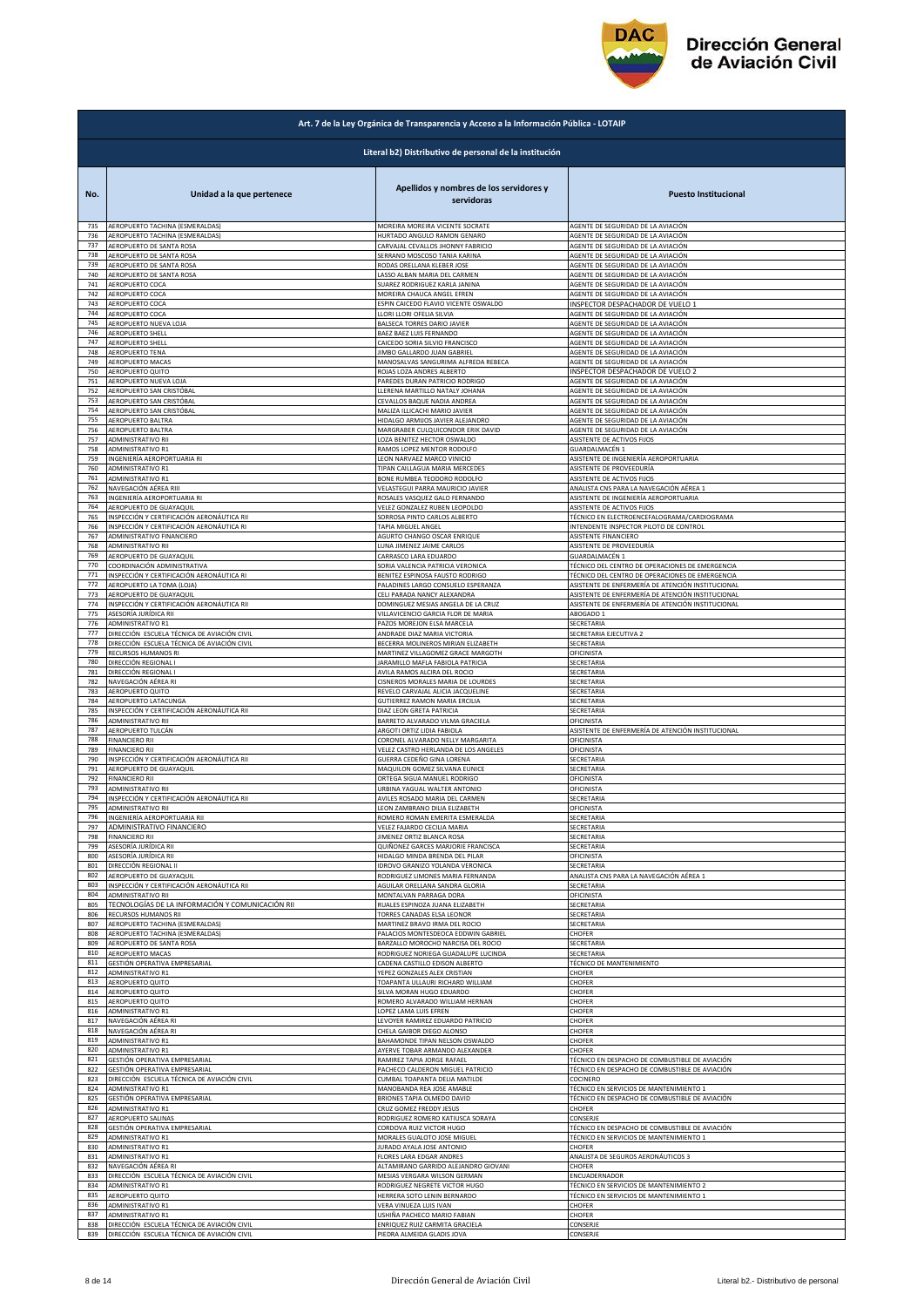

|            | Art. 7 de la Ley Orgánica de Transparencia y Acceso a la Información Pública - LOTAIP |                                                                    |                                                                |  |
|------------|---------------------------------------------------------------------------------------|--------------------------------------------------------------------|----------------------------------------------------------------|--|
|            | Literal b2) Distributivo de personal de la institución                                |                                                                    |                                                                |  |
| No.        | Unidad a la que pertenece                                                             | Apellidos y nombres de los servidores y<br>servidoras              | <b>Puesto Institucional</b>                                    |  |
| 840        | DIRECCIÓN ESCUELA TÉCNICA DE AVIACIÓN CIVIL                                           | SAN PEDRO MALAGON LETICIA CECIBEL                                  | CONSERJE                                                       |  |
| 841        | GESTIÓN OPERATIVA EMPRESARIAL                                                         | GUZMAN QUIROZ LUIS ANDRES                                          | TÉCNICO EN DESPACHO DE COMBUSTIBLE DE AVIACIÓN                 |  |
| 842        | GESTIÓN OPERATIVA EMPRESARIAL                                                         | PEREZ CARRASCAL FABIAN GEOVANNY                                    | TÉCNICO EN DESPACHO DE COMBUSTIBLE DE AVIACIÓN                 |  |
| 843        | GESTIÓN OPERATIVA EMPRESARIAL                                                         | ZAMORA MACAS MANUEL ANTONIO                                        | TÉCNICO EN DESPACHO DE COMBUSTIBLE DE AVIACIÓN                 |  |
| 844        | AEROPUERTO DE GUAYAQUIL                                                               | TOAPANTA ARIAS MILTON JACINTO                                      | TÉCNICO EN SERVICIOS DE MANTENIMIENTO 1                        |  |
| 845        | AEROPUERTO DE GUAYAQUIL                                                               | YEPEZ MORENO SIMON EDUARDO                                         | TÉCNICO EN SERVICIOS DE MANTENIMIENTO 1                        |  |
| 846        | ADMINISTRATIVO R1                                                                     | CHASILUISA ESCOBAR MARIO ROSENDO                                   | TÉCNICO EN SERVICIOS DE MANTENIMIENTO 1                        |  |
| 847        | <b>ADMINISTRATIVO R1</b>                                                              | RODRIGUEZ HIDALGO CARLOS FERNANDO                                  | TÉCNICO EN SERVICIOS DE MANTENIMIENTO 2                        |  |
| 848        | <b>ADMINISTRATIVO R1</b>                                                              | CALISPA PILICITA LUIS ARTURO                                       | CHOFER                                                         |  |
| 849        | ADMINISTRATIVO R1                                                                     | AGUILA WILSON FRANCISCO                                            | CHOFER                                                         |  |
| 850        | ADMINISTRATIVO R1                                                                     | PIEDRA SANCHEZ EDISON ERNESTO                                      | CHOFER                                                         |  |
| 851        | ADMINISTRATIVO R1                                                                     | HIDALGO LLANO WILSON ALBERTO                                       | CHOFER                                                         |  |
| 852        | AEROPUERTO QUITO                                                                      | CHISAGUANO PILLAJO GALO MANUEL                                     | CONSERJE                                                       |  |
| 853<br>854 | DIRECCIÓN ESCUELA TÉCNICA DE AVIACIÓN CIVIL                                           | CHICAIZA MACANSELA MILTON EDUARDO                                  | CONSERJE<br>CHOFER                                             |  |
| 855        | ADMINISTRATIVO R1<br>ADMINISTRATIVO R1                                                | LINCANGO ALVARO JOSE LUIS<br>ANDRADE AGUIRRE FRANKLIN IVAN         | TÉCNICO EN SERVICIOS DE MANTENIMIENTO 2                        |  |
| 856        | DIRECCIÓN ESCUELA TÉCNICA DE AVIACIÓN CIVIL                                           | SALAZAR FLORES VLADY LUIS                                          | CONSERJE                                                       |  |
| 857        | DIRECCIÓN ESCUELA TÉCNICA DE AVIACIÓN CIVIL                                           | LOPEZ MOLINA LEONARDO                                              | CONSERJE                                                       |  |
| 858        | COORDINACIÓN ADMINISTRATIVA                                                           | ALMACHE SOLIS ANGELICA DEL ROCIO                                   | OFICINISTA                                                     |  |
| 859        | ADMINISTRATIVO R1                                                                     | MENDEZ JARAMILLO ANGEL RAUL                                        | CHOFER                                                         |  |
| 860        | GESTIÓN OPERATIVA EMPRESARIAL                                                         | MEDINA VASQUEZ PAOLO CESAR                                         | TÉCNICO EN DESPACHO DE COMBUSTIBLE DE AVIACIÓN                 |  |
| 861        | GESTIÓN OPERATIVA EMPRESARIAL                                                         | ROMERO TOLEDO PATRICIO TRAJANO                                     | TÉCNICO EN DESPACHO DE COMBUSTIBLE DE AVIACIÓN                 |  |
| 862        | AEROPUERTO LA TOMA (LOJA)                                                             | NARVAEZ ROGELIO                                                    | BOMBERO AERONÁUTICO                                            |  |
| 863        | AEROPUERTO LA TOMA (LOJA)                                                             | LOYOLA MORA LEONEL ALBERTO                                         | BOMBERO AERONÁUTICO                                            |  |
| 864        | AEROPUERTO LA TOMA (LOJA)                                                             | CORDOVA LUZURIAGA JUAN CARLOS                                      | BOMBERO AERONÁUTICO                                            |  |
| 865        | AEROPUERTO LA TOMA (LOJA)                                                             | CHAMBA RAMON EDUARDO BOLIVAR                                       | BOMBERO AERONÁUTICO                                            |  |
| 866        | AEROPUERTO RIOBAMBA                                                                   | CABAY GUAMAN CARLOS ALFONSO                                        | GUARDIÁN                                                       |  |
| 867        | AEROPUERTO LATACUNGA                                                                  | ARMENDARIZ CAICEDO VICTOR HUGO                                     | BOMBERO AERONÁUTICO                                            |  |
| 868        | AEROPUERTO LATACUNGA                                                                  | HIDALGO MORENO HUGO FERNANDO                                       | BOMBERO AERONÁUTICO                                            |  |
| 869        | AEROPUERTO LATACUNGA                                                                  | MORENO RIOS WALTER GUILLERMO                                       | BOMBERO AERONÁUTICO                                            |  |
| 870        | AEROPUERTO LATACUNGA                                                                  | MARTINEZ BUSTILLOS WILLIAM PATRICIO                                | BOMBERO AERONÁUTICO                                            |  |
| 871        | AEROPUERTO LATACUNGA                                                                  | SEGOVIA PAZMIÑO FLAVIO FERNANDO                                    | BOMBERO AERONÁUTICO                                            |  |
| 872        | AEROPUERTO LATACUNGA                                                                  | QUINALUISA SHULCA IVAN ESTUARDO                                    | <b>BOMBERO AERONÁUTICO</b>                                     |  |
| 873        | AEROPUERTO LATACUNGA                                                                  | ALBAN TOVAR EDMUNDO MARCELO                                        | BOMBERO AERONÁUTICO                                            |  |
| 874        | AEROPUERTO LATACUNGA                                                                  | GUACHO SALAZAR JHON KLEBER                                         | BOMBERO AERONÁUTICO                                            |  |
| 875        | AEROPUERTO LATACUNGA                                                                  | LEON ARROYO ROGHER IGNACIO                                         | BOMBERO AERONÁUTICO                                            |  |
| 876        | AEROPUERTO LATACUNGA                                                                  | GUANO TOAPANTA CARLOS PATRICIO                                     | TÉCNICO EN DESPACHO DE COMBUSTIBLE DE AVIACIÓN                 |  |
| 877        | AEROPUERTO LATACUNGA                                                                  | CUNALATA ASQUI LUIS ARMANDO                                        | GUARDIÁN                                                       |  |
| 878        | AEROPUERTO LATACUNGA                                                                  | TOAPANTA PILA ALVARO RODRIGO                                       | ANALISTA CNS PARA LA NAVEGACIÓN AÉREA 1                        |  |
| 879        | GESTIÓN OPERATIVA EMPRESARIAL                                                         | PAREDES TAPIA GUIDO GIOVANI                                        | TÉCNICO EN DESPACHO DE COMBUSTIBLE DE AVIACIÓN                 |  |
| 880        | AEROPUERTO MANTA                                                                      | PAZMIÑO CONRADO MARCO VINICIO                                      | BOMBERO AERONÁUTICO                                            |  |
| 881        | AEROPUERTO MACAS                                                                      | FALCONY HIDALGO ROLANDO EUGENIO                                    | BOMBERO AERONÁUTICO                                            |  |
| 882        | AEROPUERTO LATACUNGA                                                                  | DEFAZ CAJAS MARCO ANTONIO                                          | BOMBERO AERONÁUTICO                                            |  |
| 883        | AEROPUERTO LATACUNGA                                                                  | CAMPAÑA CAICEDO VICTOR HUGO                                        | BOMBERO AERONÁUTICO                                            |  |
| 884        | AEROPUERTO LATACUNGA                                                                  | CAIZA VEINTIMILLA JOSE LUIS                                        | BOMBERO AERONÁUTICO                                            |  |
| 885<br>886 | AEROPUERTO LATACUNGA                                                                  | LUGMANIA CALDERON MARCO ALCIDES                                    | BOMBERO AERONÁUTICO<br>TÉCNICO EN SERVICIOS DE MANTENIMIENTO 2 |  |
| 887        | AEROPUERTO LATACUNGA<br>AEROPUERTO LATACUNGA                                          | ANCHATIPAN NAVAS LUIS ARTURO<br>GUTIERREZ BONILLA HUGO PATRICIO    | BOMBERO AERONÁUTICO                                            |  |
| 888        | <b>AEROPUERTO SHELL</b>                                                               | RUIZ SOSA MARIO VINICIO                                            | BOMBERO AERONÁUTICO                                            |  |
| 889        | AEROPUERTO TULCÁN                                                                     | VILLARREAL YANDUN JOSE LUIS                                        | BOMBERO AERONÁUTICO                                            |  |
| 890        | AEROPUERTO TULCÁN                                                                     | MORILLO BOLAÑOS AMILCAR EUGENIO                                    | BOMBERO AERONÁUTICO                                            |  |
| 891        | AEROPUERTO TULCÁN                                                                     | LIMA MEJIA SEGUNDO JOSE PEDRO                                      | BOMBERO AERONÁUTICO                                            |  |
| 892        | AEROPUERTO TULCÁN                                                                     | DEL HIERRO ORTEGA GALO GERMAN                                      | BOMBERO AERONÁUTICO                                            |  |
| 893        | AEROPUERTO TULCÁN                                                                     | MARTINEZ GUZMAN MANUEL MESIAS                                      | CHOFER                                                         |  |
| 894        | AEROPUERTO TULCÁN                                                                     | CHUGA VILLARREAL WILSON ALFREDO                                    | CHOFER                                                         |  |
| 895        | AEROPUERTO TULCÁN                                                                     | JATIVA GARCIA XAVIER FERNANDO                                      | BOMBERO AERONÁUTICO                                            |  |
| 896        | AEROPUERTO CUENCA                                                                     | GORDILLO GUINGLA ESTUARDO GERMAN<br>SALTOS MOYANO BENJAMIN AURELIO | CHOFER                                                         |  |
| 897        | AEROPUERTO LA TOMA (LOJA)                                                             | CHIMBO GRANDA SERGIO ANTONIO                                       | CHOFER                                                         |  |
| 898        | AEROPUERTO CUENCA                                                                     |                                                                    | CHOFER                                                         |  |
| 899        | GESTIÓN OPERATIVA EMPRESARIAL                                                         | ESPINOZA MERCHAN WILSON SEVERO                                     | TÉCNICO EN DESPACHO DE COMBUSTIBLE DE AVIACIÓN                 |  |
|            | AEROPUERTO MANT.                                                                      | VIVANCO CALVA JORGE ALFREDO                                        | BOMBERO AERONÁUTIC                                             |  |
| 901        | AEROPUERTO MANTA                                                                      | HURTADO BRIONES ANGELA JACQUELINE                                  | OFICINISTA                                                     |  |
| 902        | AEROPUERTO LA TOMA (LOJA)                                                             | JCHUARI CAJILIMA MARIO BALTAZAR                                    | BOMBERO AERONÁUTICO                                            |  |
| 903        | AEROPUERTO MANTA                                                                      | SANDOVAL LOPEZ OSCAR ALFREDO                                       | <b>BOMBERO AERONÁUTICO</b>                                     |  |
| 904        | AEROPUERTO QUITO                                                                      | ZA VIERA LEOPOLDO FERNANDO                                         | BOMBERO AERONÁUTICO                                            |  |
| 905<br>906 | <b>AEROPUERTO MANTA</b>                                                               | CASTILLO RUEDA JUAN CARLOS<br>AGUILERA CARRILLO CARLOS MARCELO     | BOMBERO AERONÁUTICO                                            |  |
| 907        | AEROPUERTO MANTA<br>AEROPUERTO MANTA                                                  | VILLAVICENCIO ZAMBRANO CARLOS WALTHER                              | BOMBERO AERONÁUTICO<br>CHOFER                                  |  |
| 908        | GESTIÓN OPERATIVA EMPRESARIAL                                                         | VELIZ CASTRO JAIME JAVIER                                          | TÉCNICO EN DESPACHO DE COMBUSTIBLE DE AVIACIÓN                 |  |
| 909        | AEROPUERTO MANTA                                                                      | SALCEDO LEON JOB GUILLERMO                                         | CHOFER                                                         |  |
| 910        | GESTIÓN OPERATIVA EMPRESARIAL                                                         | QUIÑONEZ CORTEZ JUAN CARLOS                                        | TÉCNICO EN DESPACHO DE COMBUSTIBLE DE AVIACIÓN                 |  |
| 911        | AEROPUERTO MANTA                                                                      | CHAVEZ NEVAREZ DINO RODOLFO AUGUSTO                                | <b>BOMBERO AERONÁUTICO</b>                                     |  |
| 912        | AEROPUERTO SAN VICENTE                                                                | MOREIRA ANDRADE RAMON AMANDO                                       | CHOFER                                                         |  |
| 913        | GESTIÓN OPERATIVA EMPRESARIAL                                                         | HERNANDEZ ZAMBRANO MARIO HONORIO                                   | TÉCNICO EN DESPACHO DE COMBUSTIBLE DE AVIACIÓN                 |  |
| 914        | AEROPUERTO MANTA                                                                      | INTRIAGO TORRES JUAN EFREN                                         | BOMBERO AERONÁUTICO                                            |  |
| 915        | AEROPUERTO MANTA                                                                      | CHAVEZ VASQUEZ MANUEL ABELARDO                                     | BOMBERO AERONÁUTICO                                            |  |
| 916        | AEROPUERTO SAN VICENTE                                                                | QUIROZ BARRETO JOSE ANTONIO                                        | BOMBERO AERONÁUTICO                                            |  |
| 917        | AEROPUERTO MANTA                                                                      | SALAZAR TELLO ANGEL JESUS                                          | TÉCNICO EN SERVICIOS DE MANTENIMIENTO 1                        |  |
| 918        | GESTIÓN OPERATIVA EMPRESARIAL                                                         | LOPEZ MOREIRA JOSE SANTIAGO                                        | TÉCNICO EN DESPACHO DE COMBUSTIBLE DE AVIACIÓN                 |  |
| 919        | GESTIÓN OPERATIVA EMPRESARIAL                                                         | MUÑOZ TORRES DOVE JESUS                                            | MECÁNICO DE AVIACIÓN                                           |  |
| 920        | ADMINISTRATIVO RII                                                                    | NIETO HENRIQUEZ HECTOR AGUSTIN                                     | CHOFER                                                         |  |
| 921        | NAVEGACIÓN AÉREA RII                                                                  | LOZA QUIZPE JACINTO ARMANDO                                        | CHOFER                                                         |  |
| 922        | AEROPUERTO TENA                                                                       | SALAZAR VACA TANIA PATRICIA                                        | ANALISTA FINANCIERO 1                                          |  |
| 923        | AEROPUERTO TENA                                                                       | CHANCUSIG CHANCUSIG MARIO FERNANDO                                 | ANALISTA CNS PARA LA NAVEGACIÓN AÉREA 1                        |  |
| 924        | ADMINISTRATIVO RII                                                                    | CARPIO SANCHEZ LUIS OMAR                                           | CHOFER                                                         |  |
| 925<br>926 | GESTIÓN OPERATIVA EMPRESARIAL                                                         | QUEZADA SANCHEZ JORGE ENRIQUE                                      | TÉCNICO EN DESPACHO DE COMBUSTIBLE DE AVIACIÓN                 |  |
| 927        | GESTIÓN OPERATIVA EMPRESARIAL                                                         | LOZA JIMENEZ HECTOR OSWALDO                                        | TÉCNICO EN DESPACHO DE COMBUSTIBLE DE AVIACIÓN                 |  |
|            | GESTIÓN OPERATIVA EMPRESARIAL                                                         | ZHUNE ORTEGA JUAN ALBERTO                                          | TÉCNICO EN DESPACHO DE COMBUSTIBLE DE AVIACIÓN                 |  |
| 928        | GESTIÓN OPERATIVA EMPRESARIAL                                                         | SALAZAR PILLIGUA ALEX RONALD                                       | TÉCNICO EN DESPACHO DE COMBUSTIBLE DE AVIACIÓN                 |  |
| 929        | GESTIÓN OPERATIVA EMPRESARIAL                                                         | PALMA YAGUAL JOSE PATRICIO                                         | TÉCNICO EN DESPACHO DE COMBUSTIBLE DE AVIACIÓN                 |  |
| 930        | GESTIÓN OPERATIVA EMPRESARIAL                                                         | ORTEGA VERA EZEQUIEL SIMON                                         | TÉCNICO EN DESPACHO DE COMBUSTIBLE DE AVIACIÓN                 |  |
| 931        | GESTIÓN OPERATIVA EMPRESARIAL                                                         | MONTEROS CASTILLO JORGE ISAAC                                      | TÉCNICO EN DESPACHO DE COMBUSTIBLE DE AVIACIÓN                 |  |
| 932        | GESTIÓN OPERATIVA EMPRESARIAL                                                         | MARTINEZ VERA RAFAEL ANTONIO                                       | TÉCNICO EN DESPACHO DE COMBUSTIBLE DE AVIACIÓN                 |  |
| 933        | GESTIÓN OPERATIVA EMPRESARIAL                                                         | CARABALI SANCHEZ ANGEL CELI                                        | TÉCNICO EN DESPACHO DE COMBUSTIBLE DE AVIACIÓN                 |  |
| 934        | GESTIÓN OPERATIVA EMPRESARIAL                                                         | KAROLYS PIEDRAHITA GILBERTO VICENTE                                | TÉCNICO EN DESPACHO DE COMBUSTIBLE DE AVIACIÓN                 |  |
| 935        | GESTIÓN OPERATIVA EMPRESARIAL                                                         | RODRIGUEZ CEVALLOS ANTONIO ALEXANDER                               | SUPERVISOR DE OPERACIONES DE COMBUSTIBLE DE AVIACIÓN           |  |
| 936        | ADMINISTRATIVO RII                                                                    | ZAMBRANO BAJAÑA LEONCIO BENITO                                     | CHOFER                                                         |  |
| 937        | ADMINISTRATIVO RII                                                                    | MACIAS BARZOLA BERNARDO ANTONIO MAGUNCIO                           | CONSERJE                                                       |  |
| 938        | AEROPUERTO DE GUAYAQUIL                                                               | CAJAS SILVA GONZALO VINICIO                                        | TÉCNICO EN SERVICIOS DE MANTENIMIENTO 1                        |  |
| 939        | GESTIÓN OPERATIVA EMPRESARIAL                                                         | AVILA FUENTES ANGEL GUILLERMO                                      | TÉCNICO EN DESPACHO DE COMBUSTIBLE DE AVIACIÓN                 |  |
| 940        | GESTIÓN OPERATIVA EMPRESARIAL                                                         | JARA GOMEZ VICENTE OBDULIO                                         | TÉCNICO EN SERVICIOS DE MANTENIMIENTO 1                        |  |
| 941        | GESTIÓN OPERATIVA EMPRESARIAL                                                         | PLUA CEDEÑO JAIME FERNANDO                                         | TÉCNICO EN DESPACHO DE COMBUSTIBLE DE AVIACIÓN                 |  |
| 942        | GESTIÓN OPERATIVA EMPRESARIAL                                                         | RIOS FRANCO GERMAN ORLANDO                                         | TÉCNICO EN DESPACHO DE COMBUSTIBLE DE AVIACIÓN                 |  |
| 943        | NAVEGACIÓN AÉREA RII                                                                  | QUIMIS INDACOCHEA FREDDY NARCISO                                   | CHOFER                                                         |  |
| 944        | AEROPUERTO DE GUAYAQUIL                                                               | ESPINOZA ROMERO JOSE BOLIVAR                                       | CHOFER                                                         |  |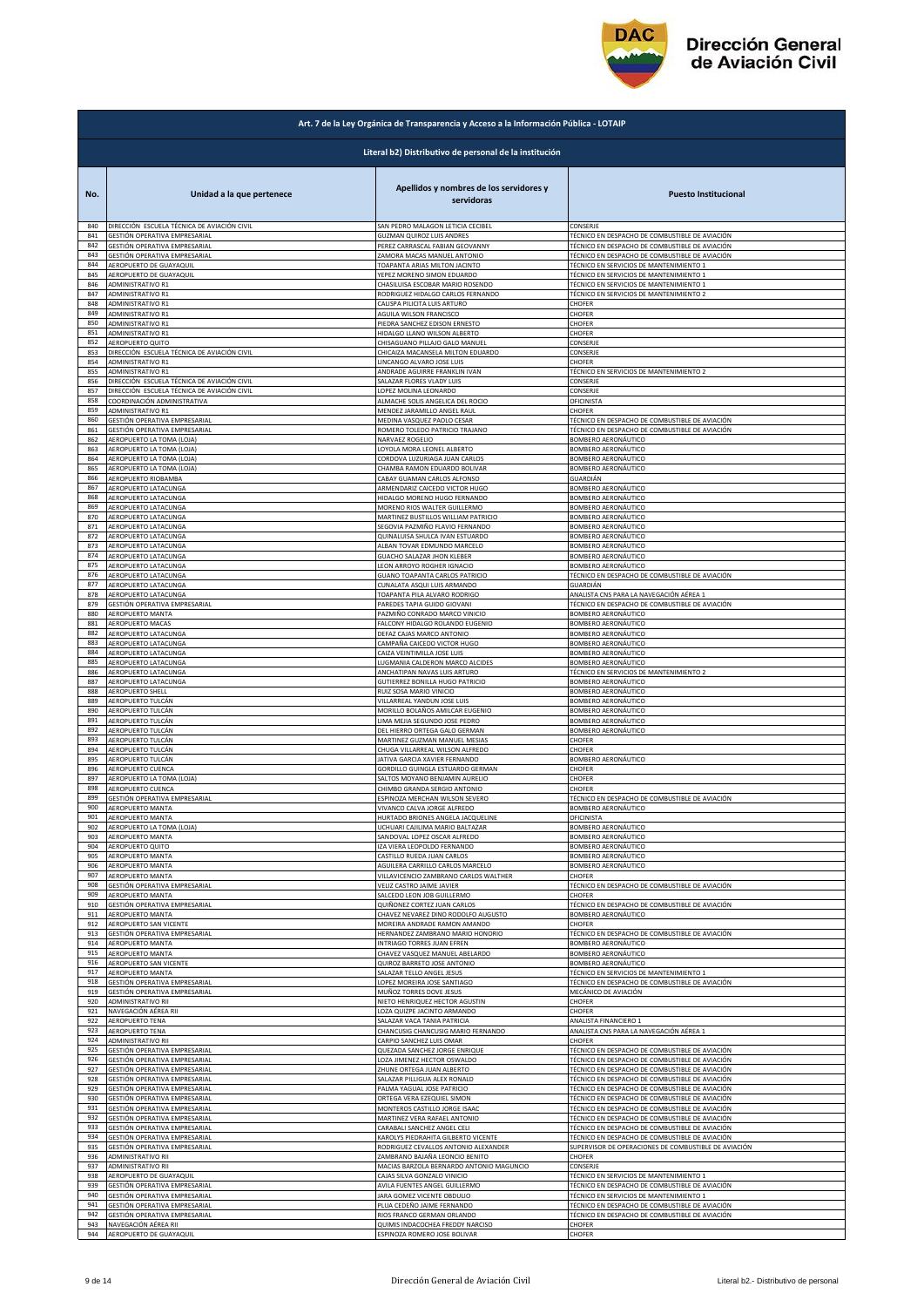

|      | Art. 7 de la Ley Orgánica de Transparencia y Acceso a la Información Pública - LOTAIP |                                                       |                                                |  |
|------|---------------------------------------------------------------------------------------|-------------------------------------------------------|------------------------------------------------|--|
|      | Literal b2) Distributivo de personal de la institución                                |                                                       |                                                |  |
| No.  | Unidad a la que pertenece                                                             | Apellidos y nombres de los servidores y<br>servidoras | <b>Puesto Institucional</b>                    |  |
| 945  | AEROPUERTO DE GUAYAQUIL                                                               | CAICEDO DE LA CRUZ RIGOBERTO JAVIER                   | TÉCNICO EN SERVICIOS DE MANTENIMIENTO 2        |  |
| 946  | AEROPUERTO DE GUAYAQUIL                                                               | VEGA PIGUAVE ENRIQUE YARI                             | TÉCNICO EN SERVICIOS DE MANTENIMIENTO 1        |  |
| 947  | INSPECCIÓN Y CERTIFICACIÓN AERONÁUTICA RII                                            | ZUÑIGA ROSAS MANUEL EDUARDO                           | INTENDENTE INSPECTOR PILOTO DE CONTROL         |  |
| 948  | NAVEGACIÓN AÉREA RII                                                                  | BAÑOS ALVARADO SEGUNDO GILBERTO                       | CHOFER                                         |  |
| 949  | COMERCIALIZACIÓN ESPACIOS AEROPORTUARIOS E INMUEBLES RII                              | SEGOVIA BONILLA CARLOS ALEJANDRO                      | ANALISTA DE COMERCIALIZACIÓN 3                 |  |
| 950  | AEROPUERTO DE SANTA ROSA                                                              | CERVANTES ENGRACIA JULIO AUGUSTO                      | BOMBERO AERONÁUTICO                            |  |
| 951  | RECURSOS HUMANOS RII                                                                  | HIDALGO MINDA LUIS ALBERTO                            | CONSERJE                                       |  |
| 952  | AEROPUERTO DE GUAYAQUIL                                                               | AVILES SUAREZ JOHN WILLIAN                            | TÉCNICO EN SERVICIOS DE MANTENIMIENTO 1        |  |
| 953  | NAVEGACIÓN AÉREA RII                                                                  | BUENO VILLACIS FRANCISCO JAVIER                       | CHOFER                                         |  |
| 954  | ADMINISTRATIVO RII                                                                    | CABANILLA GOMEZ LUIS ENRIQUE                          | CHOFER                                         |  |
| 955  | GESTIÓN OPERATIVA EMPRESARIAL                                                         | ZAMORA VERA ANGEL AGUSTIN                             | TÉCNICO EN DESPACHO DE COMBUSTIBLE DE AVIACIÓN |  |
| 956  | AEROPUERTO DE GUAYAQUIL                                                               | CORDOVA ZAMORA JULIO MARCELO                          | CHOFER                                         |  |
| 957  | AEROPUERTO DE GUAYAQUIL                                                               | FRANCO VICUÑA CESAR ERNESTO                           | TÉCNICO EN SERVICIOS DE MANTENIMIENTO 1        |  |
| 958  | ADMINISTRATIVO RII                                                                    | ASTUDILLO VILLACIS FREDI ELIECER                      | CHOFER                                         |  |
| 959  | <b>FINANCIERO RII</b>                                                                 | RAMIREZ ALCIVAR IVAN GIOVANNI                         | CONSERJE                                       |  |
| 960  | NAVEGACIÓN AÉREA RI                                                                   | AYALA PUNIN LENIN MARCEL                              | INSPECTOR DE NAVEGACIÓN AÉREA CNS              |  |
| 961  | GESTIÓN OPERATIVA EMPRESARIAL                                                         | CARPIO TOBAR XAVIER ORLANDO                           | TÉCNICO EN DESPACHO DE COMBUSTIBLE DE AVIACIÓN |  |
| 962  | GESTIÓN OPERATIVA EMPRESARIAL                                                         | DONOSO BONE WIMPER EDUARDO                            | TÉCNICO EN DESPACHO DE COMBUSTIBLE DE AVIACIÓN |  |
| 963  | SESTIÓN OPERATIVA EMPRESARIAL                                                         | AMA RIVERA JIMMY AUGUSTO                              | TÉCNICO EN SERVICIOS DE MANTENIMIENTO 1        |  |
| 964  | GESTIÓN OPERATIVA EMPRESARIAL                                                         | SCOTT VALERO PUGLIO CRISPIN                           | TÉCNICO EN DESPACHO DE COMBUSTIBLE DE AVIACIÓN |  |
| 965  | GESTIÓN OPERATIVA EMPRESARIAL                                                         | BOHORQUEZ OLLAGUE LUIS FELIPE                         | TÉCNICO EN DESPACHO DE COMBUSTIBLE DE AVIACIÓN |  |
| 966  | AEROPUERTO DE GUAYAQUIL                                                               | BARRENO PARRA RAMON EDELBERTO                         | GUARDIÁN                                       |  |
| 967  | ADMINISTRATIVO RII                                                                    | TORAL BARZOLA JORGE ANIBAL WASHINGTON                 | TÉCNICO EN SERVICIOS DE MANTENIMIENTO 1        |  |
| 968  | ADMINISTRATIVO RII                                                                    | PACHECO MOSQUERA COLON ELIAS                          | TÉCNICO EN SERVICIOS DE MANTENIMIENTO 1        |  |
| 969  | AEROPUERTO DE GUAYAQUIL                                                               | VILLACIS MORA RODRIGO WILFRIDO                        | CHOFER                                         |  |
| 970  | AEROPUERTO DE SANTA ROSA                                                              | VIVANCO ESPINOZA ALEXANDER EFREN                      | BOMBERO AERONÁUTICO                            |  |
| 971  | SEGURIDAD Y PREVENCIÓN AERONÁUTICA RII                                                | MONTEROS ESPINOZA PORFIRIO ISAAC                      | <b>BOMBERO AERONÁUTICO</b>                     |  |
| 972  | GESTIÓN OPERATIVA EMPRESARIAL                                                         | VELEZ FAJARDO JOHN ANGEL                              | TÉCNICO EN DESPACHO DE COMBUSTIBLE DE AVIACIÓN |  |
| 973  | GESTIÓN OPERATIVA EMPRESARIAL                                                         | SANTILLAN LARA EDUARDO VICENTE                        | TÉCNICO EN DESPACHO DE COMBUSTIBLE DE AVIACIÓN |  |
| 974  | AEROPUERTO DE GUAYAQUIL                                                               | MEDINA YAGUAL WILSON GIOVANNI                         | TÉCNICO EN SERVICIOS DE MANTENIMIENTO 2        |  |
| 975  | AEROPUERTO DE GUAYAQUIL                                                               | RAMOS BARBA ROGELIO RAMIRO                            | TÉCNICO EN SERVICIOS DE MANTENIMIENTO 2        |  |
| 976  | ADMINISTRATIVO RII                                                                    | RUIZ JURADO WILLIAM                                   | CHOFER                                         |  |
| 977  | DIRECCIÓN REGIONAL II                                                                 | COELLO CABRERA LUIS JOHN                              | CONSERJE                                       |  |
| 978  | ADMINISTRATIVO RII                                                                    | CARABALI SANCHEZ MANUEL JESUS                         | CHOFER                                         |  |
| 979  | RECURSOS HUMANOS RIII                                                                 | REYES RODAS MONICA BALBINA                            | ASISTENTE DE RECURSOS HUMANOS                  |  |
| 980  | RECURSOS HUMANOS RIII                                                                 | RIOFRIO OLALLA ANITA CRISTINA                         | ANALISTA DE RECURSOS HUMANOS 1                 |  |
| 981  | GESTIÓN OPERATIVA EMPRESARIAL                                                         | ARAGUNDI VACACELA VICENTE EFREN                       | TÉCNICO EN DESPACHO DE COMBUSTIBLE DE AVIACIÓN |  |
| 982  | GESTIÓN OPERATIVA EMPRESARIAL                                                         | MUÑOZ ORTEGA ALSY GEOVANNY                            | TÉCNICO EN DESPACHO DE COMBUSTIBLE DE AVIACIÓN |  |
| 983  | GESTIÓN OPERATIVA EMPRESARIAL                                                         | GUERRERO SAMANIEGO ROBINSON GIOVANNY                  | TÉCNICO EN DESPACHO DE COMBUSTIBLE DE AVIACIÓN |  |
| 984  | SEGURIDAD Y PREVENCIÓN AERONÁUTICA RI                                                 | CARRERA CORO CRISTIAN JAVIER                          | TÉCNICO EN SERVICIO EN MANTENIMIENTO 1         |  |
| 985  | AEROPUERTO DE GUAYAQUIL                                                               | VINCES SANTOS STALIN IVAN                             | CHOFER                                         |  |
| 986  | AEROPUERTO LA TOMA (LOJA)                                                             | CASTILLO CARRION DARWIN ALBERTO                       | BOMBERO AERONÁUTICO                            |  |
| 987  | FINANCIERO RII                                                                        | ALVAREZ ROGEL SEGUNDO SILVIO                          | CONSERJE                                       |  |
| 988  | AEROPUERTO DE GUAYAQUIL                                                               | ALMEIDA CASTRO JOFFRE ANTONIO                         | BOMBERO AERONÁUTICO                            |  |
| 989  | AEROPUERTO TACHINA (ESMERALDAS)                                                       | BAUTISTA VELASCO CRISTHIAN YOVANY                     | GUARDIÁN                                       |  |
| 990  | AEROPUERTO TACHINA (ESMERALDAS)                                                       | RUANO ARIZALA EDISON                                  | BOMBERO AERONÁUTICO                            |  |
| 991  | GESTIÓN OPERATIVA EMPRESARIAL                                                         | BUSTAMANTE YOR PAQUITO                                | TÉCNICO EN DESPACHO DE COMBUSTIBLE DE AVIACIÓN |  |
| 992  | AEROPUERTO TACHINA (ESMERALDAS)                                                       | QUIÑONEZ ANGULO NILSON CELIN                          | BOMBERO AERONÁUTICO                            |  |
| 993  | AEROPUERTO TACHINA (ESMERALDAS)                                                       | BARROS TIXE LUIS ARTURO                               | BOMBERO AERONÁUTICO                            |  |
| 994  | AEROPUERTO TACHINA (ESMERALDAS)                                                       | PRADO GARCIA DAVID BALDEMAR                           | CHOFER                                         |  |
| 995  | AEROPUERTO MANTA                                                                      | CEDEÑO VELEZ LEONARDO ALEXANDER                       | ANALISTA CNS PARA LA NAVEGACIÓN AÉREA 1        |  |
| 996  | AEROPUERTO TACHINA (ESMERALDAS)                                                       | CANCIO CHEME EXON CLARD                               | GUARDIÁN                                       |  |
| 997  | AEROPUERTO GUALAQUIZA                                                                 | MATAMOROS ESPINOZA JOSE ALEXANDER                     | GUARDIÁN                                       |  |
| 998  | AEROPUERTO COCA                                                                       | PALADINES ALAVA JOHN ALFREDO                          | AGENTE DE SEGURIDAD DE LA AVIACIÓN             |  |
| 999  | NAVEGACIÓN AÉREA RII                                                                  | PINTADO MORALES JUAN CARLOS                           | BOMBERO AERONÁUTICO                            |  |
| 1000 | AEROPUERTO DE SANTA ROSA                                                              | IIMENEZ BENITEZ SEGUNDO ALEJANDRO                     | BOMBERO AERONÁUTICO                            |  |
| 1001 | AEROPUERTO DE SANTA ROSA                                                              | LUPU CASTRO VICTOR HUGO                               | GUARDIÁN                                       |  |
| 1002 | AEROPUERTO DE SANTA ROSA                                                              | LEON LOZANO ANDERSON MAX                              | BOMBERO AERONÁUTICO                            |  |
| 1003 | AEROPUERTO DE SANTA ROSA                                                              | AJILA CHAPIN HUMBERTO STALIN                          | BOMBERO AERONÁUTICO                            |  |
| 1004 | AEROPUERTO DE SANTA ROSA                                                              | VASQUEZ LAINES WILSON JAVIER                          | BOMBERO AERONÁUTICO                            |  |
| 1005 | SEGURIDAD Y PREVENCIÓN AERONÁUTICA RII                                                | HOLGUIN SOTO EDDIE GREGORIO                           | BOMBERO AERONÁUTICO                            |  |
| 1006 | AEROPUERTO DE SANTA ROSA                                                              | RODAS ORELLANA ENRIQUE JONAS ALEJANDRO                | BOMBERO AERONÁUTICO                            |  |
| 1007 | AEROPUERTO DE SANTA ROSA                                                              | ARBOLEDA BRIONES LEOPOLDO ERNESTO                     | BOMBERO AERONÁUTICO                            |  |
| 1008 | AEROPUERTO DE SANTA ROSA                                                              | URDIN SURIAGA ELDER ERMEL                             | BOMBERO AERONÁUTICO                            |  |
| 1009 | AEROPUERTO DE GUAYAQUIL                                                               | HIDALGO MINDA WASHINGTON EMILIO                       | BOMBERO AERONÁUTICO                            |  |
| 1010 | AEROPUERTO COCA                                                                       | TROYA GARZON NELSON VIRGILIO                          | BOMBERO AERONÁUTICO                            |  |
| 1011 | AEROPUERTO SHELI                                                                      | ROMERO CONSTANTE OSCAR RODRIGO                        | BOMBERO AERONÁUTICO                            |  |
| 1012 | AEROPUERTO COCA                                                                       | CONDO NOA CARLIN LIBERATO                             | GUARDIÁN                                       |  |
| 1013 | AEROPUERTO COCA                                                                       | DUMAN LLIGUICHUZHCA JOSE CARLOS JULIO                 | BOMBERO AERONÁUTICO                            |  |
| 1014 | AEROPUERTO COCA                                                                       | TOSCANO SANCHEZ JORGE ALEJANDRO                       | BOMBERO AERONÁUTICO                            |  |
| 1015 | AEROPUERTO COCA                                                                       | REYES VARGAS JOSE LUIS                                | BOMBERO AERONÁUTICO                            |  |
| 1016 | AEROPUERTO COCA                                                                       | DALGO UQUILLAS FAUSTO RUFINO                          | BOMBERO AERONÁUTICO                            |  |
| 1017 | AEROPUERTO COCA                                                                       | QUISHPE CHASIQUIZA SEGUNDO RODRIGO                    | BOMBERO AERONÁUTICO                            |  |
| 1018 | AEROPUERTO COCA                                                                       | CASTRO GUERRERO SEGUNDO RENE                          | BOMBERO AERONÁUTICO                            |  |
| 1019 | AEROPUERTO COCA                                                                       | LINCANGO ALVARO NELSON RODRIGO                        | BOMBERO AERONÁUTICO                            |  |
| 1020 | AEROPUERTO COCA                                                                       | ALEMAN CRIOLLO ALFREDO EFRAIN                         | BOMBERO AERONÁUTICO                            |  |
| 1021 | AEROPUERTO COCA                                                                       | <b>IIMENEZ PARDO JULIO CESAR</b>                      | BOMBERO AERONÁUTICO                            |  |
| 1022 | AEROPUERTO COCA                                                                       | CHASI MERA ANGEL EDUARDO                              | AGENTE DE SEGURIDAD DE LA AVIACIÓN             |  |
| 1023 | AEROPUERTO NUEVA LOJA                                                                 | GUERRERO JIMENEZ RAMIRO GUSTAVO                       | BOMBERO AERONÁUTICO                            |  |
| 1024 | AEROPUERTO NUEVA LOJA                                                                 | BONE CARVAJAL HERMINIO VLADIMIR                       | BOMBERO AERONÁUTICO                            |  |
| 1025 | <b>AEROPUERTO NUEVA LOJA</b>                                                          | CALDERON CHIMBO MARCO FLORENTINO                      | BOMBERO AERONÁUTICO                            |  |
| 1026 | AEROPUERTO NUEVA LOJA                                                                 | GUAMAN PAGUAY ERALDO HOMERO                           | BOMBERO AERONÁUTICO                            |  |
| 1027 | AEROPUERTO NUEVA LOJA                                                                 | NUÑEZ SILVA DANILO AGAPITO                            | BOMBERO AERONÁUTICO                            |  |
| 1028 | AEROPUERTO NUEVA LOJA                                                                 | ALVARADO ALVARADO NORMAN OSWALDO                      | BOMBERO AERONÁUTICO                            |  |
| 1029 | AEROPUERTO NUEVA LOJA                                                                 | LOAYZA OCHOA JORGE VISMAR                             | BOMBERO AERONÁUTICO                            |  |
| 1030 | AEROPUERTO SHELL                                                                      | GAVIDIA ROBALINO MARCO VICENTE                        | BOMBERO AERONÁUTICO                            |  |
| 1031 | AEROPUERTO SHELL                                                                      | LASSO HUGO MANUEL                                     | BOMBERO AERONÁUTICO                            |  |
| 1032 | AEROPUERTO SHELL                                                                      | VITERI NORIEGA GILBERTO JOSE                          | TÉCNICO EN SERVICIOS DE MANTENIMIENTO 2        |  |
| 1033 | AEROPUERTO SHELL                                                                      | ORTIZ SUAREZ HECTOR GONZALO                           | GUARDIÁN                                       |  |
| 1034 | AEROPUERTO TENA                                                                       | GUAMAN MENDOZA POLIVIO MESIAS                         | BOMBERO AERONÁUTICO                            |  |
| 1035 | AEROPUERTO SHELL                                                                      | ARIAS VELASCO WILLIAN EDUARDO                         | BOMBERO AERONÁUTICO                            |  |
| 1036 | AEROPUERTO LATACUNGA                                                                  | ALVAREZ MOLINA CARLOS GILBERTO                        | BOMBERO AERONÁUTICO                            |  |
| 1037 | <b>AEROPUERTO TENA</b>                                                                | MIRANDA CASTRO GALO FAVIAN                            | BOMBERO AERONÁUTICO                            |  |
| 1038 | <b>AEROPUERTO TENA</b>                                                                | GREFA RIVADENEYRA HECTOR MARCELO                      | GUARDIÁN                                       |  |
| 1039 | AEROPUERTO MACAS                                                                      | GRANDA ALARCON RODRIGO VINICIO                        | <b>BOMBERO AERONÁUTICO</b>                     |  |
| 1040 | AEROPUERTO MACAS                                                                      | PALACIOS JARAMILLO GONZALO WILLAN                     | BOMBERO AERONÁUTICO                            |  |
| 1041 | AEROPUERTO MACAS                                                                      | MOLINA ESPINOZA JORGE WILFRIDO                        | BOMBERO AERONÁUTICO                            |  |
| 1042 | AEROPUERTO TENA                                                                       | GAVILANES ALTAMIRANO EDISON XAVIER                    | BOMBERO AERONÁUTICO                            |  |
| 1043 | AEROPUERTO MACAS                                                                      | LASCANO FREIRE CARLOS RAUL                            | BOMBERO AERONÁUTICO                            |  |
| 1044 | AEROPUERTO MACAS                                                                      | COZAR AGUAYO GUILLERMO RAFAEL                         | BOMBERO AERONÁUTICO                            |  |
| 1045 | AEROPUERTO MACAS                                                                      | MALLA DIAZ HOMERO ENRIQUE                             | GUARDIÁN                                       |  |
| 1046 | AEROPUERTO SAN CRISTÓBAL                                                              | ALVARADO CELI ANGEL BENIGNO                           | BOMBERO AERONÁUTICO                            |  |
| 1047 | AEROPUERTO SAN CRISTÓBAL                                                              | DIAZ YUCAILLA JOSE FRANCISCO                          | BOMBERO AERONÁUTICO                            |  |
| 1048 | AEROPUERTO SAN CRISTÓBAL                                                              | ORTEGA SANDOVAL JHONNY PAUL                           | BOMBERO AERONÁUTICO                            |  |
| 1049 | AEROPUERTO SAN CRISTÓBAL                                                              | PALATE SAILEMA SEGUNDO MANUEL                         | BOMBERO AERONÁUTICO                            |  |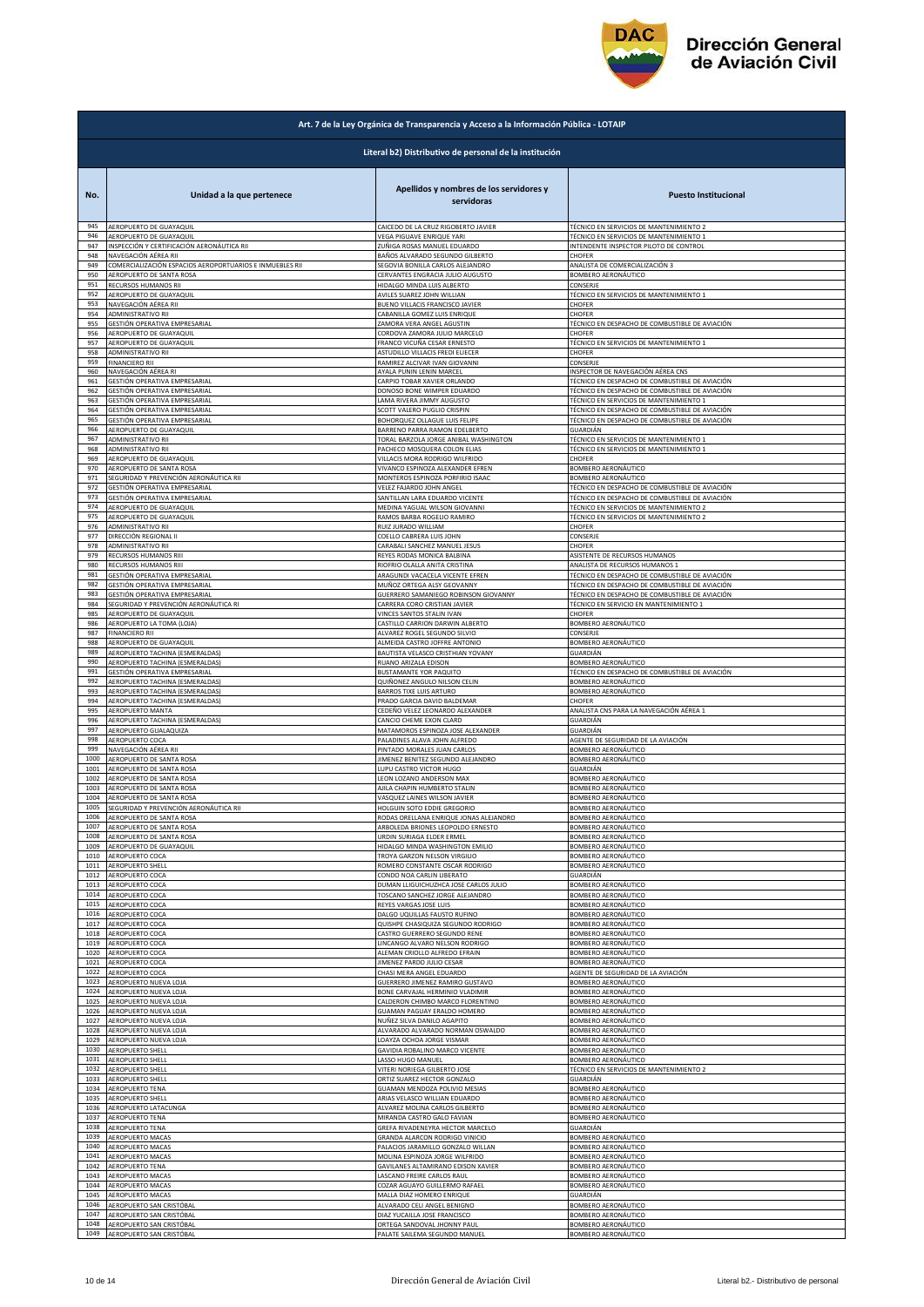

|              | Art. 7 de la Ley Orgánica de Transparencia y Acceso a la Información Pública - LOTAIP |                                                                    |                                                                       |  |
|--------------|---------------------------------------------------------------------------------------|--------------------------------------------------------------------|-----------------------------------------------------------------------|--|
|              | Literal b2) Distributivo de personal de la institución                                |                                                                    |                                                                       |  |
| No.          | Unidad a la que pertenece                                                             | Apellidos y nombres de los servidores y<br>servidoras              | <b>Puesto Institucional</b>                                           |  |
| 1050         | AEROPUERTO SAN CRISTÓBAL                                                              | CHAUCA PALLO CARLOS MAURICIO                                       | BOMBERO AERONÁUTICO                                                   |  |
| 1051         | AEROPUERTO DE ISABELA                                                                 | CONTRERAS DELGADO PEDRO JAVIER                                     | BOMBERO AERONÁUTICO                                                   |  |
| 1052         | AEROPUERTO DE ISABELA                                                                 | CEVALLOS LUNA ALFONSO ROBERTO                                      | BOMBERO AERONÁUTICO                                                   |  |
| 1053         | AEROPUERTO BALTRA                                                                     | ROMERO IBARRA IVAN AQUILES                                         | BOMBERO AERONÁUTICO                                                   |  |
| 1054         | ADMINISTRATIVO RIII                                                                   | LOMBEIDA VERGARA EDGAR HERNAN                                      | CHOFER                                                                |  |
| 1055         | AEROPUERTO DE SANTA ROSA                                                              | STERLING HERNANDEZ ERWIN ULIANOV                                   | BOMBERO AERONÁUTICO                                                   |  |
| 1056         | DIRECCIÓN ESCUELA TÉCNICA DE AVIACIÓN CIVIL                                           | CUMBAL CUICHAN BLANCA IRENE                                        | COCINERO                                                              |  |
| 1057         | DIRECCIÓN ESCUELA TÉCNICA DE AVIACIÓN CIVIL                                           | MALDONADO PAZMIÑO MARCIA SEMIRAMIS                                 | ANALISTA DE PLANIFICACIÓN Y CALIDAD 2                                 |  |
| 1058         | AEROPUERTO SAN CRISTÓBAL                                                              | YANGARE TORRES ABEL DARIO                                          | AGENTE DE SEGURIDAD DE LA AVIACIÓN                                    |  |
| 1059         | AEROPUERTO SALINAS                                                                    | MAYORGA BERMEO DAISY LORENA                                        | AGENTE DE SEGURIDAD DE LA AVIACIÓN                                    |  |
| 1060         | AEROPUERTO SAN CRISTÓBAL                                                              | BUENAÑO ZAVALA HENRRY ANDRES                                       | BOMBERO AERONÁUTICO                                                   |  |
| 1061         | AEROPUERTO NUEVA LOJA                                                                 | TOSCANO BORJA MARCELO ANDRES                                       | CONTROLADOR DE AERÓDROMO 1                                            |  |
| 1062         | NAVEGACIÓN AÉREA RIII                                                                 | OÑATE LAZO CARLOS ALFREDO                                          | ANALISTA CNS PARA LA NAVEGACIÓN AÉREA 1                               |  |
| 1063         | AEROPUERTO COCA                                                                       | MUÑOZ CERDA CARLOS ROBERTO                                         | CONTROLADOR DE AERÓDROMO 1                                            |  |
| 1064         | AEROPUERTO COCA                                                                       | ROJAS ARAUZ ELVIS VINICIO                                          | CHOFER                                                                |  |
| 1065         | <b>AEROPUERTO MACAS</b>                                                               | ANDINO GAVIDIA KARLA SABRINA                                       | CONTROLADOR DE AERÓDROMO 1                                            |  |
| 1066         | AEROPUERTO MACAS                                                                      | CANTOS BORJA DIEGO ALBERTO                                         | CONTROLADOR DE AERÓDROMO 1                                            |  |
| 1067         | AEROPUERTO TENA                                                                       | HARO FLORES SLENDY VANESSA                                         | ANALISTA CNS PARA LA NAVEGACIÓN AÉREA 1                               |  |
| 1068         | AEROPUERTO TENA                                                                       | TOAPANTA SANTOS SHOGO XAVIER                                       | ANALISTA CNS PARA LA NAVEGACIÓN AÉREA 1                               |  |
| 1069         | AEROPUERTO TENA                                                                       | CALUCHO LOPEZ RONALD ALEXANDER                                     | CHOFER                                                                |  |
| 1070         | <b>AEROPUERTO TAISHA</b>                                                              | CANDO MECIAS DIEGO FERNANDO                                        | CONTROLADOR DE AERÓDROMO 1                                            |  |
| 1071         | TECNOLOGÍAS DE LA INFORMACIÓN Y COMUNICACIÓN RIII                                     | CARRILLO ROBALINO EULALIA XIMENA                                   | ANALISTA DE TECNOLOGÍAS DE LA INFORMACIÓN 1                           |  |
| 1072         | AEROPUERTO TACHINA (ESMERALDAS)                                                       | ZUÑIGA TAMAYO MARLON MAURICIO                                      | ANALISTA CNS PARA LA NAVEGACIÓN AÉREA 1                               |  |
| 1073         | COORDINACIÓN ADMINISTRATIVA                                                           | VALENCIA QUIROZ JENNY ADRIANA                                      | OFICINISTA                                                            |  |
| 1074         | AEROPUERTO QUITO                                                                      | BONILLA CUADRADO ALEX JAVIER                                       | ANALISTA CNS PARA LA NAVEGACIÓN AÉREA 1                               |  |
| 1075         | INSPECCIÓN Y CERTIFICACIÓN AERONÁUTICA RI                                             | SANCHEZ VALLEJO NELLY FERNANDA                                     | INSPECTOR AUXILIAR DE CABINA                                          |  |
| 1076         | AEROPUERTO QUITO                                                                      | ZAPATA NARANJO SANDRA VERONICA                                     | ASISTENTE DE TRANSPORTE AÉREO                                         |  |
| 1077         | AEROPUERTO QUITO                                                                      | JIMENEZ RIVAS EVELYN DAYANA                                        | ASISTENTE DE TRANSPORTE AÉREO                                         |  |
| 1078         | ADMINISTRATIVO R1                                                                     | ACOSTA MONTIEL ANA LUCIA                                           | ASISTENTE DE PROVEEDURÍA                                              |  |
| 1079         | DIRECCIÓN ESCUELA TÉCNICA DE AVIACIÓN CIVIL                                           | TACO TAIPE JORGE ENRIQUE                                           | GUARDIÁN                                                              |  |
| 1080         | GESTIÓN OPERATIVA EMPRESARIAL                                                         | CEPEDA CELA WASHINGTON FERNANDO                                    | TÉCNICO EN DESPACHO DE COMBUSTIBLE DE AVIACIÓN                        |  |
| 1081         | GESTIÓN OPERATIVA EMPRESARIAL                                                         | MERO MERA PATRICIO ROBERTO                                         | TÉCNICO EN DESPACHO DE COMBUSTIBLE DE AVIACIÓN                        |  |
| 1082         | <b>FINANCIERO RII</b>                                                                 | MELENDREZ PEREZ DOLORES MERCEDES                                   | ASISTENTE FINANCIERA                                                  |  |
| 1083         | AEROPUERTO DE GUAYAQUIL                                                               | SEGURA ESPINOZA JANINA JUANA                                       | ANALISTA CNS PARA LA NAVEGACIÓN AÉREA 1                               |  |
| 1084         | AEROPUERTO DE GUAYAQUIL                                                               | WBRASLERS ENDARA AARON DAMIAN                                      | ANALISTA CNS PARA LA NAVEGACIÓN AÉREA 1                               |  |
| 1085         | AEROPUERTO DE GUAYAQUIL                                                               | RUGEL ANCHUNDIA MARIA MAGDALENA                                    | ANALISTA CNS PARA LA NAVEGACIÓN AÉREA 1                               |  |
| 1086         | AEROPUERTO DE GUAYAQUIL                                                               | BARAHONA VEGA PLACIDO JESUS                                        | SUPERVISOR DE SEGURIDAD DE LA AVIACIÓN                                |  |
| 1087         | AEROPUERTO SALINAS                                                                    | SALAZAR BEJEGUEN LUIS ENRIQUE                                      | TÉCNICO EN SERVICIOS AERONÁUTICOS                                     |  |
| 1088         | AEROPUERTO SALINAS                                                                    | TIPANTIZA PATIÑO ARMANDO ALIPIO                                    | TÉCNICO EN SERVICIOS AERONÁUTICOS                                     |  |
| 1089         | ADMINISTRATIVO FINANCIERO                                                             | VILLON CASTRO PATRICIO ALFREDO                                     | ASISTENTE FINANCIERO                                                  |  |
| 1090         | ADMINISTRATIVO FINANCIERO                                                             | VILLAVICENCIO PALMA JULIA DEL CARMEN                               | ANALISTA FINANCIERO 1                                                 |  |
| 1091         | AEROPUERTO SAN CRISTÓBAL                                                              | SANTANA SANCHEZ LUIS ARMANDO                                       | AGENTE DE SEGURIDAD DE LA AVIACIÓN                                    |  |
| 1092         | GESTIÓN OPERATIVA EMPRESARIAL                                                         | MONSERRATE PATIÑO DENIS OLIVER                                     | TÉCNICO EN SERVICIO EN MANTENIMIENTO 1                                |  |
| 1093         | AEROPUERTO DE GUAYAQUIL                                                               | CORDOVA CRUZ BYRON RENE                                            | ANALISTA DE METEOROLOGÍA AERONÁUTICA 1                                |  |
| 1094         | NAVEGACIÓN AÉREA RI                                                                   | BUENAÑO OROZCO SANDRA CECILIA                                      | ANALISTA EN COMUNICACIONES AFS 1                                      |  |
| 1095         | GESTIÓN OPERATIVA EMPRESARIAL                                                         | MUÑOZ ROMERO EGBERTO IGNACIO                                       | TÉCNICO EN DESPACHO DE COMBUSTIBLE DE AVIACIÓN                        |  |
| 1096         | GESTIÓN OPERATIVA EMPRESARIAL                                                         | MONTERO GAVILANEZ LUIS FELIPE                                      | TÉCNICO EN DESPACHO DE COMBUSTIBLE DE AVIACIÓN                        |  |
| 1097         | GESTIÓN OPERATIVA EMPRESARIAL                                                         | PIGUAVE ALVARADO RONDIS EUSEBIO                                    | TÉCNICO EN DESPACHO DE COMBUSTIBLE DE AVIACIÓN                        |  |
| 1098         | GESTIÓN OPERATIVA EMPRESARIAL                                                         | TENE MOROCHO MARCO VINICIO                                         | TÉCNICO EN DESPACHO DE COMBUSTIBLE DE AVIACIÓN                        |  |
| 1099         | GESTIÓN OPERATIVA EMPRESARIAL                                                         | SALINAS CADENA JORGE BENEDICTO                                     | TÉCNICO EN DESPACHO DE COMBUSTIBLE DE AVIACIÓN                        |  |
| 1100         | GESTIÓN OPERATIVA EMPRESARIAL                                                         | CASTILLO RODRIGUEZ MIGUEL ANGEI                                    | TÉCNICO EN DESPACHO DE COMBUSTIBLE DE AVIACIÓN                        |  |
| 1101         | GESTIÓN OPERATIVA EMPRESARIAL                                                         | CORDOVA BERMEO LINDON PATRICIO                                     | TÉCNICO EN DESPACHO DE COMBUSTIBLE DE AVIACIÓN                        |  |
| 1102         | GESTIÓN OPERATIVA EMPRESARIAL                                                         | ZAMBRANO PEÑA GEOVANNY FABRICIO                                    | TÉCNICO EN DESPACHO DE COMBUSTIBLE DE AVIACIÓN                        |  |
| 1103         | GESTIÓN OPERATIVA EMPRESARIAL                                                         | ALVARADO JURADO ANGEL ERNESTO                                      | TÉCNICO EN DESPACHO DE COMBUSTIBLE DE AVIACIÓN                        |  |
| 1104         | AEROPUERTO CUENCA                                                                     | GUILLEN IGLESIAS BYRON GUSTAVO                                     | SUPERVISOR DE SEGURIDAD DE LA AVIACIÓN                                |  |
| 1105         | AEROPUERTO CUENCA                                                                     | BONILLA YUCAILLA DIEGO FERNANDO                                    | CONTROLADOR DE AERÓDROMO 1                                            |  |
| 1106         | AEROPUERTO CUENCA                                                                     | ROMERO INGA MARIA FERNANDA                                         | ASISTENTE DE TRANSPORTE AÉREO                                         |  |
| 1107         | GESTIÓN OPERATIVA EMPRESARIAL                                                         | ZARUMA HEREDIA SEGUNDO                                             | TÉCNICO EN DESPACHO DE COMBUSTIBLE DE AVIACIÓN                        |  |
| 1108         | SEGURIDAD Y PREVENCIÓN AERONÁUTICA RI                                                 | PASTRANA PADILLA ROLANDO PAUL                                      | AGENTE DE SEGURIDAD DE LA AVIACIÓN                                    |  |
| 1109         | NAVEGACIÓN AÉREA RI                                                                   | MALDONADO ORTIZ MARCO VINICIO                                      | ANALISTA CNS PARA LA NAVEGACIÓN AÉREA 1                               |  |
| 1110         | NAVEGACIÓN AÉREA RI                                                                   | IPIALES BUNCLDARWIN ROLANDO                                        | ANALISTA CNS PARA LA NAVEGACIÓN AÉREA 1                               |  |
| 1111         | AEROPUERTO LATACUNGA                                                                  | VILLALVA BARRIGA JAIME MIGUEL                                      | AGENTE DE SEGURIDAD DE LA AVIACIÓN                                    |  |
| 1112         | RECURSOS HUMANOS RI                                                                   | CHICAIZA CHAUCA FELIX DE JESUS                                     | CHOFER                                                                |  |
| 1113         | AEROPUERTO LATACUNGA                                                                  | CHANCUSIG CASA SEGUNDO DANIEL                                      | CHOFER                                                                |  |
| 1114         | AEROPUERTO LATACUNGA                                                                  | GUAYTA IZA EDISON FABIAN                                           | CHOFER                                                                |  |
| 1115         | AEROPUERTO LATACUNGA                                                                  | ALMEIDA PASTRANO DIEGO FRANCISCO                                   | CHOFER                                                                |  |
| 1116         | AEROPUERTO SHELL                                                                      | HIDALGO MARQUEZ JOSE RAFAEL                                        | CHOFER                                                                |  |
| 1117         | AEROPUERTO LA TOMA (LOJA)                                                             | PALADINES BRAVO CESAR AUGUSTO                                      | ANALISTA CNS PARA LA NAVEGACIÓN AÉREA 1                               |  |
| 1118         | AEROPUERTO LA TOMA (LOJA)                                                             | CORDOVA CORDOVA JOSE LUIS                                          | AGENTE DE SEGURIDAD DE LA AVIACIÓN                                    |  |
| 1119         | GESTIÓN OPERATIVA EMPRESARIAL                                                         | MOSQUERA ROMERO JOEL GUILLERMO                                     | TÉCNICO EN DESPACHO DE COMBUSTIBLE DE AVIACIÓN                        |  |
| 1120         | GESTIÓN OPERATIVA EMPRESARIAL                                                         | GARCIA SANCHEZ CARLOS DANIEL                                       | SUPERVISOR DE OPERACIONES DE COMBUSTIBLE DE AVIACIÓN                  |  |
| 1121         | ADMINISTRATIVO FINANCIERO                                                             | ESTRELLA HIDALGO ERIKA PATRICIA                                    | GUARDALMACÉN 1                                                        |  |
| 1122<br>1123 | NAVEGACIÓN AÉREA RI                                                                   | ESTRELLA MENA JENNIFER PAULINA                                     | CONTROLADOR DE AERÓDROMO 1<br>CONTROLADOR DE AERÓDROMO 1              |  |
| 1124         | AEROPUERTO MANTA<br><b>AEROPUERTO MANTA</b>                                           | ECHEVERRIA LUCERO CARLOS FERNANDO<br>NOLE CURIMILMA MANUEL ENRIQUE | CONTROLADOR DE AERÓDROMO 1                                            |  |
| 1125         | AEROPUERTO MANTA                                                                      | ESCALANTE CODENA MIREYA ELIZABETH                                  | CONTROLADOR DE AERÓDROMO 1                                            |  |
| 1126         | AEROPUERTO MANTA                                                                      | MERA CAMACHO MARIA JOSE                                            | AGENTE DE SEGURIDAD DE LA AVIACIÓN                                    |  |
| 1127         | NAVEGACIÓN AÉREA RI                                                                   | CARDENAS AULESTIA LEONARDO ANDRES                                  | CONTROLADOR DE AERÓDROMO 1                                            |  |
| 1128         | AEROPUERTO TACHINA (ESMERALDAS)                                                       | MACIAS MARIN LUIS EMILIO                                           | BOMBERO AERONÁUTICO                                                   |  |
| 1129         | GESTIÓN OPERATIVA EMPRESARIAL                                                         | VANEGAS VALLE DARIO JAVIER                                         | TÉCNICO EN DESPACHO DE COMBUSTIBLE DE AVIACIÓN                        |  |
| 1130         | GESTIÓN OPERATIVA EMPRESARIAL                                                         | GRANDA VALAREZO MARLON HALAIN                                      |                                                                       |  |
| 1131         | AEROPUERTO DE SANTA ROSA                                                              | CARRION LAM ANTONY JOSUE                                           | TÉCNICO EN DESPACHO DE COMBUSTIBLE DE AVIACIÓN<br>BOMBERO AERONÁUTICO |  |
| 1132         | AEROPUERTO SALINAS                                                                    | MANCHENO MUÑOZ JONATHAN OMAR                                       | AGENTE DE SEGURIDAD DE LA AVIACIÓN                                    |  |
| 1133         | AEROPUERTO DE GUAYAQUIL                                                               | PADILLA MORA GEOVANNI FRANCISCO                                    | TÉCNICO CNS PARA LA NAVEGACIÓN AÉREA                                  |  |
| 1134         | AEROPUERTO SALINAS                                                                    | ORRALA PITA KAREN TATIANA                                          | AGENTE DE SEGURIDAD DE LA AVIACIÓN                                    |  |
| 1135         | AEROPUERTO COCA                                                                       | CABEZAS GUAYASAMIN LUIS DAVID                                      | INSPECTOR DESPACHADOR DE VUELO 1                                      |  |
| 1136         | AEROPUERTO LA TOMA (LOJA)                                                             | CORDOVA VILLAVICENCIO IVONE MARGOHT                                | AGENTE DE SEGURIDAD DE LA AVIACIÓN                                    |  |
| 1137         | AEROPUERTO DE SANTA ROSA                                                              | CAISAGUANO USHIÑA MARCO ANTONIO                                    | INSPECTOR DESPACHADOR DE VUELO 2                                      |  |
| 1138         | AEROPUERTO DE SANTA ROSA                                                              | MARCA ALEX ELADIO                                                  | CONSERJE                                                              |  |
| 1139         | AEROPUERTO COCA                                                                       | DULCE GRANDA EDMUNDO JAVIER                                        | AGENTE DE SEGURIDAD DE LA AVIACIÓN                                    |  |
| 1140         | NAVEGACIÓN AÉREA RIII                                                                 | AGUIRRE ANDRADE JERVIS PATRICIO                                    | INTENDENTE INSPECTOR PILOTO DE CONTROL                                |  |
| 1141<br>1142 | AEROPUERTO MANTA                                                                      | MORA CURIPOMA EDER DANILO                                          | AGENTE DE SEGURIDAD DE LA AVIACIÓN                                    |  |
| 1143         | ADMINISTRATIVO RII                                                                    | ORTIZ VILLACIS EDUARDO ALBERTO                                     | CONSERJE                                                              |  |
|              | AEROPUERTO DE SANTA ROSA                                                              | FEIJOO LOAYZA JAVIER MANRIQUE                                      | BOMBERO AERONÁUTICO                                                   |  |
| 1144         | AEROPUERTO DE SANTA ROSA                                                              | SUAREZ QUIMI ALEX PAOLO                                            | TÉCNICO CNS PARA LA NAVEGACIÓN AÉREA                                  |  |
| 1145         | AEROPUERTO LA TOMA (LOJA)                                                             | CORREA PARDO DARWIN DAVID                                          | CHOFER                                                                |  |
| 1146         | AEROPUERTO NUEVA LOJA                                                                 | PULLAS GUZMAN PAMELA MICHELLE                                      | AGENTE DE SEGURIDAD DE LA AVIACIÓN                                    |  |
| 1147         | AEROPUERTO LA TOMA (LOJA)                                                             | VERDESOTO RODRIGUEZ MIJAIL ALEJANDRO                               | BOMBERO AERONÁUTICO                                                   |  |
| 1148         | AEROPUERTO LA TOMA (LOJA)                                                             | GRANDA OCAMPOS KLEVER FERNANDO                                     | AGENTE DE SEGURIDAD DE LA AVIACIÓN                                    |  |
| 1149         | AEROPUERTO MANTA                                                                      | SANTILLAN LARA WILLIAM FERNANDO                                    | CONTROLADOR DE AERÓDROMO 1                                            |  |
| 1150         | INGENIERÍA AEROPORTUARIA RI                                                           | MAILA CHASI DIANA BEATRIZ                                          | ANALISTA DE INGENIERÍA AEROPORTUARIA 1                                |  |
| 1151         | INGENIERÍA AEROPORTUARIA RI                                                           | CHAMORRO RIVERA ANGEL PATRICIO                                     | ASISTENTE DE INGENIERÍA AEROPORTUARIA                                 |  |
| 1152         | NAVEGACIÓN AÉREA RI                                                                   | HIDALGO PROAÑO ORLANDO MARCELO                                     | ANALISTA DE METEOROLOGÍA AERONÁUTICA 1                                |  |
| 1153         | COORDINACIÓN ADMINISTRATIVA                                                           | RUIZ CHAVEZ VERONICA ALICIA                                        | INSTRUCTOR TÉCNICO DE CAPACITACIÓN AERONÁUTICA                        |  |
| 1154         | AEROPUERTO LA TOMA (LOJA)                                                             | CORDOVA LOAIZA CESAR AUGUSTO                                       | BOMBERO AERONÁUTICO                                                   |  |
|              |                                                                                       |                                                                    |                                                                       |  |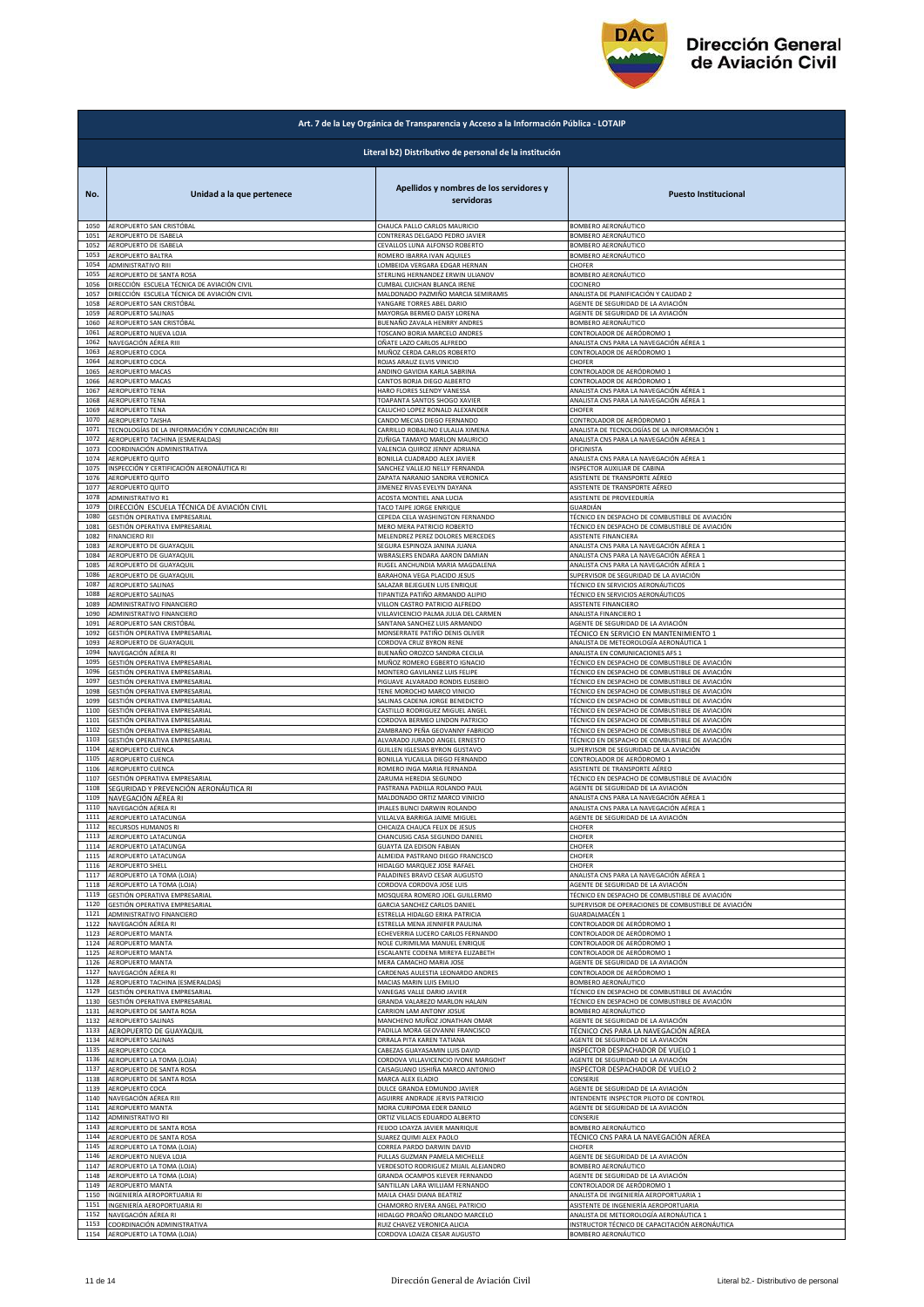

| Art. 7 de la Ley Orgánica de Transparencia y Acceso a la Información Pública - LOTAIP |                                                        |                                                                      |                                                            |  |
|---------------------------------------------------------------------------------------|--------------------------------------------------------|----------------------------------------------------------------------|------------------------------------------------------------|--|
|                                                                                       | Literal b2) Distributivo de personal de la institución |                                                                      |                                                            |  |
| No.                                                                                   | Unidad a la que pertenece                              | Apellidos y nombres de los servidores y<br>servidoras                | <b>Puesto Institucional</b>                                |  |
| 1155                                                                                  | GESTIÓN OPERATIVA EMPRESARIAL                          | PALACIOS ZABALA SAUL                                                 | TÉCNICO EN DESPACHO DE COMBUSTIBLE DE AVIACIÓN             |  |
| 1156                                                                                  | GESTIÓN OPERATIVA EMPRESARIAL                          | CAMPOVERDE TRIVIÑO OMAR STUGARD                                      | TÉCNICO EN DESPACHO DE COMBUSTIBLE DE AVIACIÓN             |  |
| 1157                                                                                  | NAVEGACIÓN AÉREA RI                                    | QUINGA MEZA ANGELA ELIZABETH                                         | ANALISTA CNS PARA LA NAVEGACIÓN AÉREA 1                    |  |
| 1158                                                                                  | GESTIÓN OPERATIVA EMPRESARIAL                          | QUIÑONEZ BRIONES JOSE MIGUEL                                         | TÉCNICO EN DESPACHO DE COMBUSTIBLE DE AVIACIÓN             |  |
| 1159                                                                                  | INGENIERÍA AEROPORTUARIA RII                           | DELGADO OLLAGUE MARIA GABRIELA                                       | ANALISTA DE INGENIERÍA AEROPORTUARIA 1                     |  |
| 1160                                                                                  | GESTIÓN OPERATIVA EMPRESARIAL                          | AREVALO GUARTATANGA JUAN EZEQUIEL                                    | TÉCNICO EN DESPACHO DE COMBUSTIBLE DE AVIACIÓN             |  |
| 1161                                                                                  | GESTIÓN OPERATIVA EMPRESARIAL                          | MENDOZA CASA LUIS WASHINGTON                                         | TÉCNICO EN DESPACHO DE COMBUSTIBLE DE AVIACIÓN             |  |
| 1162                                                                                  | GESTIÓN OPERATIVA EMPRESARIAL                          | CHICAIZA GUAYTA WALTER LUIS                                          | TÉCNICO EN DESPACHO DE COMBUSTIBLE DE AVIACIÓN             |  |
| 1163                                                                                  | AEROPUERTO MANTA                                       | CEVALLOS PONCE JOSE EPIMENIDES                                       | AGENTE DE SEGURIDAD DE LA AVIACIÓN                         |  |
| 1164                                                                                  | AEROPUERTO MANTA                                       | INTRIAGO CASANOVA RODY JOSE                                          | AGENTE DE SEGURIDAD DE LA AVIACIÓN                         |  |
| 1165                                                                                  | AEROPUERTO MANTA                                       | POMA COSTA JUAN PABLO                                                | CONTROLADOR DE AERÓDROMO 1                                 |  |
| 1166                                                                                  | AEROPUERTO DE GUAYAQUIL                                | ASPIAZU CALDERON ALLYSON YAZMIN                                      | INSPECTOR DE AERÓDROMO                                     |  |
| 1167                                                                                  | GESTIÓN OPERATIVA EMPRESARIAL                          | BAJAÑA OLVERA JULIO RUBEN                                            | TÉCNICO EN DESPACHO DE COMBUSTIBLE DE AVIACIÓN             |  |
| 1168                                                                                  | AEROPUERTO DE GUAYAQUIL                                | DELGADO RUGEL ABEL GERMAN                                            | INSPECTOR DESPACHADOR DE VUELO 2                           |  |
| 1169                                                                                  | AEROPUERTO DE GUAYAQUIL                                | AGUIRRE FREIRE OSCAR RAUL                                            | CONTROLADOR DE AERÓDROMO 1                                 |  |
| 1170                                                                                  | AEROPUERTO DE SANTA ROSA                               | ZAMBRANO SILVA JUAN FABRICIO                                         | CONTROLADOR DE AERÓDROMO 1                                 |  |
| 1171                                                                                  | AEROPUERTO BALTRA                                      | DIAZ TORRES ROSA BEATRIZ                                             | AGENTE DE SEGURIDAD DE LA AVIACIÓN                         |  |
| 1172                                                                                  | GESTIÓN OPERATIVA EMPRESARIAL                          | ENCALADA SANCHEZ RICHARD PABLO                                       | TÉCNICO EN DESPACHO DE COMBUSTIBLE DE AVIACIÓN             |  |
| 1173                                                                                  | GESTIÓN OPERATIVA EMPRESARIAL                          | TOAPANTA ALMACHI VICTOR OCTAVIO                                      | TÉCNICO EN DESPACHO DE COMBUSTIBLE DE AVIACIÓN             |  |
| 1174                                                                                  | ADMINISTRATIVO RII                                     | DELGADO MUÑOZ RUBEN DARIO                                            | CHOFER                                                     |  |
| 1175                                                                                  | GESTIÓN OPERATIVA EMPRESARIAL                          | MEJIA PARRA FRANKLIN JAVIER                                          | TÉCNICO EN DESPACHO DE COMBUSTIBLE DE AVIACIÓN             |  |
| 1176                                                                                  | GESTIÓN OPERATIVA EMPRESARIAL                          | MEZA VERA JESUS JACINTO                                              | TÉCNICO EN SERVICIO EN MANTENIMIENTO 1                     |  |
| 1177                                                                                  | GESTIÓN OPERATIVA EMPRESARIAL                          | MORAN TORRES JULIO JOFFRE                                            | TÉCNICO EN DESPACHO DE COMBUSTIBLE DE AVIACIÓN             |  |
| 1178                                                                                  | GESTIÓN OPERATIVA EMPRESARIAL                          | RONQUILLO VARGAS DANNY COLON                                         | TÉCNICO EN DESPACHO DE COMBUSTIBLE DE AVIACIÓN             |  |
| 1179                                                                                  | GESTIÓN OPERATIVA EMPRESARIAL                          | MOREIRA GARCIA MARIO VEYROT                                          | TÉCNICO EN DESPACHO DE COMBUSTIBLE DE AVIACIÓN             |  |
| 1180                                                                                  | AEROPUERTO CUENCA                                      | JIMENEZ MARTINEZ ORFAITH FRANCISCO                                   | ANALISTA DE INFORMACIÓN AERONÁUTICA 1                      |  |
| 1181                                                                                  | AEROPUERTO LATACUNGA                                   | QUIJANO ERAZO CARLOS ROBERTO                                         | AGENTE DE SEGURIDAD DE LA AVIACIÓN                         |  |
| 1182                                                                                  | AEROPUERTO DE SANTA ROSA                               | ROSALES ALAÑA RONALD PATRICIO                                        | CONTROLADOR DE APROXIMACIÓN NO RADAR                       |  |
| 1183                                                                                  | AEROPUERTO TENA                                        | GARRIDO ARIAS DIANA CRISTINA                                         | ASISTENTE DE PROVEEDURÍA                                   |  |
| 1184<br>1185                                                                          | ADMINISTRATIVO R1<br><b>FINANCIERO RI</b>              | CATUCUAMBA NICOLALDE FAUSTO WILIAN                                   | GUARDIÁN                                                   |  |
| 1186                                                                                  | <b>FINANCIERO RI</b>                                   | PROAÑO VALDOSPINOS MARIA FERNANDA<br>QUILUMBA SAMUEZA DANIEL ESTEBAN | ANALISTA FINANCIERO 1<br>ANALISTA FINANCIERO 2             |  |
| 1187                                                                                  | <b>FINANCIERO RI</b>                                   | ESTRELLA SILVA LUZ MARINA                                            | SECRETARIA                                                 |  |
| 1188                                                                                  | NAVEGACIÓN AÉREA RI                                    | QUEVEDO ESPINOZA NELSON MARCELO                                      | ANALISTA DE INFORMACIÓN AERONÁUTICA 1                      |  |
| 1189                                                                                  | AEROPUERTO SHELL                                       | ALVAREZ SOLORZANO JAIME JAVIER                                       | TÉCNICO EN DESPACHO DE COMBUSTIBLE DE AVIACIÓN             |  |
| 1190                                                                                  | GESTIÓN OPERATIVA EMPRESARIAL                          | MENDOZA ALAVA JOSE GABRIEL                                           | TÉCNICO EN DESPACHO DE COMBUSTIBLE DE AVIACIÓN             |  |
| 1191<br>1192                                                                          | GESTIÓN OPERATIVA EMPRESARIAL                          | NAVEDA NARANJO FRANKLIN WLADIMIR                                     | TÉCNICO EN DESPACHO DE COMBUSTIBLE DE AVIACIÓN             |  |
| 1193                                                                                  | GESTIÓN OPERATIVA EMPRESARIAL                          | TORRES RODRIGUEZ JOSE JAVIER                                         | TÉCNICO EN DESPACHO DE COMBUSTIBLE DE AVIACIÓN             |  |
|                                                                                       | GESTIÓN OPERATIVA EMPRESARIAL                          | VERA BAQUE HUGO GUILLERMO                                            | TÉCNICO EN SERVICIO EN MANTENIMIENTO 1                     |  |
| 1194                                                                                  | AEROPUERTO TACHINA (ESMERALDAS)                        | CANTOS VERA CESAR AUGUSTO                                            | ANALISTA CNS PARA LA NAVEGACIÓN AÉREA 1                    |  |
| 1195                                                                                  | AEROPUERTO MANTA                                       | JIMENEZ YEROVI JORGE FERNANDO                                        | INSPECTOR DESPACHADOR DE VUELO 1                           |  |
| 1196                                                                                  | AEROPUERTO DE GUAYAQUIL                                | SANDOVAL PUGA DAISY MABEL                                            | ANALISTA DE METEOROLOGÍA AERONÁUTICA 1                     |  |
| 1197                                                                                  | AEROPUERTO DE GUAYAQUIL                                | LLIGUISACA HIDALGO JORGE RICARDO                                     | ANALISTA DE METEOROLOGÍA AERONÁUTICA 1                     |  |
| 1198                                                                                  | NAVEGACIÓN AÉREA RII                                   | ACUÑA SALAZAR MELANY VALERIA                                         | CONTROLADOR DE AERÓDROMO 1                                 |  |
| 1199                                                                                  | NAVEGACIÓN AÉREA RII                                   | ANDRADE LEON DAVID FERNANDO                                          | CONTROLADOR DE AERÓDROMO 1                                 |  |
| 1200                                                                                  | NAVEGACIÓN AÉREA RII                                   | CARRERA BURBANO DAVID ISMAEI                                         | CONTROLADOR DE AERÓDROMO 1                                 |  |
| 1201                                                                                  | NAVEGACIÓN AÉREA RII                                   | SEGURA LAMOTA HJALMAR PAUL                                           | CONTROLADOR DE AERÓDROMO 1                                 |  |
| 1202                                                                                  | COORDINACIÓN ADMINISTRATIVA                            | GARZON SANDOVAL EDISON FABIAN                                        | CHOFER                                                     |  |
| 1203                                                                                  | INGENIERÍA AEROPORTUARIA RI                            | TERAN DE LOS REYES JORGE LUIS                                        | ESPECIALISTA EN INGENIERÍA AEROPORTUARIA                   |  |
| 1204                                                                                  | NAVEGACIÓN AÉREA RIII                                  | CAZA ZAGAL ANDREA SARAHI                                             | CONTROLADOR DE AERÓDROMO 1                                 |  |
| 1205                                                                                  | AEROPUERTO NUEVA LOJA                                  | OJEDA CANO HERNAN JORGE                                              | AGENTE DE SEGURIDAD DE LA AVIACIÓN                         |  |
| 1206                                                                                  | NAVEGACIÓN AÉREA RI                                    | PEREZ MERO JOSEPE ESTEBAN                                            | CONTROLADOR DE AERÓDROMO 1                                 |  |
| 1207                                                                                  | NAVEGACIÓN AÉREA RI                                    | PEREZ TAPIA VICTOR ANDRES                                            | CONTROLADOR DE AERÓDROMO 1                                 |  |
| 1208                                                                                  | AEROPUERTO COCA                                        | MOYA QUINATOA ARTURO JAVIER                                          | AGENTE DE SEGURIDAD DE LA AVIACIÓN                         |  |
| 1209                                                                                  | <b>FINANCIERO RI</b>                                   | TAPIA LUNA TANIA LORENA                                              | SECRETARIA EJECUTIVA 1                                     |  |
| 1210                                                                                  | ADMINISTRATIVO RII                                     | BALDEON JADAN WALTER MIGUEL                                          | CONSERJE                                                   |  |
| 1211                                                                                  | <b>AEROPUERTO SHELL</b>                                | CAMPOS NAULA MARITZA ELIZABETH                                       | ANALISTA CNS PARA LA NAVEGACIÓN AÉREA 1                    |  |
| 1212                                                                                  | <b>AEROPUERTO TENA</b>                                 | PEÑA ZAMBRANO JASLADY MISHELL                                        | SECRETARIA                                                 |  |
| 1213                                                                                  | AEROPUERTO COCA                                        | CABEZAS MANZANO RAUL VINICIO                                         | ANALISTA CNS PARA LA NAVEGACIÓN AÉREA 1                    |  |
| 1214                                                                                  | <b>FINANCIERO RII</b>                                  | ROJAS PINCAY MARIA MAGDALENA                                         | ASISTENTE FINANCIERA                                       |  |
| 1215                                                                                  | INSPECCIÓN Y CERTIFICACIÓN AERONÁUTICA RI              | VILLAVICENCIO ARMIJOS ANGEL FABIAN                                   | INSPECTOR DESPACHADOR DE VUELO 1                           |  |
| 1216                                                                                  | <b>ADMINISTRATIVO RII</b>                              | VILLAGOMEZ ROCA FRANKLIN GERMAN                                      | ASISTENTE DE PROVEEDURÍA                                   |  |
| 1217                                                                                  | COORDINACIÓN ADMINISTRATIVA                            | <b>TOSCANO POZO PAOLA ALEJANDRA</b>                                  | ANALISTA DE RECURSOS HUMANOS 2                             |  |
| 1218                                                                                  | AEROPUERTO SAN CRISTÓBAL                               | ESPINOZA VERA JHOVANNY FARID                                         | INSPECTOR DESPACHADOR DE VUELO 1                           |  |
| 1219                                                                                  | AEROPUERTO QUITO                                       | JARAMILLO MAFLA JAIME AUGUSTO                                        | INSPECTOR DE TRANSPORTE AÉREO                              |  |
| 1220                                                                                  | AEROPUERTO QUITO                                       | CAICEDO MIRANDA VALERIA KATERINE                                     | INSPECTOR OPERACIONES DE VUELO                             |  |
| 1221<br>1222                                                                          | AEROPUERTO QUITO                                       | MELENDEZ SUAREZ MERCEDES CRISTINA                                    | SECRETARIA                                                 |  |
| 1223                                                                                  | <b>AEROPUERTO SHELL</b>                                | SILVA VILLACIS GABRIELA DANIELA                                      | OFICINISTA                                                 |  |
|                                                                                       | ADMINISTRATIVO R1                                      | MUÑOZ CHISAGUANO WILMAN PATRICIO                                     | CONSERJE                                                   |  |
| 1224                                                                                  | ADMINISTRATIVO R1                                      | BARAHONA LOPEZ STALIN GERMAN                                         | ASISTENTE DE PROVEEDURÍA                                   |  |
| 1225                                                                                  | <b>FINANCIERO RI</b>                                   | ALMEIDA RUIZ ANA LUCIA                                               | <b>ANALISTA FINANCIERO 2</b>                               |  |
| 1226                                                                                  | NAVEGACIÓN AÉREA RI                                    | BARRIGA CHICAIZA LUIS PAUL                                           | ANALISTA CNS PARA LA NAVEGACIÓN AÉREA 1                    |  |
| 1227                                                                                  | AEROPUERTO MACAS                                       | ZAMBRANO JACOME NATHALIE GISELLA                                     | AGENTE DE SEGURIDAD DE LA AVIACIÓN                         |  |
| 1228                                                                                  | COORDINACIÓN ADMINISTRATIVA                            | ANDRADE CARRION CARLOS ANDRES                                        | CONSERJE                                                   |  |
| 1229                                                                                  | DIRECCIÓN ESCUELA TÉCNICA DE AVIACIÓN CIVIL            | GONZALEZ PEÑA DORA MARIA                                             | ESPECIALISTA DE TRANSPORTE AÉREO 1                         |  |
| 1230                                                                                  | DIRECCIÓN ESCUELA TÉCNICA DE AVIACIÓN CIVIL            | GONZALEZ ACOSTA CAROL ESTEFANIA                                      | SECRETARIA                                                 |  |
| 1231                                                                                  | RECURSOS HUMANOS RI                                    | CALVOPIÑA ANDRADE ANDREA ALEJANDRA                                   | ANALISTA DE RECURSOS HUMANOS 2                             |  |
| 1232                                                                                  | NAVEGACIÓN AÉREA RI                                    | PAREDES ATIENCIA ROBERTO CARLOS                                      | ANALISTA CNS PARA LA NAVEGACIÓN AÉREA 1                    |  |
| 1233                                                                                  | AEROPUERTO COCA                                        | LOPEZ LOMAS WILO ARTURO                                              | ADMINISTRADOR AEROPORTUARIO 2                              |  |
| 1234                                                                                  | ASESORÍA JURÍDICA RII                                  | MORA WILCHES PABLO HERNAN                                            | ABOGADO 3                                                  |  |
| 1235                                                                                  | INSPECCIÓN Y CERTIFICACIÓN AERONÁUTICA RII             | ESCALANTE GOMEZ RODOLFO RICARDO                                      | MÉDICO CERTIFICADOR                                        |  |
| 1236                                                                                  | COORDINACIÓN ADMINISTRATIVA                            | NOBOA MALDONADO MARIA GABRIELA                                       | INSTRUCTOR TÉCNICO DE CAPACITACIÓN AERONÁUTICA             |  |
| 1237                                                                                  | INSPECCIÓN Y CERTIFICACIÓN AERONÁUTICA RII             | QUISHPE PURUNCAJAS JOSE IGNACIO                                      | INTENDENTE INSPECTOR PILOTO DE CONTROL                     |  |
| 1238                                                                                  | ADMINISTRATIVO RII                                     | CARRERA ANDRADE CARLOS MAURICIO                                      | GUARDALMACÉN 1                                             |  |
| 1239                                                                                  | <b>FINANCIERO RII</b>                                  | VANONI SANTOS MARIA SOL                                              | ANALISTA FINANCIERO 2                                      |  |
| 1240                                                                                  | AEROPUERTO LATACUNGA                                   | TOBAR ATIAGA MARTIN GUSTAVO DE JESUS                                 | INSPECTOR DESPACHADOR DE VUELO 2                           |  |
| 1241                                                                                  | AEROPUERTO LATACUNGA                                   | VASQUEZ CASTRO DARIO XAVIER                                          | ANALISTA CNS PARA LA NAVEGACIÓN AÉREA 1                    |  |
| 1242                                                                                  | AEROPUERTO MANTA                                       | RODRIGUEZ BRAVO ARGENIS GABRIEL                                      | ANALISTA DE INFORMACIÓN AERONÁUTICA 1                      |  |
| 1243                                                                                  | AEROPUERTO MANTA                                       | VILLACRES PINCAY ANGEL MARCELO                                       | ANALISTA DE INFORMACIÓN AERONÁUTICA 1                      |  |
| 1244                                                                                  | NAVEGACIÓN AÉREA RII                                   | LOPEZ ROMERO NELSON MAURICIO                                         | ADMINISTRADOR AEROPORTUARIO 1                              |  |
| 1245                                                                                  | AEROPUERTO MANTA                                       | LIMA TORRES DEMETRIO WLADIMIR                                        | INSPECTOR DESPACHADOR DE VUELO 2                           |  |
| 1246                                                                                  | TECNOLOGÍAS DE LA INFORMACIÓN Y COMUNICACIÓN RII       | LINDAO GONZALEZ JOSE SANTIAGO                                        | ANALISTA DE TECNOLOGÍAS DE LA INFORMACIÓN Y COMUNICACIÓN 2 |  |
| 1247                                                                                  | AEROPUERTO DE SANTA ROSA                               | ARMIENTO CABANILLA RONALD JAVIER                                     | ANALISTA DE METEOROLOGÍA AERONÁUTICA 1                     |  |
| 1248                                                                                  | AEROPUERTO NUEVA LOJA                                  | ANDINO GAVIDIA RICHARD PAUL                                          | AGENTE DE SEGURIDAD DE LA AVIACIÓN                         |  |
| 1249                                                                                  | ADMINISTRATIVO FINANCIERO                              | QUINDE PAREJA XIMENA CRISTINA                                        | ABOGADO 1                                                  |  |
| 1250                                                                                  | ADMINISTRATIVO RII                                     | TORRES ALVARADO MANUEL ANTONIO                                       | ASISTENTE DE PROVEEDURÍA                                   |  |
| 1251                                                                                  | RECURSOS HUMANOS RII                                   | GARCIA MONTESDEOCA MARIA PILAR                                       | PARVULARIO DE CENTRO INFANTIL                              |  |
| 1252                                                                                  | AEROPUERTO TACHINA (ESMERALDAS)                        | LARA SOTOMAYOR ALEXANDRO AGUSTIN                                     | INSPECTOR DESPACHADOR DE VUELO 1                           |  |
| 1253                                                                                  | COORDINACIÓN ADMINISTRATIVA                            | TITO CHERRES ANDREA PAULINA                                          | SECRETARIA                                                 |  |
| 1254                                                                                  | ADMINISTRATIVO FINANCIERO                              | MACKLIFF FERNANDEZ TEDDY ANDRES                                      | ASISTENTE FINANCIERO                                       |  |
| 1255                                                                                  | ADMINISTRATIVO FINANCIERO                              | ALVARADO ROSADO KATHERINE ELIZABETH                                  | OFICINISTA                                                 |  |
| 1256                                                                                  | AEROPUERTO DE GUAYAQUIL                                | ZAMBRANO MERCHAN PAMELA MILENA                                       | ASISTENTE DE TRANSPORTE AÉREO                              |  |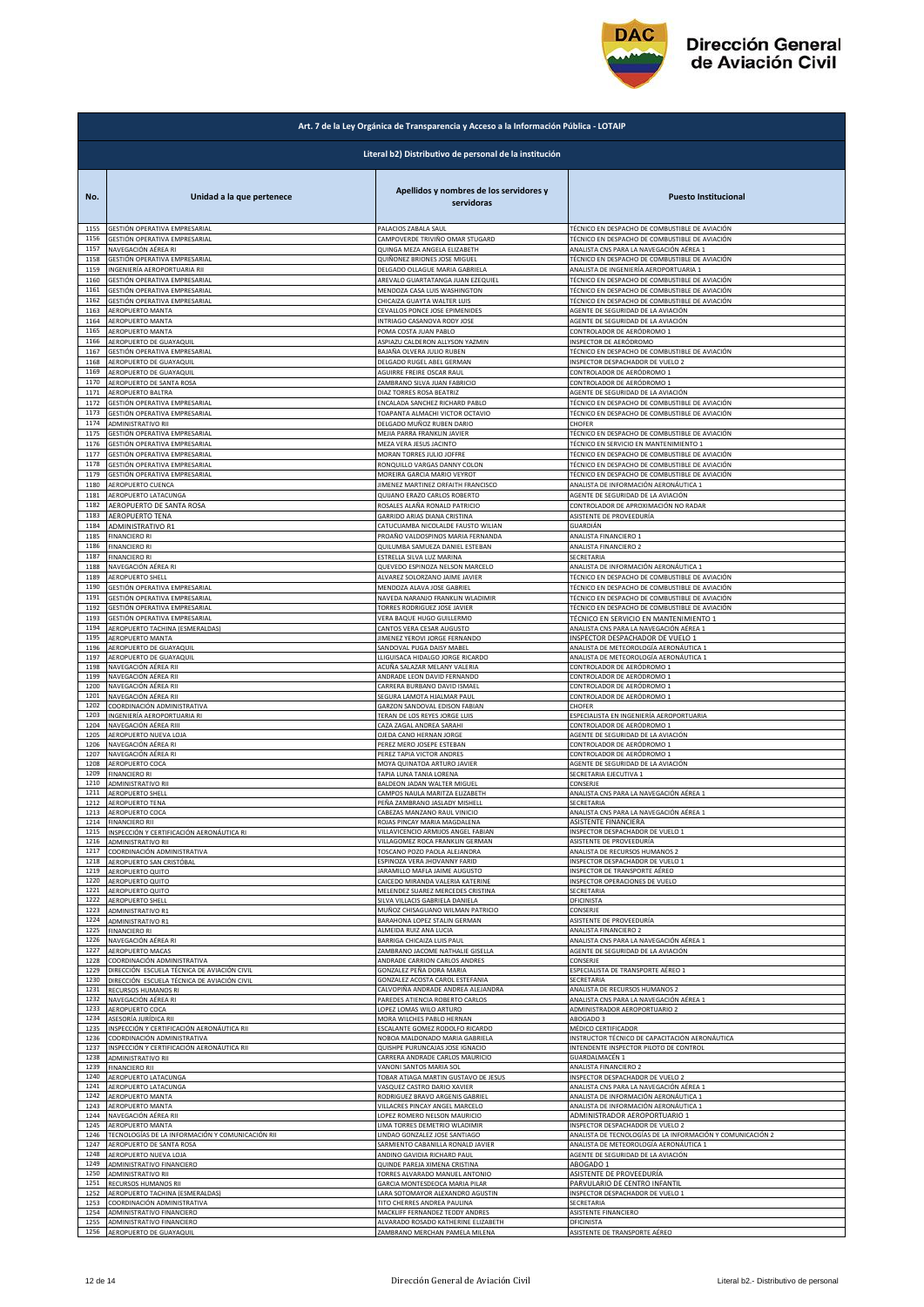

| Art. 7 de la Ley Orgánica de Transparencia y Acceso a la Información Pública - LOTAIP |                                                                                                |                                                                                                      |                                                                                               |  |  |
|---------------------------------------------------------------------------------------|------------------------------------------------------------------------------------------------|------------------------------------------------------------------------------------------------------|-----------------------------------------------------------------------------------------------|--|--|
| Literal b2) Distributivo de personal de la institución                                |                                                                                                |                                                                                                      |                                                                                               |  |  |
| No.                                                                                   | Unidad a la que pertenece                                                                      | Apellidos y nombres de los servidores y<br>servidoras                                                | <b>Puesto Institucional</b>                                                                   |  |  |
| 1257                                                                                  | RECURSOS HUMANOS RII                                                                           | GUEVARA MENA JORGE FABRICIO                                                                          | ANALISTA DE RECURSOS HUMANOS 1                                                                |  |  |
| 1258                                                                                  | COMERCIALIZACIÓN ESPACIOS AEROPORTUARIOS E INMUEBLES RII                                       | GUEVARA ENRIQUEZ LUIS FERNANDO                                                                       | ASISTENTE DE INGENIERÍA AEROPORTUARIA                                                         |  |  |
| 1259                                                                                  | <b>AEROPUERTO TENA</b>                                                                         | GUZMAN GUZMAN EDWIN                                                                                  | ANALISTA DE COMERCIALIZACIÓN 1                                                                |  |  |
| 1260                                                                                  | INSPECCIÓN Y CERTIFICACIÓN AERONÁUTICA RII                                                     | ANCHUNDIA GARCIA CARLOS LUIS                                                                         | ASISTENTE DE TRANSPORTE AÉREO                                                                 |  |  |
| 1261                                                                                  | ADMINISTRATIVO FINANCIERO                                                                      | LARA JIMENEZ CRISTOBAL VLADIMIR                                                                      | ANALISTA DE PROVEEDURÍA 2                                                                     |  |  |
| 1262                                                                                  | AEROPUERTO TENA                                                                                | RIOS CASTRO ERIKA KATERINE                                                                           | ASISTENTE DE ACTIVOS FIJOS                                                                    |  |  |
| 1263                                                                                  | RECURSOS HUMANOS RI                                                                            | CARDOSO AVALOS MERY ELIZABETH                                                                        | ANALISTA DE RECURSOS HUMANOS 1                                                                |  |  |
| 1264                                                                                  | AEROPUERTO QUITO                                                                               | GALVEZ DELGADO ESTEFANIA ELIZABETH                                                                   | INSPECTOR DESPACHADOR DE VUELO 2                                                              |  |  |
| 1265                                                                                  | AEROPUERTO QUITO                                                                               | ACARO LEON EDGAR PATRICIO<br><b>ASESORIAS/NIVEL DE APOYO</b>                                         | TÉCNICO EN SERVICIOS EN MANTENIMIENTO 1                                                       |  |  |
| 1266                                                                                  | COORDINACIÓN GENERAL ADMINISTRATIVA FINANCIERA                                                 | BURBANO REVELO MARIA ANTONELA                                                                        | COORDINADOR GENERAL ADMINISTRATIVO FINANCIERO                                                 |  |  |
| 1267                                                                                  | DIRECCIÓN DE CERTIFICACIÓN DOCUMENTACIÓN Y ARCHIVO                                             | HUILCA COBOS RITA MILA                                                                               | DIRECTOR DE SECRETARIA GENERAL                                                                |  |  |
| 1268                                                                                  | DIRECCIÓN DE ASESORÍA JURÍDICA                                                                 | PAREDES MARQUEZ MONICA PATRICIA                                                                      | DIRECTOR DE ASESORÍA JURÍDICA                                                                 |  |  |
| 1269                                                                                  | DIRECCIÓN DE RELACIONES INTERNACIONALES OACI                                                   | TORRES MERA GABRIELA ISABEL                                                                          | DIRECTOR DE RELACIONES INTERNACIONALES                                                        |  |  |
| 1270                                                                                  | DIRECCIÓN DE PLANIFICACIÓN Y CALIDAD                                                           | CACERES VACA ALVARO SANTIAGO                                                                         | DIRECTOR DE PLANIFICACIÓN Y CALIDAD                                                           |  |  |
| 1271                                                                                  | DIRECCIÓN DE ASUNTOS INTERNOS                                                                  | DAVILA REYES ALFONSO XAVIER                                                                          | DIRECTOR DE ASUNTOS INTERNOS                                                                  |  |  |
| 1272                                                                                  | DIRECCIÓN FINANCIERA                                                                           | CADENA ALMEIDA WILSON EDUARDO                                                                        | DIRECTOR FINANCIERO                                                                           |  |  |
| 1273                                                                                  | DIRECCIÓN DE TECNOLOGÍAS DE LA INFORMACIÓN Y COMUNICACIÓN                                      | CARDENAS QUENGUAN JUAN CARLOS                                                                        | DIRECTOR DE TECNOLOGÍAS DE INFORMACIÓN Y COMUNICACIÓN                                         |  |  |
| 1274                                                                                  | DIRECCIÓN DE RECURSOS HUMANOS                                                                  | MUÑOZ NAVAS JOSE AUGUSTO                                                                             | DIRECTOR DE RECURSOS HUMANOS                                                                  |  |  |
| 1275                                                                                  | DIRECCIÓN ADMINISTRATIVA                                                                       | POZO PAGUAY LETICIA JOSEFINA                                                                         | DIRECTOR ADMINISTRATIVO                                                                       |  |  |
| 1276                                                                                  | DIRECCIÓN DE COMUNICACIÓN SOCIAL                                                               | SANDOVAL JACOME MARIA AUGUSTA                                                                        | DIRECTOR DE COMUNICACIÓN SOCIAL                                                               |  |  |
| 1277                                                                                  | DIRECCIÓN DE ASESORÍA JURÍDICA                                                                 | VALLE TORO RUTH ELIZABETH                                                                            | ABOGADO 2                                                                                     |  |  |
| 1278                                                                                  | DIRECCIÓN DE ASESORÍA JURÍDICA                                                                 | QUIMBITA PELAEZ MAYRA ALEJANDRA                                                                      | ABOGADO 2                                                                                     |  |  |
| 1279                                                                                  | DIRECCIÓN DE ASESORÍA JURÍDICA                                                                 | AGUILA BARRAGAN TELMO ITALO                                                                          | ABOGADO 2                                                                                     |  |  |
| 1280                                                                                  | DIRECCIÓN DE ASESORÍA JURÍDICA                                                                 | CARRION HARO LAURA MARGARITA                                                                         | SECRETARIA                                                                                    |  |  |
| 1281                                                                                  | COORDINACIÓN ADMINISTRATIVA                                                                    | ROMERO PINOS MERCY MARIA                                                                             | PERIODISTA                                                                                    |  |  |
| 1282                                                                                  | DIRECCIÓN DE ASESORÍA JURÍDICA                                                                 | TINTIN AVILA ARTURO ADOLFO                                                                           | ABOGADO 3                                                                                     |  |  |
| 1283                                                                                  | DIRECCIÓN DE ASESORÍA JURÍDICA                                                                 | OÑATE CUNALATA DORIS ARIANA                                                                          | ABOGADO 3                                                                                     |  |  |
| 1284                                                                                  | DIRECCIÓN DE ASESORÍA JURÍDICA                                                                 | VERA GARCIA JOSE VICENTE                                                                             | ABOGADO 1                                                                                     |  |  |
| 1285                                                                                  | DIRECCIÓN DE ASESORÍA JURÍDICA                                                                 | LARREA VERGARA MELINA NATHALIA                                                                       | ABOGADO 2                                                                                     |  |  |
| 1286<br>1287<br>1288                                                                  | DIRECCIÓN DE ASESORÍA JURÍDICA<br>REGISTRO AERONÁUTICO                                         | LANDAZURI MORALES GUILLERMO XAVIER<br>VELOZ JIMENEZ JAIME OSWALDO                                    | ABOGADO 2<br>REGISTRADOR AERONÁUTICO                                                          |  |  |
| 1289<br>1290                                                                          | REGISTRO AERONÁUTICO<br>DIRECCIÓN DE COMUNICACIÓN SOCIAL<br>DIRECCIÓN DE COMUNICACIÓN SOCIAL   | VALENCIA GONZALEZ CECILIA JANNETH<br>PALACIOS GUEVARA JOHANNA MALENA<br>JURADO VEGA JAVIER ALEJANDRO | ABOGADO 2<br>PERIODISTA 2<br>ASISTENTE DE PERIODISMO                                          |  |  |
| 1291                                                                                  | DIRECCIÓN DE COMUNICACIÓN SOCIAL                                                               | TOAPANTA TAPIA LIDIA MARGOT                                                                          | SECRETARIA                                                                                    |  |  |
| 1292                                                                                  | GESTIÓN DE TRANSITO AÉREO                                                                      | QUIJANO GUERRERO GINA JUDITH                                                                         | SECRETARIA EJECUTIVA 2                                                                        |  |  |
| 1293                                                                                  | PRESUPUESTO                                                                                    | SANDOVAL HILER JORGE HERNAN                                                                          | ANALISTA DE PRESUPUESTO 3                                                                     |  |  |
| 1294                                                                                  | DIRECCIÓN FINANCIERA                                                                           | ANDRADE MENA XAVIER WALTER                                                                           | <b>TESORERO GENERAL</b>                                                                       |  |  |
| 1295                                                                                  | SEGURIDAD, BIENESTAR Y SALUD OCUPACIONAL                                                       | VALLEJO CABADIANA YOLANDA DEL ROCIO                                                                  | TRABAJADORA SOCIAL                                                                            |  |  |
|                                                                                       | DIRECCIÓN DE TECNOLOGÍAS DE LA INFORMACIÓN Y COMUNICACIÓN                                      | BASANTES MEJIA ALDO FABIO                                                                            | ANALISTA DE TECNOLOGÍAS DE LA INFORMACIÓN 3                                                   |  |  |
| 1296<br>1297                                                                          | DIRECCIÓN ADMINISTRATIVA                                                                       | VILLARRUEL PONCE EDISON DANILO                                                                       | ANALISTA ADMINISTRATIVO 3                                                                     |  |  |
| 1298                                                                                  | ABASTECIMIENTOS                                                                                | MORENO MACIAS RENZO MARCELO                                                                          | GUARDALMACÉN 1                                                                                |  |  |
| 1299                                                                                  | DIRECCIÓN DE CERTIFICACIÓN DOCUMENTACIÓN Y ARCHIVO                                             | BORJA ARAUJO ANDREA ESTEFANIA                                                                        | OFICINISTA                                                                                    |  |  |
| 1300                                                                                  | DIRECCIÓN DE CERTIFICACIÓN DOCUMENTACIÓN Y ARCHIVO                                             | JARAMILLO OREJUELA DANIELA ANDREA                                                                    | OFICINISTA                                                                                    |  |  |
| 1301                                                                                  | DIRECCIÓN DE ASESORÍA JURÍDICA                                                                 | ZAMBRANO CAMPOVERDE VICENTE YOBANI                                                                   | ABOGADO 2                                                                                     |  |  |
| 1302<br>1303<br>1304                                                                  | SEGURIDAD, BIENESTAR Y SALUD OCUPACIONAL<br>SEGURIDAD, BIENESTAR Y SALUD OCUPACIONAL           | VARGAS JARAMILLO FREDDY ALEJANDRO<br>DUARTE CEDEÑO DORA PATRICIA FERNANDA                            | ANALISTA DE RECURSOS HUMANOS 2<br>ODONTÓLOGO DE ATENCIÓN INSTITUCIONAI                        |  |  |
| 1305                                                                                  | SEGURIDAD, BIENESTAR Y SALUD OCUPACIONAL<br>DIRECCIÓN DE CERTIFICACIÓN DOCUMENTACIÓN Y ARCHIVO | SALAZAR CERDA GERMAN ALBERTO<br>BENALCAZAR VIZCAINO KARLA STEFANIA                                   | MEDICO ESPECIALISTA DE ATENCIÓN INSTITUCIONAL<br>OFICINISTA<br>ANALISTA DE RECURSOS HUMANOS 2 |  |  |
| 1306                                                                                  | ADMINISTRACIÓN DEL TALENTO HUMANO                                                              | ALMEIDA HERRERA TANIA ALEJANDRA                                                                      | ANALISTA DE RECURSOS HUMANOS 3                                                                |  |  |
| 1307                                                                                  | ADMINISTRACIÓN DEL TALENTO HUMANO                                                              | TORRES PIEDRA KATY PATRICIA                                                                          |                                                                                               |  |  |
| 1308                                                                                  | <u>DIRECCIÓN DE TECNOLOGÍAS DE LA INFORMACIÓN Y COMUNICACIÓN</u>                               | CHICAIZA CHAUCA EDISON XAVIER                                                                        | ANALISTA DE TECNOLOGÍAS DE LA INFORMACIÓN 2                                                   |  |  |
| 1309                                                                                  | ADMINISTRACIÓN DEL TALENTO HUMANO                                                              | JIJON SANCHEZ HUGO ERNESTO                                                                           | ANALISTA DE RECURSOS HUMANOS 3                                                                |  |  |
| 1310                                                                                  | ADMINISTRACIÓN DEL TALENTO HUMANO                                                              | DAVALOS MOSCOSO ISABEL DE LOURDES                                                                    | ABOGADO 3                                                                                     |  |  |
| 1311                                                                                  | ADMINISTRACIÓN DEL TALENTO HUMANO                                                              | ESPINOZA ROMAN CARLOS MARCELO                                                                        | ASISTENTE DE RECURSOS HUMANOS                                                                 |  |  |
| 1312                                                                                  | DIRECCIÓN DE RECURSOS HUMANOS                                                                  | VIVAS SIMBAÑA JULIO CESAR                                                                            | ANALISTA FINANCIERO 2                                                                         |  |  |
| 1313                                                                                  | DIRECCIÓN DE ASESORÍA JURÍDICA                                                                 | FUENTES LUCERO JAIME ERNESTO                                                                         | ABOGADO 1                                                                                     |  |  |
| 1314                                                                                  | DIRECCIÓN DE PLANIFICACIÓN Y CALIDAD                                                           | PADILLA JIMENEZ SILVIA ELIZABETH                                                                     | ANALISTA DE PLANIFICACIÓN Y CALIDAD 2                                                         |  |  |
| 1315                                                                                  | DIRECCIÓN DE PLANIFICACIÓN Y CALIDAD                                                           | EGAS ANDRADE STEPHANIE CAROLINA                                                                      | ASISTENTE DE PLANIFICACIÓN Y CALIDAD                                                          |  |  |
| 1316                                                                                  | COORDINACIÓN ADMINISTRATIVA                                                                    | MARTINEZ LEON CARLOS RODRIGO                                                                         | <b>ANALISTA FINANCIERO 1</b>                                                                  |  |  |
| 1317                                                                                  | DIRECCIÓN DE ASESORÍA JURÍDICA                                                                 | RODRIGUEZ BERMEO MIRIAM PATRICIA                                                                     | ABOGADO 2                                                                                     |  |  |
| 1318                                                                                  | DIRECCIÓN DE ASESORÍA JURÍDICA                                                                 | SALVADOR JARAMILLO MARGIE IVONNE                                                                     | ASISTENTE DE ABOGACÍA                                                                         |  |  |
| 1319                                                                                  | DIRECCIÓN DE ASESORÍA JURÍDICA                                                                 | MUÑOZ PAREDES FRANKS DAVID                                                                           | OFICINISTA                                                                                    |  |  |
| 1320                                                                                  | DIRECCIÓN DE ASESORÍA JURÍDICA                                                                 | GALLARDO ASTUDILLO DIANA ESTEFANIA                                                                   | ABOGADO 3                                                                                     |  |  |
| 1321                                                                                  | DIRECCIÓN DE ASESORÍA JURÍDICA                                                                 | EGAS DE LA TORRE MONICA ELIZABETH                                                                    | ASISTENTE                                                                                     |  |  |
| 1322                                                                                  | ADMINISTRACIÓN DEL TALENTO HUMANO                                                              | DELGADO GUDIÑO FERNANDO XAVIER                                                                       | ANALISTA DE RECURSOS HUMANOS 3                                                                |  |  |
| 1323                                                                                  | DIRECCIÓN DE CERTIFICACIÓN DOCUMENTACIÓN Y ARCHIVO                                             | RODRIGUEZ EGUEZ PABLO HERNANDO                                                                       | ANALISTA DOCUMENTACIÓN Y ARCHIVO 2                                                            |  |  |
| 1324                                                                                  | DIRECCIÓN DE CERTIFICACIÓN DOCUMENTACIÓN Y ARCHIVO                                             | LEON SALAZAR SILVIA VERONICA                                                                         | ANALISTA DOCUMENTACIÓN Y ARCHIVO 2                                                            |  |  |
| 1325                                                                                  | DIRECCIÓN DE PLANIFICACIÓN Y CALIDAD                                                           | ALBUJA DELGADO HELENA ALEXANDRA                                                                      | ANALISTA DE PLANIFICACIÓN Y CALIDAD 2                                                         |  |  |
| 1326                                                                                  | DIRECCIÓN DE TECNOLOGÍAS DE LA INFORMACIÓN Y COMUNICACIÓN                                      | VASCONEZ GRANJA LUIS IVAN                                                                            | ASISTENTE DE TECNOLOGÍAS DE LA INFORMACIÓN                                                    |  |  |
| 1327                                                                                  | DIRECCIÓN DE INSPECCIÓN Y CERTIFICACIÓN AERONÁUTICA                                            | VALENCIA GUERRON MIREYA CECIBEL                                                                      | OFICINISTA                                                                                    |  |  |
| 1328                                                                                  | DESARROLLO TÉCNICO DE RECURSOS HUMANOS                                                         | TAPIA GALEAS MARCELA SOLEDAD                                                                         | ANALISTA DE PLANIFICACIÓN Y CALIDAD 2                                                         |  |  |
| 1329                                                                                  | ADMINISTRACIÓN DEL TALENTO HUMANO                                                              | BASTIDAS MORALES YUSETH DE LOS ANGELES                                                               | SECRETARIA                                                                                    |  |  |
| 1330                                                                                  | DIRECCIÓN DE PLANIFICACIÓN Y CALIDAD                                                           | GUZMAN MIÑO VERONICA DE LOURDES                                                                      | ASISTENTE DE PLANIFICACIÓN Y CALIDAD                                                          |  |  |
| 1331                                                                                  | DIRECCIÓN DE RECURSOS HUMANOS                                                                  | MORALES CEVALLOS JUAN CARLOS                                                                         | ASISTENTE DE RECURSOS HUMANOS                                                                 |  |  |
| 1332                                                                                  | SEGURIDAD, BIENESTAR Y SALUD OCUPACIONAL                                                       | CASTILLO BALDEON STELLA DEL ROCIO                                                                    | ENFERMERA DE ATENCIÓN INSTITUCIONAL                                                           |  |  |
| 1333                                                                                  | DIRECCIÓN FINANCIERA                                                                           | CORREA LOPEZ MISHEL VERONICA                                                                         | <b>ASISTENTE FINANCIERO</b>                                                                   |  |  |
| 1334                                                                                  | DIRECCIÓN FINANCIERA                                                                           | COLOMA GALLO JOHANA ROSALIA                                                                          | OFICINISTA                                                                                    |  |  |
| 1335                                                                                  | PRESUPUESTO                                                                                    | MONTEROS VIZCAINO ERIKA ELIZABETH                                                                    | ASISTENTE FINANCIERO                                                                          |  |  |
| 1336                                                                                  | TESORERÍA                                                                                      | ESTRELLA CAMPAÑA CRISTOBAL PATRICIO                                                                  | RECAUDADOR                                                                                    |  |  |
| 1337                                                                                  | TESORERÍA                                                                                      | MENDOZA NIETO NORMA ELENA                                                                            | INSPECTOR DE TRANSPORTE AÉREO                                                                 |  |  |
| 1338                                                                                  | TESORERÍA                                                                                      | ORTIZ MOSQUERA MONICA CATALINA                                                                       | ANALISTA FINANCIERO 2                                                                         |  |  |
| 1339                                                                                  | DIRECCIÓN DE ASESORÍA JURÍDICA                                                                 | PALACIOS ZUMBA LUZ MARINA                                                                            | ASISTENTE DE ABOGACÍA                                                                         |  |  |
| 1340                                                                                  | DIRECCIÓN FINANCIERA                                                                           | MARTINEZ BARONA XIMENA MARIA                                                                         | ASISTENTE FINANCIERO                                                                          |  |  |
| 1341                                                                                  | DIRECCIÓN DE PLANIFICACIÓN Y CALIDAD                                                           | FONSECA VILLACIS FAUSTO PATRICIO                                                                     | ANALISTA DE PLANIFICACIÓN Y CALIDAD 2                                                         |  |  |
| 1342                                                                                  | DIRECCIÓN FINANCIERA                                                                           | BALAREZO POZO TARSICIO RAFAEL                                                                        | ASISTENTE DE ACTIVOS FIJOS                                                                    |  |  |
| 1343                                                                                  | DIRECCIÓN DE RECURSOS HUMANOS                                                                  | MEDRANO EZEQUIAS HERMOGENES                                                                          | TÉCNICO EN ARCHIVO                                                                            |  |  |
| 1344                                                                                  | DIRECCIÓN DE CERTIFICACIÓN DOCUMENTACIÓN Y ARCHIVO                                             | SANTACRUZ SANTACRUZ LUIS MARCELO                                                                     | TÉCNICO EN ARCHIVO                                                                            |  |  |
| 1345                                                                                  | DIRECCIÓN DE CERTIFICACIÓN DOCUMENTACIÓN Y ARCHIVO                                             | SANCHEZ SANCHEZ MARY ALEXANDRA                                                                       | SECRETARIA                                                                                    |  |  |
| 1346                                                                                  | DIRECCIÓN DE CERTIFICACIÓN DOCUMENTACIÓN Y ARCHIVO                                             | AYALA CORONEL MARIANELA DEL ROSARIO                                                                  | OFICINISTA                                                                                    |  |  |
| 1347                                                                                  | DIRECCIÓN FINANCIERA                                                                           | RAMIREZ MINCHALA LAURA LORENA                                                                        | SECRETARIA                                                                                    |  |  |
| 1348                                                                                  | DIRECCIÓN AUDITORIA INTERNA                                                                    | CHAVES ULLOA VERONICA ELIZABETH                                                                      | SECRETARIA                                                                                    |  |  |
| 1349                                                                                  | DIRECCIÓN DE RELACIONES INTERNACIONALES OACI                                                   | HIDALGO AZANZA GIOVANNA DEL CARMEN                                                                   | SECRETARIA                                                                                    |  |  |
| 1350                                                                                  | DIRECCIÓN DE RELACIONES INTERNACIONALES OACI                                                   | SANCHEZ SANCHEZ BETY MARIBEL                                                                         | ANALISTA DE RELACIONES INTERNACIONALES 3<br>CONSERJE                                          |  |  |
| 1351                                                                                  | DESARROLLO TÉCNICO DE RECURSOS HUMANOS                                                         | SALME PAREDES EMMA CECILIA                                                                           | SECRETARIA                                                                                    |  |  |
| 1352                                                                                  | REGISTRO AERONÁUTICO                                                                           | ULLOA VILLAVICENCIO MERLE LILIANA                                                                    |                                                                                               |  |  |
| 1353                                                                                  | <b>DIRECCIÓN DE RECURSOS HUMANOS</b>                                                           | EGUIGUREN BURNEO MARIA PAULINA                                                                       | SECRETARIA                                                                                    |  |  |
| 1354                                                                                  | DIRECCIÓN DE RECURSOS HUMANOS                                                                  | GRANJA LANAS JIMENA DEL ROCIO                                                                        | OFICINISTA                                                                                    |  |  |
| 1355                                                                                  | ADMINISTRACIÓN DEL TALENTO HUMANO                                                              | MANOSALVAS NARVAEZ ADEMAR AUGUSTO                                                                    | ANALISTA DE RECURSOS HUMANOS 3                                                                |  |  |
| 1356                                                                                  | DIRECCIÓN DE RECURSOS HUMANOS                                                                  | CHAVEZ MEDINA ARMANDO MAURICIO                                                                       | ANALISTA DE RECURSOS HUMANOS 2                                                                |  |  |
| 1357                                                                                  | ADMINISTRACIÓN DEL TALENTO HUMANO                                                              | SOLANO GALLEGOS KARINA ISABEL                                                                        | ANALISTA DE RECURSOS HUMANOS 2                                                                |  |  |
| 1358                                                                                  | ADMINISTRACIÓN DEL TALENTO HUMANO                                                              | FLORES ALMACHE NATHALY CRISTINA                                                                      | ANALISTA DE RECURSOS HUMANOS 1                                                                |  |  |
| 1359                                                                                  | DIRECCIÓN DE PLANIFICACIÓN Y CALIDAD                                                           | GALVEZ VERA NELLY SUSANA                                                                             | SECRETARIA                                                                                    |  |  |